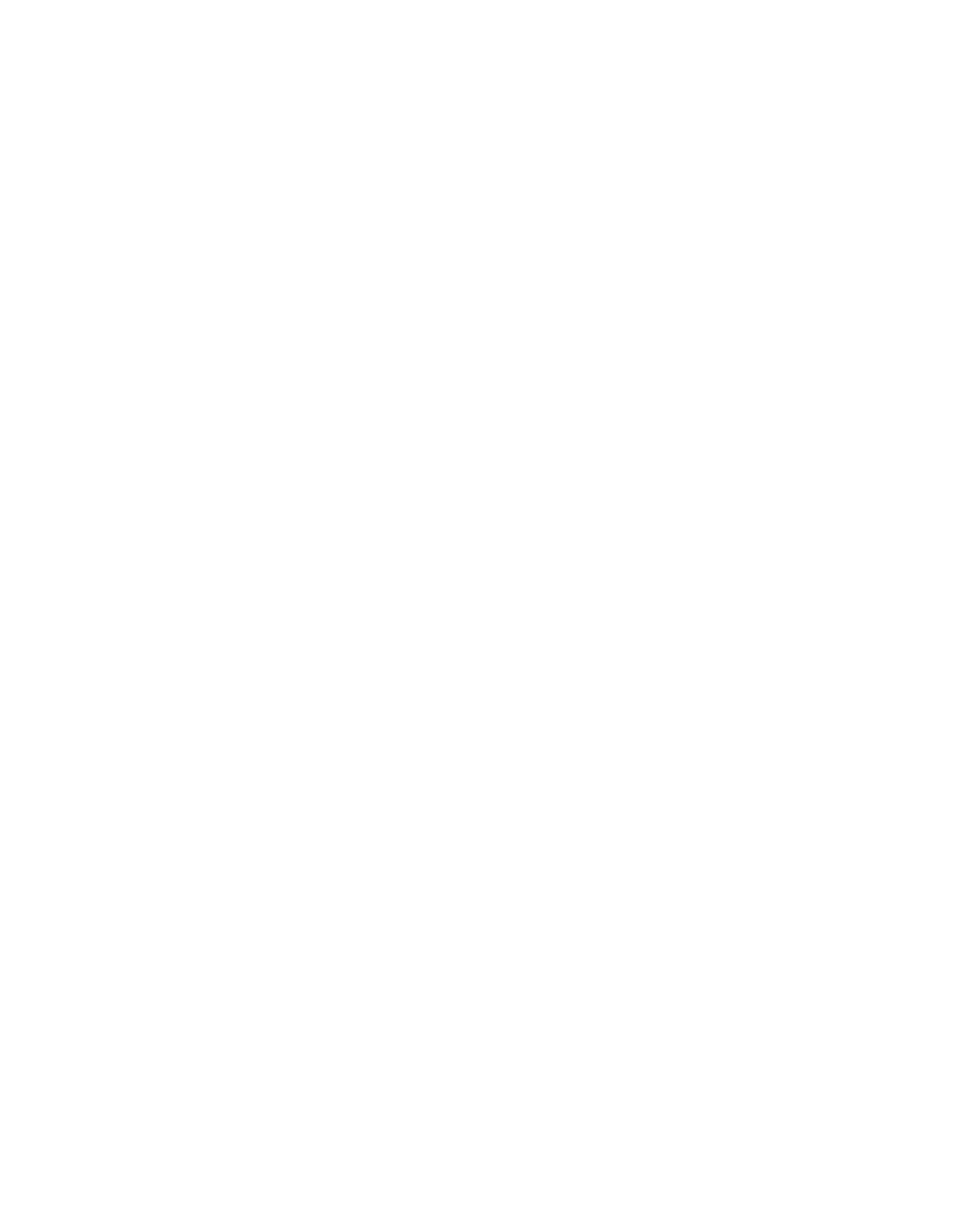# The CADE-22 ATP System Competition (CASC-22)

Geoff Sutcliffe University of Miami, USA

#### Abstract

The CADE ATP System Computer (CASC) evaluates the performance of sound, fully automatic, classical logic, ATP systems. The evaluation is in terms of the number of problems solved, the number of acceptable proofs and models produced, and the average runtime for problems solved, in the context of a bounded number of eligible problems chosen from the TPTP problem library, and a specified time limit for each solution attempt. The CADE-22 ATP System Competition (CASC-22) was held on 5th August 2009. The design of the competition and it's rules, and information regarding the competing systems, are provided in this report.

# 1 Introduction

The CADE conferences are the major forum for the presentation of new research in all aspects of automated deduction. In order to stimulate ATP research and system development, and to expose ATP systems within and beyond the ATP community, the CADE ATP System Competition (CASC) is held at each CADE conference. CASC-22 was held on 5th August 2009, as part of the 22nd International Conference on Automated Deduction (CADE-22), in Montreal, Canada. It is the fourteenth competition in the CASC series [\[SS97a,](#page-39-0) [SS98c,](#page-40-1) [SS99,](#page-40-2) [Sut00b,](#page-40-3) [Sut01b,](#page-40-4) [SSP02,](#page-40-5) [SS03,](#page-40-6) [SS04,](#page-40-7) [Sut05b,](#page-40-8) [Sut06b,](#page-40-9) [Sut07b,](#page-40-10) [Sut08b,](#page-40-11) [Sut09a\]](#page-40-12).

CASC evaluates the performance of sound, fully automatic, classical logic, ATP systems. The evaluation is in terms of:

- the number of problems solved,
- the number of acceptable proofs and models produced, and
- the average runtime for problems solved;

in the context of:

- a bounded number of eligible problems, chosen from the TPTP problem library [\[Sut09b\]](#page-40-13), and
- specified time limits on solution attempts.

Twenty-six ATP systems and variants, listed in Table [1,](#page-3-0) entered into the various competition and demonstration divisions. The winners of the CASC-J4 (the previous CASC) divisions were automatically entered into those divisions, to provide benchmarks against which progress can be judged (the competition archive provides access to the systems' executables and source code). *For CASC-22 the CASC-J4 SAT winner, MetaProver 1.0, could not be entered because some of its component systems would not compile on the CASC-22 computers. Also, the CASC-J4 LTB winner, SInE 0.3, required some slight modifications because the LTB division rules had changed, thus the modified version SInE 0.4 was entered.*

The design and procedures of this CASC evolved from those of previous CASCs [\[SS97c,](#page-39-1) [SS97b,](#page-39-2) [SS98a,](#page-39-3) [SS98b,](#page-40-14) [Sut99,](#page-40-15) [Sut00a,](#page-40-16) [Sut01a,](#page-40-17) [Sut02,](#page-40-18) [Sut03,](#page-40-19) [Sut04,](#page-40-20) [Sut05a,](#page-40-21) [Sut06a,](#page-40-22) [Sut07a,](#page-40-23) [Sut08a\]](#page-40-0). Important changes for this CASC were:

• All problem files were in TPTP format, with include directives. Systems had to add equality axioms themselves if necessary.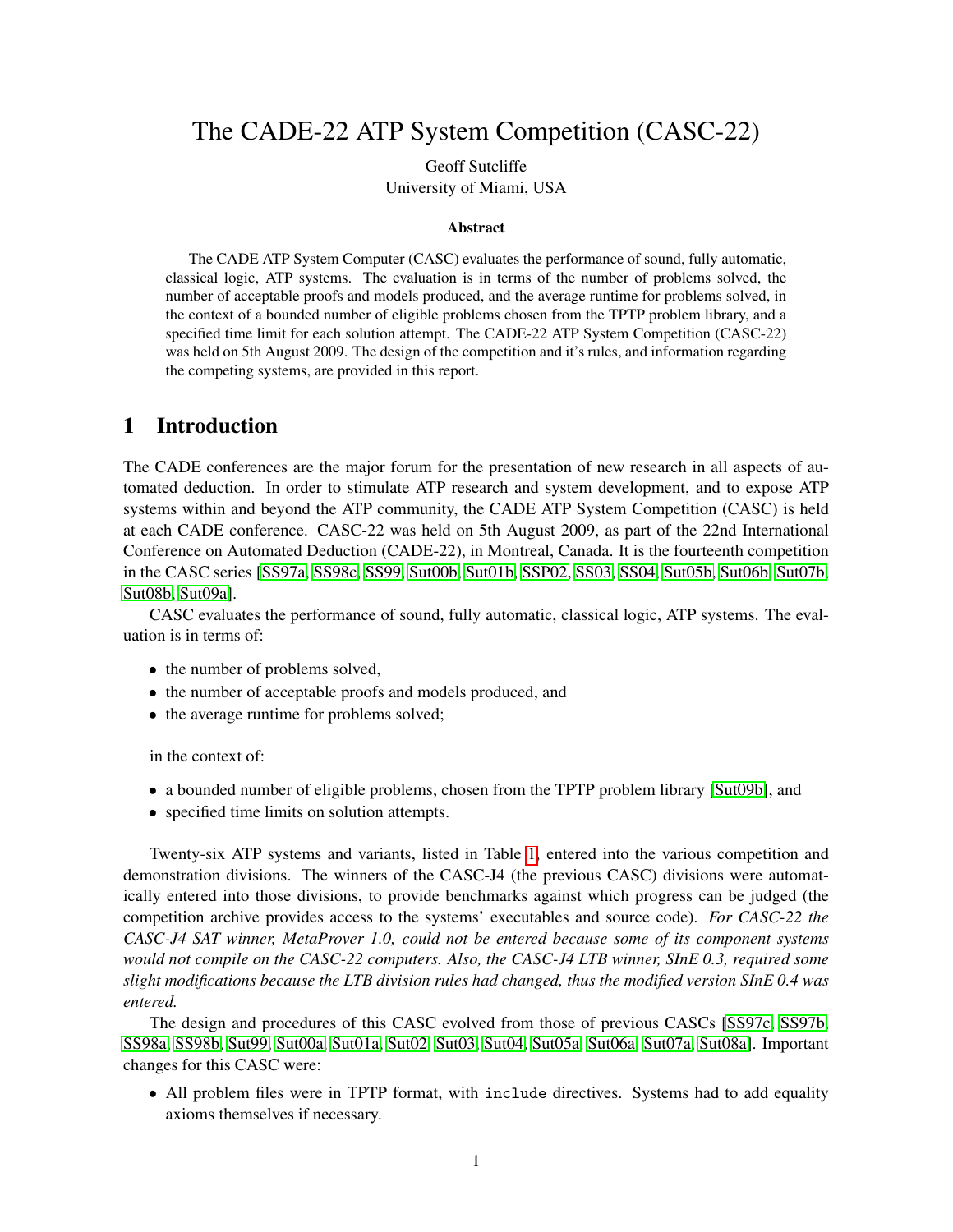<span id="page-3-0"></span>

| Joe Hurd<br>Jens Otten (Thomas Raths)<br>Peter B. Andrews<br>Hao Xu (David Plaisted)<br>Makarius Wenzel, Stefan Berghofer)<br>Jasmin Blanchette<br>Andrei Voronkov (Krystof Hoder)<br>CASC<br>Wilmer Ricciotti<br>Christoph Benzmüller (Frank Theiss)<br>Jens Otten<br>Konstantin Korovin (Christoph Sticksel)<br>CASC<br>(Chad E. Brown)<br>CASC<br>CASC<br>CASC (William McCune)<br>(Larry Paulson, Tobias Nipkow,<br><b>Thomas Hillenbrand</b><br>$leancOP$ 2.1 variant<br>University of Potsdam<br>Max Planck Institut für Informatik<br>The University of Manchester<br>(Saarland University)<br>CASC (Argonne National Laboratory)<br>Galois, Inc.<br>International University in Germany<br>(Paulson: University of Cambridge)<br>Technische Universität München<br>The University of Manchester<br>iProver 0.7 variant<br>CASC-J4 UEQ winner<br>$CASC$ -J4 $FOF^*$ and $CNF$ winner<br>Carnegie Mellon University<br>University of N. Carolina at Chapel Hill<br>University of Bologna<br>$CASC$ -J4 LTB* winner<br>$CASC$ -J4 $FNT^*$ winner, SAT runner-up | FOF* CNF<br>FOF CNF UEQ<br>FOF CNF EPR<br>FOF* CNF UEQ LTB*<br>HH<br>FNT <sup>*</sup> SAT<br>FOF* FNT* CNF SAT EPR UEQ<br><b>UEQ</b><br>FOF*<br><b>DEQ</b><br>LTB*<br>THT<br>LTB<br>UEQ | Waldmeister 806<br>Vampire 10.0<br>TPS 3.20080227G1d<br>SInE 0.4<br>Paradox 3.0<br>Otter 3.3<br><b>OSHL-S0.6</b><br>Metis 2.2<br>matita 0.5.7<br>leanCoP-SInE 2.1<br>Waldmeister C09a<br>Vampire 11.0<br>leanCoP <sub>2.1</sub><br><b>LEO-II 1.0</b> |
|----------------------------------------------------------------------------------------------------------------------------------------------------------------------------------------------------------------------------------------------------------------------------------------------------------------------------------------------------------------------------------------------------------------------------------------------------------------------------------------------------------------------------------------------------------------------------------------------------------------------------------------------------------------------------------------------------------------------------------------------------------------------------------------------------------------------------------------------------------------------------------------------------------------------------------------------------------------------------------------------------------------------------------------------------------------------|-----------------------------------------------------------------------------------------------------------------------------------------------------------------------------------------|------------------------------------------------------------------------------------------------------------------------------------------------------------------------------------------------------------------------------------------------------|
|                                                                                                                                                                                                                                                                                                                                                                                                                                                                                                                                                                                                                                                                                                                                                                                                                                                                                                                                                                                                                                                                      |                                                                                                                                                                                         |                                                                                                                                                                                                                                                      |
|                                                                                                                                                                                                                                                                                                                                                                                                                                                                                                                                                                                                                                                                                                                                                                                                                                                                                                                                                                                                                                                                      |                                                                                                                                                                                         |                                                                                                                                                                                                                                                      |
|                                                                                                                                                                                                                                                                                                                                                                                                                                                                                                                                                                                                                                                                                                                                                                                                                                                                                                                                                                                                                                                                      |                                                                                                                                                                                         |                                                                                                                                                                                                                                                      |
|                                                                                                                                                                                                                                                                                                                                                                                                                                                                                                                                                                                                                                                                                                                                                                                                                                                                                                                                                                                                                                                                      |                                                                                                                                                                                         |                                                                                                                                                                                                                                                      |
|                                                                                                                                                                                                                                                                                                                                                                                                                                                                                                                                                                                                                                                                                                                                                                                                                                                                                                                                                                                                                                                                      |                                                                                                                                                                                         |                                                                                                                                                                                                                                                      |
|                                                                                                                                                                                                                                                                                                                                                                                                                                                                                                                                                                                                                                                                                                                                                                                                                                                                                                                                                                                                                                                                      |                                                                                                                                                                                         |                                                                                                                                                                                                                                                      |
|                                                                                                                                                                                                                                                                                                                                                                                                                                                                                                                                                                                                                                                                                                                                                                                                                                                                                                                                                                                                                                                                      |                                                                                                                                                                                         |                                                                                                                                                                                                                                                      |
|                                                                                                                                                                                                                                                                                                                                                                                                                                                                                                                                                                                                                                                                                                                                                                                                                                                                                                                                                                                                                                                                      |                                                                                                                                                                                         |                                                                                                                                                                                                                                                      |
|                                                                                                                                                                                                                                                                                                                                                                                                                                                                                                                                                                                                                                                                                                                                                                                                                                                                                                                                                                                                                                                                      |                                                                                                                                                                                         |                                                                                                                                                                                                                                                      |
|                                                                                                                                                                                                                                                                                                                                                                                                                                                                                                                                                                                                                                                                                                                                                                                                                                                                                                                                                                                                                                                                      |                                                                                                                                                                                         |                                                                                                                                                                                                                                                      |
|                                                                                                                                                                                                                                                                                                                                                                                                                                                                                                                                                                                                                                                                                                                                                                                                                                                                                                                                                                                                                                                                      |                                                                                                                                                                                         |                                                                                                                                                                                                                                                      |
|                                                                                                                                                                                                                                                                                                                                                                                                                                                                                                                                                                                                                                                                                                                                                                                                                                                                                                                                                                                                                                                                      |                                                                                                                                                                                         |                                                                                                                                                                                                                                                      |
|                                                                                                                                                                                                                                                                                                                                                                                                                                                                                                                                                                                                                                                                                                                                                                                                                                                                                                                                                                                                                                                                      |                                                                                                                                                                                         |                                                                                                                                                                                                                                                      |
|                                                                                                                                                                                                                                                                                                                                                                                                                                                                                                                                                                                                                                                                                                                                                                                                                                                                                                                                                                                                                                                                      |                                                                                                                                                                                         |                                                                                                                                                                                                                                                      |
|                                                                                                                                                                                                                                                                                                                                                                                                                                                                                                                                                                                                                                                                                                                                                                                                                                                                                                                                                                                                                                                                      |                                                                                                                                                                                         |                                                                                                                                                                                                                                                      |
|                                                                                                                                                                                                                                                                                                                                                                                                                                                                                                                                                                                                                                                                                                                                                                                                                                                                                                                                                                                                                                                                      |                                                                                                                                                                                         |                                                                                                                                                                                                                                                      |
|                                                                                                                                                                                                                                                                                                                                                                                                                                                                                                                                                                                                                                                                                                                                                                                                                                                                                                                                                                                                                                                                      |                                                                                                                                                                                         |                                                                                                                                                                                                                                                      |
|                                                                                                                                                                                                                                                                                                                                                                                                                                                                                                                                                                                                                                                                                                                                                                                                                                                                                                                                                                                                                                                                      | THT                                                                                                                                                                                     | Isabelle/HOL 2009                                                                                                                                                                                                                                    |
|                                                                                                                                                                                                                                                                                                                                                                                                                                                                                                                                                                                                                                                                                                                                                                                                                                                                                                                                                                                                                                                                      | FOF CNF UEQ                                                                                                                                                                             | iProver-Eq 0.5                                                                                                                                                                                                                                       |
|                                                                                                                                                                                                                                                                                                                                                                                                                                                                                                                                                                                                                                                                                                                                                                                                                                                                                                                                                                                                                                                                      | LTB                                                                                                                                                                                     | iProver-SInE 0.7                                                                                                                                                                                                                                     |
| Konstantin Korovin<br>The University of Manchester                                                                                                                                                                                                                                                                                                                                                                                                                                                                                                                                                                                                                                                                                                                                                                                                                                                                                                                                                                                                                   | FOF FNT CNF SAT EPR                                                                                                                                                                     | iProver 0.7                                                                                                                                                                                                                                          |
| CASC<br>CASC-J4 EPR winner                                                                                                                                                                                                                                                                                                                                                                                                                                                                                                                                                                                                                                                                                                                                                                                                                                                                                                                                                                                                                                           | ЯЯ                                                                                                                                                                                      | iProver 0.5                                                                                                                                                                                                                                          |
| Ann Lillieström (Koen Claessen)<br>Chalmers University of Technology                                                                                                                                                                                                                                                                                                                                                                                                                                                                                                                                                                                                                                                                                                                                                                                                                                                                                                                                                                                                 | FNT demo SAT demo                                                                                                                                                                       | Infinox 1.0                                                                                                                                                                                                                                          |
| Koen Claessen<br>Chalmers University of Technology                                                                                                                                                                                                                                                                                                                                                                                                                                                                                                                                                                                                                                                                                                                                                                                                                                                                                                                                                                                                                   | FOF CNF UEQ                                                                                                                                                                             | Equinox 1.0                                                                                                                                                                                                                                          |
| Björn Pelzer<br>University Koblenz-Landau                                                                                                                                                                                                                                                                                                                                                                                                                                                                                                                                                                                                                                                                                                                                                                                                                                                                                                                                                                                                                            | FOF FNT CNF SAT EPR LTB                                                                                                                                                                 | E-KRHyper 1.1.3                                                                                                                                                                                                                                      |
| Björn Pelzer<br>University Koblenz-Landau                                                                                                                                                                                                                                                                                                                                                                                                                                                                                                                                                                                                                                                                                                                                                                                                                                                                                                                                                                                                                            | <b>CNF EPR</b>                                                                                                                                                                          | E-Darwin 1.2                                                                                                                                                                                                                                         |
| $E$ 1.1 variant                                                                                                                                                                                                                                                                                                                                                                                                                                                                                                                                                                                                                                                                                                                                                                                                                                                                                                                                                                                                                                                      | FOF* LTB                                                                                                                                                                                | ED 1.1                                                                                                                                                                                                                                               |
| Stephan Schulz<br>Technische Universität München                                                                                                                                                                                                                                                                                                                                                                                                                                                                                                                                                                                                                                                                                                                                                                                                                                                                                                                                                                                                                     | FOF FNT CNF SAT EPR UEQ LTB                                                                                                                                                             | E1.1                                                                                                                                                                                                                                                 |
| (Alexander Fuchs, Cesare Tinelli)<br>(University of Iowa)                                                                                                                                                                                                                                                                                                                                                                                                                                                                                                                                                                                                                                                                                                                                                                                                                                                                                                                                                                                                            |                                                                                                                                                                                         |                                                                                                                                                                                                                                                      |
| Peter Baumgartner<br>NICTA                                                                                                                                                                                                                                                                                                                                                                                                                                                                                                                                                                                                                                                                                                                                                                                                                                                                                                                                                                                                                                           | EPR                                                                                                                                                                                     | Darwin 1.4.4                                                                                                                                                                                                                                         |
| Entrants<br><b>Affiliation</b>                                                                                                                                                                                                                                                                                                                                                                                                                                                                                                                                                                                                                                                                                                                                                                                                                                                                                                                                                                                                                                       | Divisions                                                                                                                                                                               | ATP System                                                                                                                                                                                                                                           |

Table 1: TheATP systems and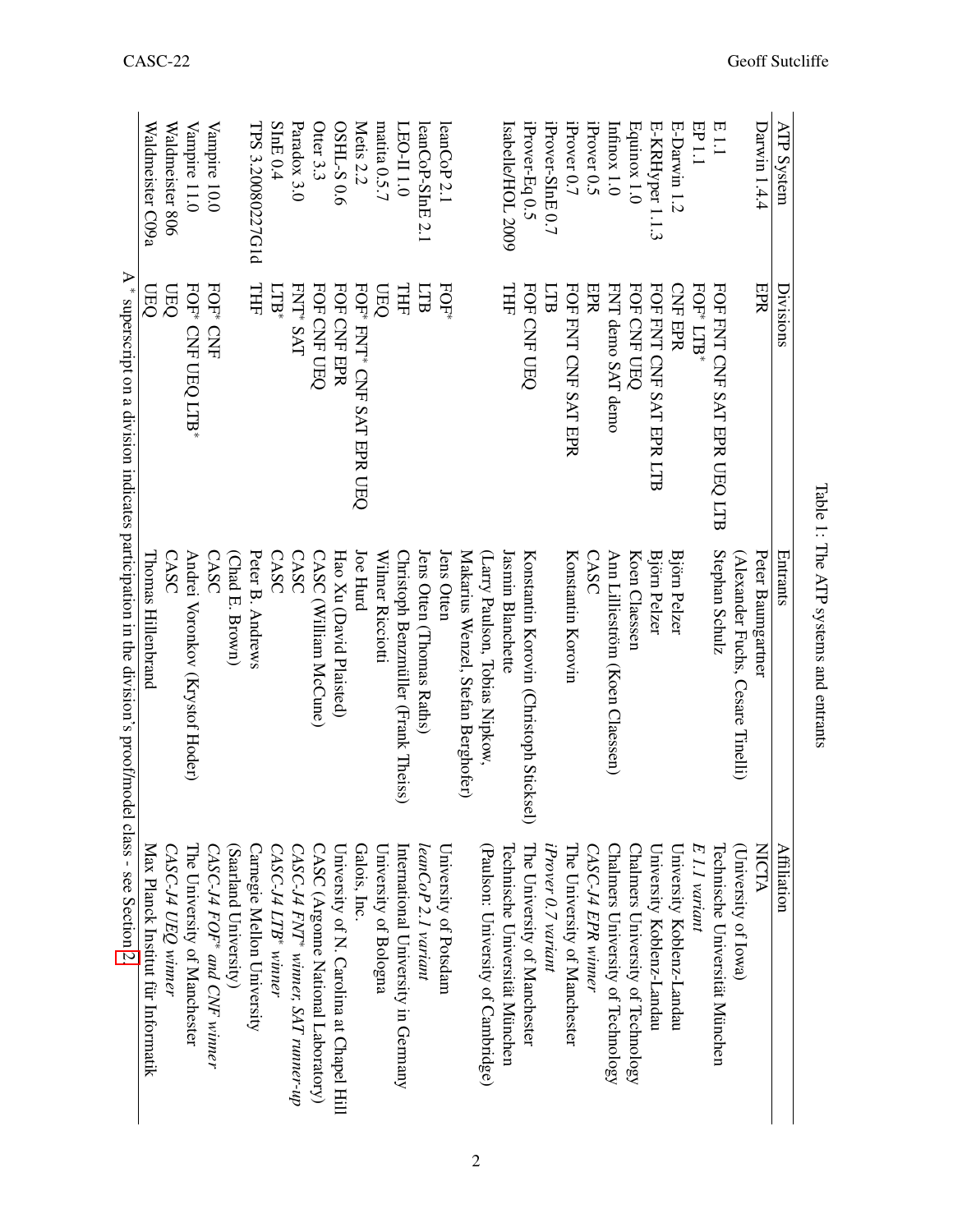- The obfuscation of problem files changed. Predicate and function symbols names were not renamed to meaningless symbols. The arguments of associative connectives were randomly swapped, and implications were randomly reversed.
- An efficiency measure was been added to the results.
- Systems were explicitly encouraged to use the SZS standards for result status and output, and to produce solutions in TPTP format.
- In the LTB division:
	- Each batch specification file listed the include files that were used in every problem, to facilitate preloading and analysis of those files.
	- The problems had to be attempted in the batch order, and systems had to report when they start and end their attempt on each problem.
	- Prelearning of generally useful strategies was acceptable.
	- The +6 versions of the CYC problems were eligible for use.
- The THF (Typed Higher-order Form) demonstration division was added.

The competition organizer was Geoff Sutcliffe, assisted by Martin Suda. The competition was overseen by a panel of knowledgeable researchers who were not participating in the event; the CASC-22 panel members were Uli Furbach, William McCune, and Christoph Weidenbach. The CASC rules, specifications, and deadlines are absolute. Only the panel has the right to make exceptions. The competition was run on computers provided by the Max-Planck-Insitut für Informatik, Saarbrücken, Germany. The CASC-22 web site provides access to resources used before, during, and after the event: <http://www.tptp.org/CASC/22>

It is assumed that each entrant has read the web pages related to the competition, and has complied with the competition rules. Non-compliance with the rules could lead to disqualification. A "catch-all" rule is used to deal with any unforseen circumstances: *No cheating is allowed*. The panel is allowed to disqualify entrants due to unfairness, and to adjust the competition rules in case of misuse.

# <span id="page-4-0"></span>2 Divisions

CASC is run in divisions according to problem and system characteristics. There are *competition* divisions in which systems are explicitly ranked, and a *demonstration* division in which systems demonstrate their abilities without being formally ranked. Some divisions are further divided into problem categories, which make it possible to analyze, at a more fine grained level, which systems work well for what types of problems. The problem categories have no effect on the competition rankings, which are made at only the division level.

## 2.1 The Competition Divisions

The competition divisions are open to ATP systems that meet the required system properties described in Section [6.1.](#page-10-0) Systems that rely essentially on running other ATP systems without adding value are deprecated; the competition panel may disallow or move such systems to the demonstration division.

Each competition division uses problems that have certain logical, language, and syntactic characteristics, so that the ATP systems that compete in the division are, in principle, able to attempt all the problems in the division.

The FOF division: First-Order Form non-propositional theorems (axioms with a provable conjecture). The FOF division has two problem categories:

• The FNE category: FOF with No Equality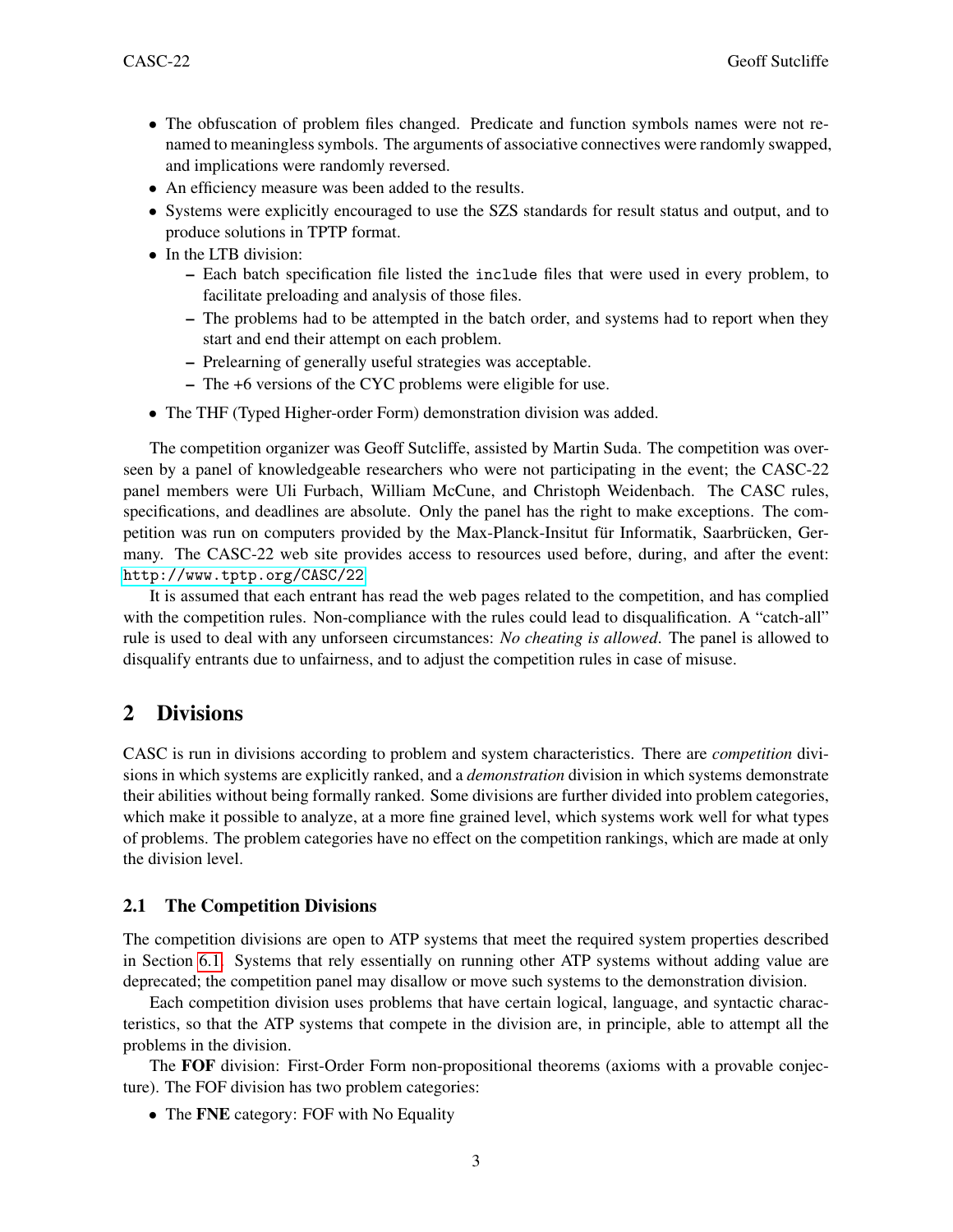• The **FEQ** category: FOF with Equality

The FNT division: First-order form non-propositional Non-Theorems (axioms with an unprovable conjecture, and satisfiable axioms sets). The FNT division has two problem categories:

- The FNN category: FNT with no Equality
- The FNQ category: FNT with Equality

The CNF division: Clause Normal Form really non-propositional theorems (unsatisfiable clause sets), but not unit equality problems (see the UEQ division below). *Really non-propositional* means with an infinite Herbrand universe. The CNF division has five problem categories:

- The HNE category: Horn with No Equality
- The **HEO** category: Horn with some (but not pure) Equality
- The NNE category: Non-Horn with No Equality
- The NEQ category: Non-Horn with some (but not pure) Equality
- The **PEQ** category: Pure Equality

The SAT division: Clause normal form really non-propositional non-theorems (SATisfiable clause sets). The SAT division has two problem categories:

- The **SNE** category: **SAT** with No Equality
- The **SEO** category: SAT with Equality

The EPR division: Effectively PRopositional clause normal form theorems and non-theorems (clause sets). *Effectively propositional* means non-propositional with a finite Herbrand Universe. The EPR division has two problem categories:

- The EPT category: Effectively Propositional Theorems (unsatisfiable clause sets)
- The EPS category: Effectively Propositional non-theorems (Satisfiable clause sets)

The UEQ division: Unit EQuality clause normal form really non-propositional theorems (unsatisfiable clause sets).

The LTB division: First-order form non-propositional theorems (axioms with a provable conjecture) from Large Theories, presented in Batches. The LTB division has three problem categories:

- The CYC category: Problems taken from the Cyc contribution to the CSR domain of the TPTP. These are problems CSR025 to CSR074.
- The MZR category: Problems taken from the Mizar Problems for Theorem Proving (MPTP) contribution to the TPTP. These are problems ALG214 to ALG234, CAT021 to CAT037, GRP618 to GRP653, LAT282 to LAT380, SEU406 to SEU451, and TOP023 to TOP048.
- The SMO category: Problems taken from the Suggested Upper Merged Ontology (SUMO) contribution to the CSR domain of the TPTP. These are problems CSR075 to CSR109.

Section [3.2](#page-6-0) explains what problems are eligible for use in each division and category. Section [4](#page-8-0) explains how the systems are ranked in each division.

# 2.2 The Demonstration Division

ATP systems that cannot run in the competition divisions for any reason can be entered into the demonstration division. Demonstration division systems can run on the competition computers, or the computers can be supplied by the entrant. Computers supplied by the entrant may be brought to CASC, or may be accessed via the internet.

The entry specifies which competition divisions' problems are to be used. In addition to the competition divisions, for CASC-22 there is an additional demonstration division: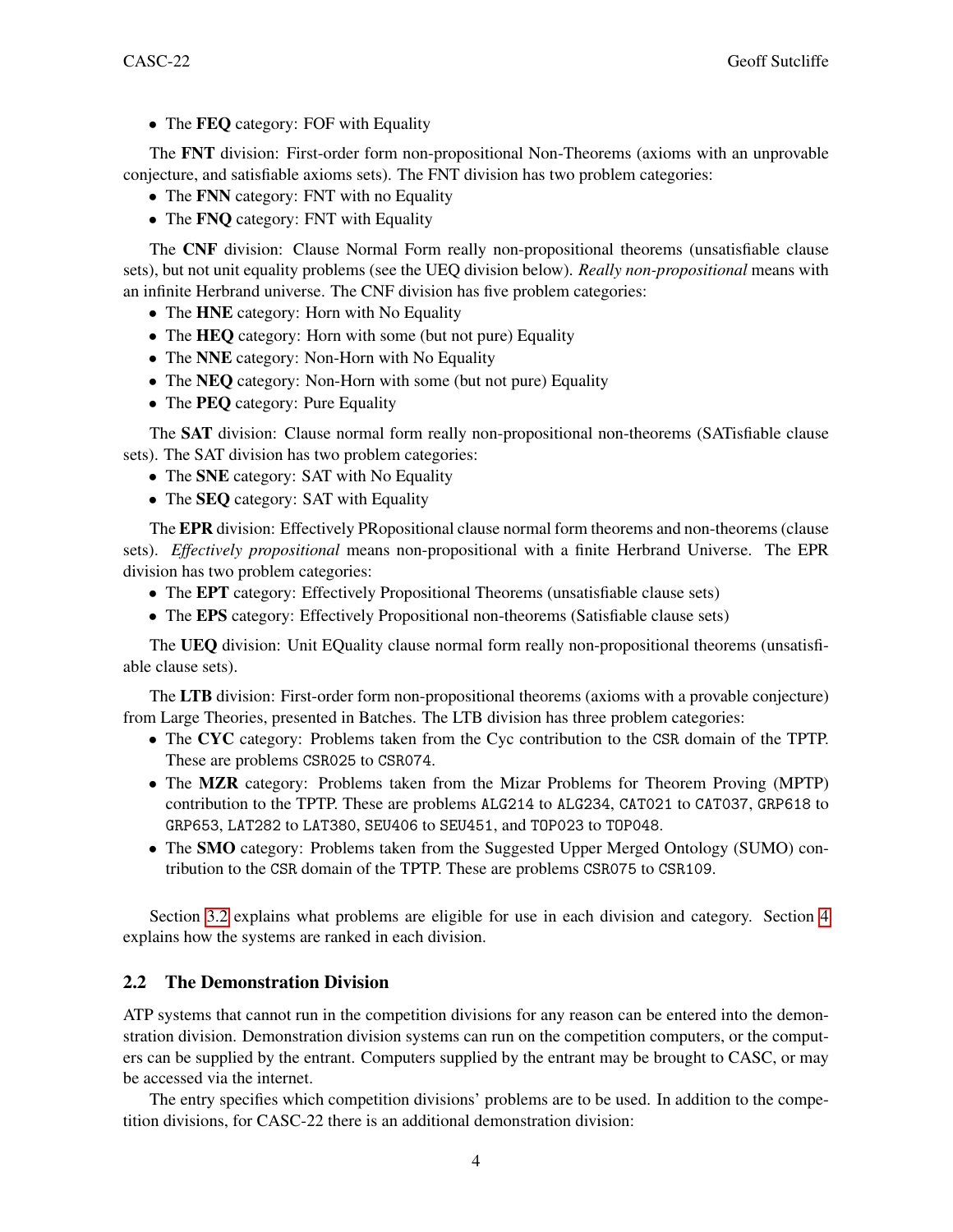- The THF division: Typed Higher-order Form non-propositional theorems (axioms with a provable conjecture), using only the THF0 syntax. The THF division has two problem categories:
	- The TNE category: THF with No Equality
	- The TEQ category: THF with EQuality

The demonstration division results are presented along with the competition divisions' results, but may not be comparable with those results. The systems are not ranked and no prizes are awarded.

# 3 Infrastructure

## <span id="page-6-1"></span>3.1 Computers

The competition computers were Dual-Opteron computers, each having:

- AMD Opteron(tm) Processor 250, 2390MHz CPU
- 4GB memory
- Linux 2.6.27.10.1.amd64-smp operating system

## <span id="page-6-0"></span>3.2 Problems

## 3.2.1 Problem Selection

The problems were from the TPTP problem library, version v4.0.0. The TPTP version used for the competition is not released until after the system delivery deadline, so that new problems have not seen by the entrants.

The problems have to meet certain criteria to be eligible for selection:

- The TPTP uses system performance data to compute problem difficulty ratings, and from the ratings classifies problems as one of [\[SS01\]](#page-40-24):
	- Easy: Solvable by all state-of-the-art ATP systems
	- Difficult: Solvable by some state-of-the-art ATP systems
	- Unsolved: Solvable by no ATP systems
	- Open: Theoremhood unknown

Difficult problems with a rating in the range 0.21 to 0.99 are eligible. Problems of lesser and greater difficulty ratings might also be eligible in some divisions (especially the LTB division, because the TPTP problem ratings are computed from sequential mode results). Performance data from systems submitted by the system submission deadline is used for computing the problem ratings for the TPTP version used for the competition.

- The TPTP distinguishes versions of problems as one of standard, incomplete, augmented, especial, or biased. All except biased problems are eligible.
- In the LTB division, the problems are selected so that there is consistent symbol usage between problems in each category, but there may not be consistent axiom naming between problems.

The problems used are randomly selected from the eligible problems at the start of the competition, based on a seed supplied by the competition panel.

- The selection is constrained so that no division or category contains an excessive number of very similar problems.
- The selection mechanism is biased to select problems that are new in the TPTP version used, until 50% of the problems in each category have been selected, after which random selection (from old and new problems) continues. The actual percentage of new problems used depends on how many new problems are eligible and the limitation on very similar problems.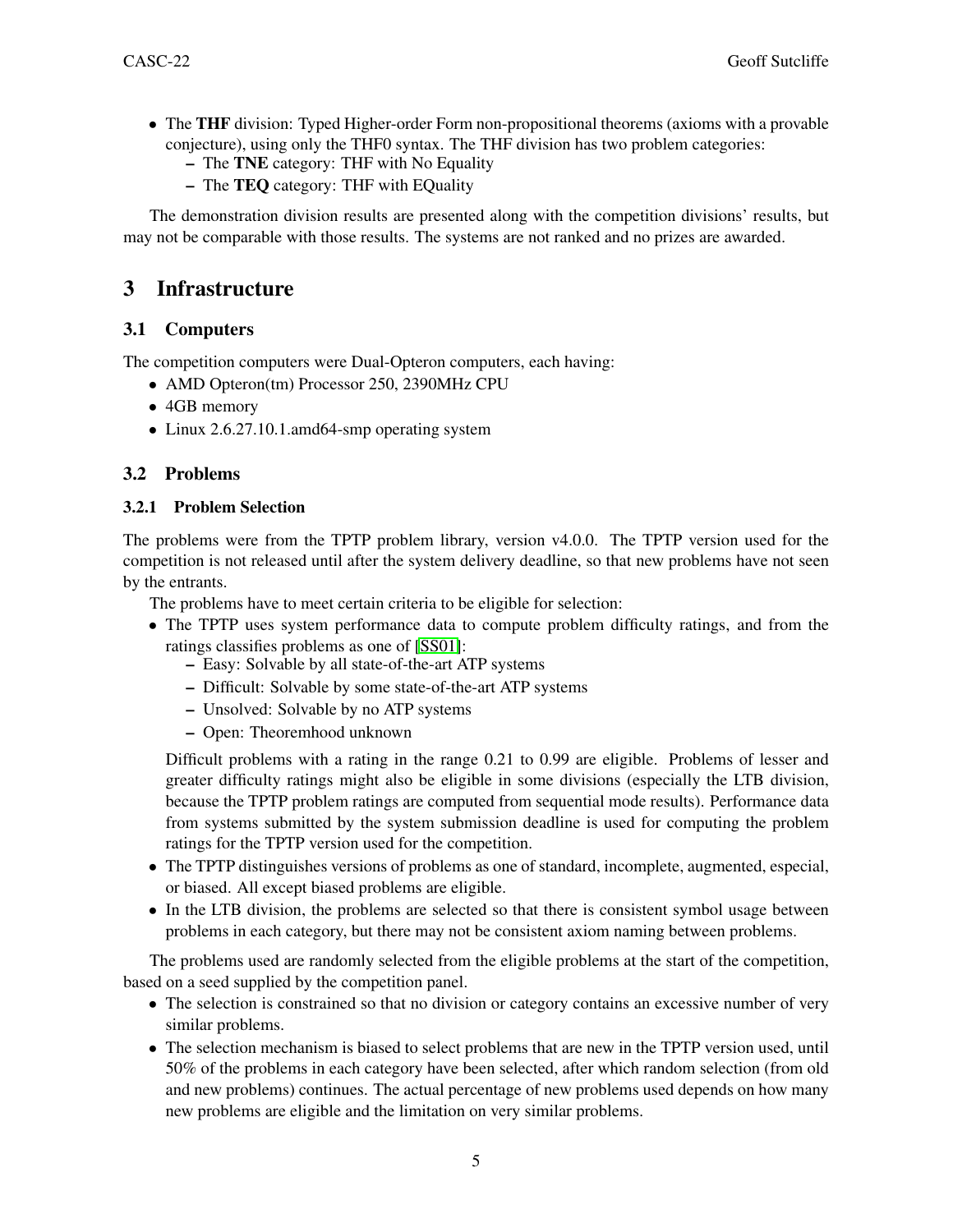#### 3.2.2 Number of Problems

The minimal numbers of problems that have to be used in each division and category, to ensure sufficient confidence in the competition results, are determined from the numbers of eligible problems in each division and category [\[GS96\]](#page-38-0) (the competition organizers have to ensure that there is sufficient CPU time available to run the ATP systems on this minimal number of problems). The minimal numbers of problems is used in determining the CPU time limit imposed on each solution attempt - see Section [3.3.](#page-8-1)

A lower bound on the total number of problems to be used is determined from the number of computers available, the time allocated to the competition, the number of ATP systems to be run on the competition computers over all the divisions, and the CPU time limit, according to the following relationship:

> *NumberO f Problems* <sup>=</sup> *NumberO fComputers* <sup>∗</sup>*TimeAllocated NumberO f AT PSystems* ∗*CPUTimeLimit*

It is a lower bound on the total number of problems because it assumes that every system uses all of the CPU time limit for each problem. Since some solution attempts succeed before the CPU time limit is reached, more problems can be used.

The numbers of problems used in the categories in the various divisions is (roughly) proportional to the numbers of eligible problems than can be used in the categories, after taking into account the limitation on very similar problems.

The numbers of problems used in each division and category are determined according to the judgement of the competition organizers.

#### 3.2.3 Problem Preparation

The problems are in TPTP format, with include directives (included files are found relative to the TPTP environment variable). In order to ensure that no system receives an advantage or disadvantage due to the specific presentation of the problems in the TPTP, the problems are preprocessed to:

- strip out all comment lines, including the problem header
- randomly reorder the formulae/clauses (the include directives are left before the formulae, and in the THF division all symbols' type declarations are kept before the symbols' use)
- randomly swap the arguments of associative connectives, and randomly reverse implications
- randomly reverse equalities

In order to prevent systems from recognizing problems from their file names, symbolic links are made to the selected problems, using names of the form CCCNNN-1.p for the symbolic links, with NNN running from 001 to the number of problems in the respective division or category. The problems are specified to the ATP systems using the symbolic link names.

In the demonstration division the same problems are used as for the competition divisions, with the same preprocessing applied. However, the original file names can be retained for systems running on computers provided by the entrant.

In the LTB division, the problems for each category are listed in a *batch specification file*, containing:

- A header line % SZS start BatchIncludes
- include directives that are used in every problem (problems in the batch have all these include directives, and can also have other  $iTT$ *i*nclude $i/TT$ *i* directives that are not listed here)
- A terminating line % SZS end BatchIncludes
- A header line % SZS start BatchProblems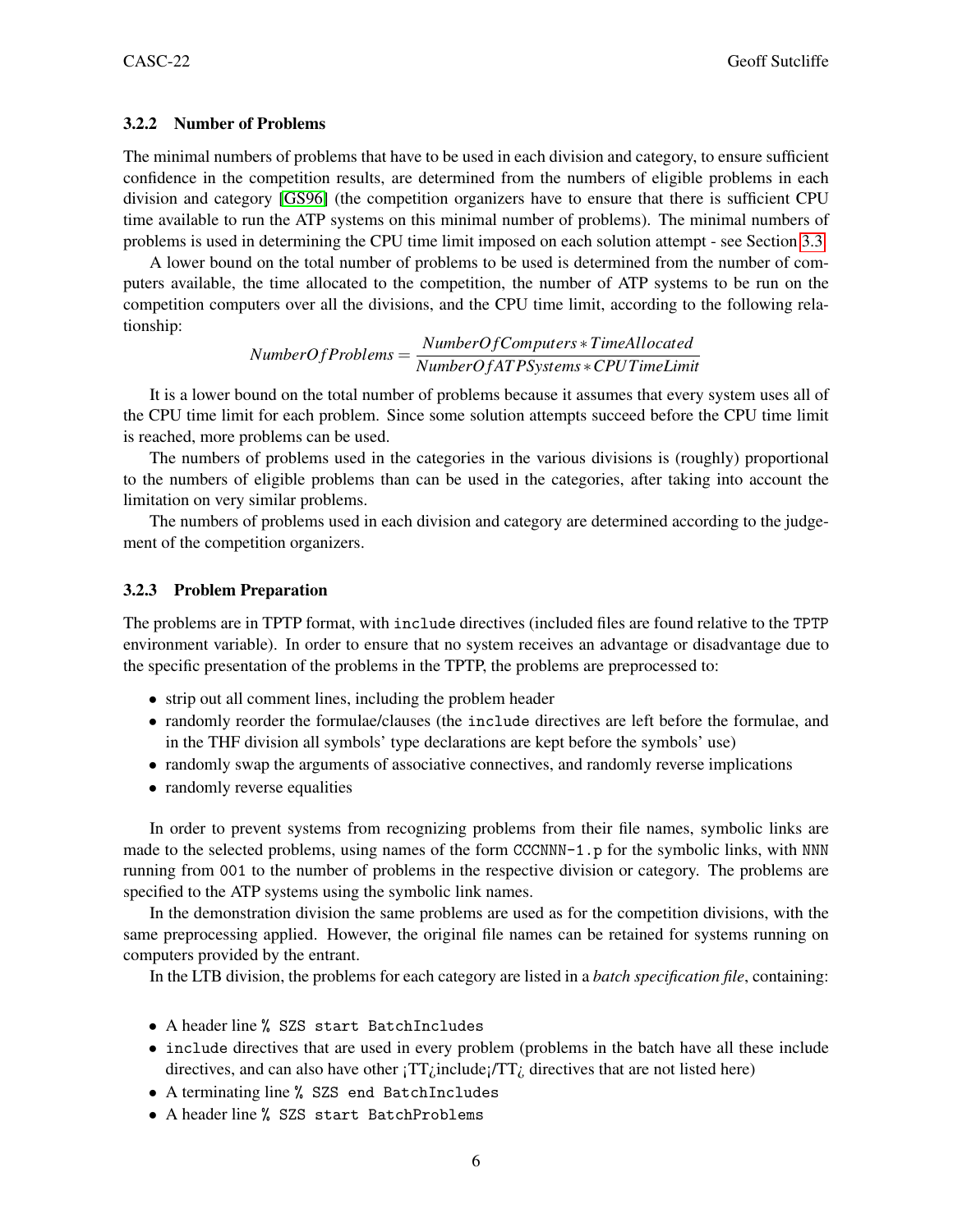- Pairs of absolute problem file names, and absolute output file names where the output for the problem must be written.
- A terminator line % SZS end BatchProblems

# <span id="page-8-1"></span>3.3 Resource Limits

CPU and wall clock time limits are imposed. A minimal CPU time limit of 240 seconds per problem is used. The maximal CPU time limit per problem is determined using the relationship used for determining the number of problems, with the minimal number of problems as the *NumberO f Problems*. The CPU time limit is chosen as a reasonable value within the range allowed, and is announced at the competition. The wall clock time limit is imposed in addition to the CPU time limit, to limit very high memory usage that causes swapping. The wall clock time limit is double the CPU time limit. In the non-LTB competition divisions the time limits are imposed individually on each solution attempt. In the LTB division the aggregated time limits (the individual time limits multiplied by the number of problems) are imposed on each category.

In the demonstration division, each entrant can choose to use either a CPU or a wall clock time limit, whose value is the CPU time limit of the competition divisions.

# <span id="page-8-0"></span>4 System Evaluation

For each ATP system, for each problem, three items of data are recorded: whether or not a solution was found, the CPU time taken, and whether or not a solution (proof or model) was output on stdout. The systems are ranked at the division level from this performance data. All the divisions have an assurance ranking class, ranked according to the number of problems solved (a "yes" output, giving an assurance of the existence of a proof/model). The FOF, FNT, and LTB divisions additionally have a proof/model ranking class, ranked according to the number of problems solved with an acceptable proof/model output. Ties are broken according to the average CPU time over problems solved (in the LTB division, time spent before starting the first problem, and time spent between ending a problem and starting the next, is not considered for this measure). All systems are automatically ranked in the assurance classes, and are ranked in the proof/model classes if they output acceptable proofs/models. A system that wins a proof/model ranking class might also win the corresponding assurance ranking class. In the competition divisions class winners are announced and prizes are awarded.

• Articulate Software has provided \$3000 of prize money for the SMO category of the LTB division. In each ranking class the winner will receive \$750, the second place \$500, and the third place \$250. (Employees of Articulate Sofware, its subcontractors, and funded partners, are not eligible for this prize money.)

The competition panel decides whether or not the systems' proofs and models are acceptable for the proof/model ranking classes. The criteria include:

- Derivations must be complete, starting at formulae from the problem, and ending at the conjecture (for axiomatic proofs) or a *f alse* formula (for proofs by contradiction, including CNF refutations).
- For proofs of FOF problems by CNF refutation, the conversion from FOF to CNF must be adequately documented.
- Derivations must show only relevant inference steps.
- Inference steps must document the parent formulae, the inference rule used, and the inferred formula.
- Inference steps must be reasonably fine-grained.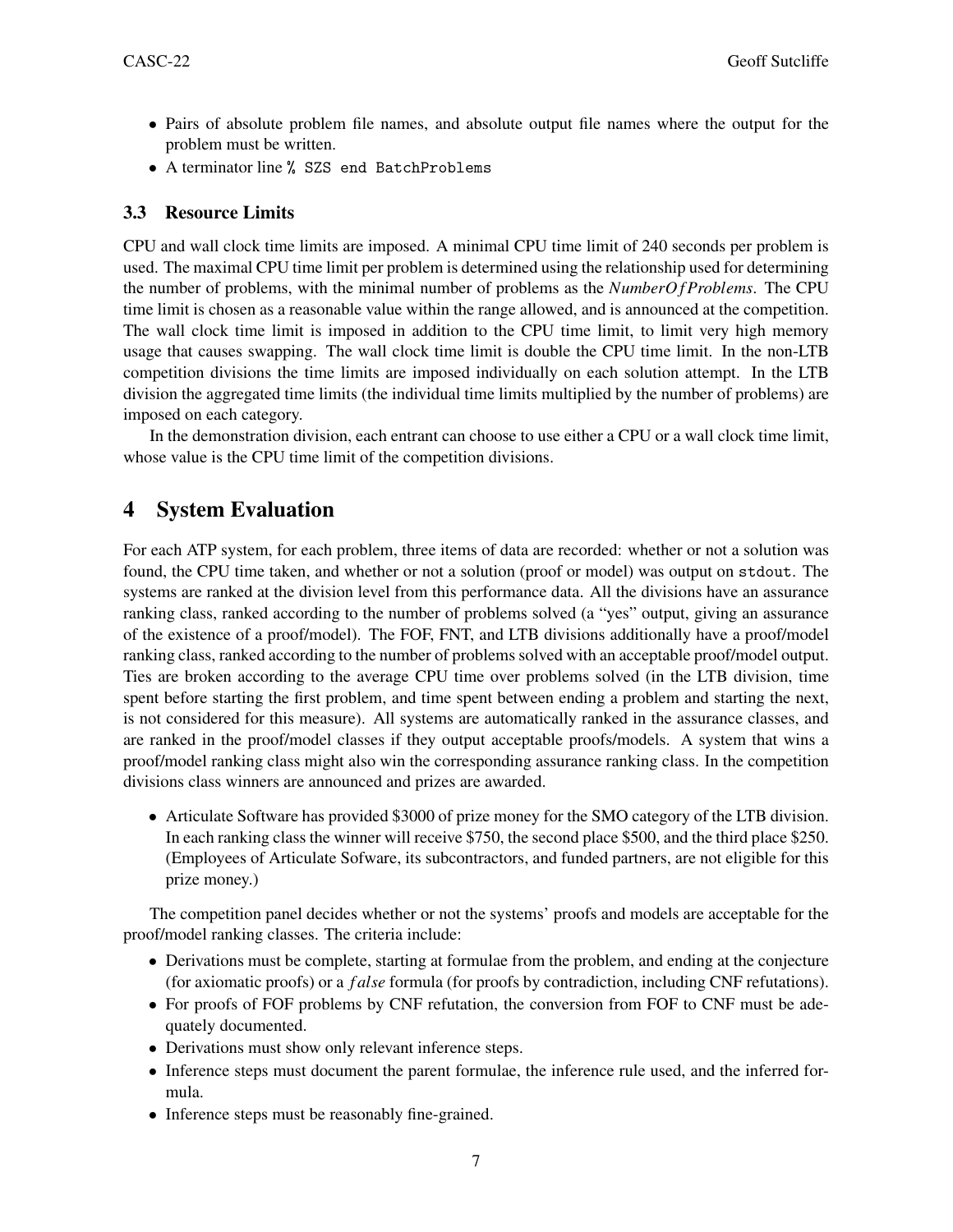- In the LTB division the proofs must be in TPTP format.
- An unsatisfiable set of ground instances of clauses is acceptable for establishing the unsatisfiability of a set of clauses.
- Models must be complete, documenting the domain, function maps, and predicate maps. The domain, function maps, and predicate maps may be specified by explicit ground lists (of mappings), or by any clear, terminating algorithm.

In the assurance ranking classes the ATP systems are not required to output solutions (proofs or models). However, systems that do output solutions to stdout are highlighted in the presentation of results.

In addition to the ranking criteria, two other measures are made and presented in the results: The *state-of-the-art contribution* (SOTAC) quantifies the unique abilities of the systems. For each problem solved by a system, its SOTAC for the problem is the inverse of the number of systems that solved the problem, and a system's overall SOTAC is the average SOTAC over the problems it solves. The *efficiency measure* balances the number of problems solved with the CPU time taken. It is the fraction of problems solved divided by the average CPU time for problems solved. This can be interpreted intuitively as the solution rate (for problems solved) multiplied by the fraction of problems solved.

At some time after the competition, all high ranking systems in each division are tested over the entire TPTP. This provides a final check for soundness (see Section [6.1](#page-10-0) regarding soundness checking before the competition). If a system is found to be unsound during or after the competition, but before the competition report is published, and it cannot be shown that the unsoundness did not manifest itself in the competition, then the system is retrospectively disqualified. At some time after the competition, the proofs and models from the winners of the proof/model ranking classes are checked by the panel. If any of the proofs or models are unacceptable, i.e., they are significantly worse than the samples provided, then that system is retrospectively disqualified. All disqualifications are explained in the competition report.

# 5 System Entry

To be entered into CASC, systems have to be registered using the CASC system registration form. No registrations are accepted after the registration deadline. For each system entered, an entrant has to be nominated to handle all issues (including execution difficulties) arising before and during the competition. The nominated entrant must formally register for CASC. However, it is not necessary for entrants to physically attend the competition.

Systems can be entered at only the division level, and can be entered into more than one division (a system that is not entered into a competition division is assumed to perform worse than the entered systems, for that type of problem - wimping out is not an option). Entering many similar versions of the same system is deprecated, and entrants may be required to limit the number of system versions that they enter. The division winners from the previous CASC are automatically entered into their divisions, to provide benchmarks against which progress can be judged.

## 5.1 System Description

A system description has to be provided for each ATP system entered, using the HTML schema supplied on the CASC web site. The schema has the following sections:

• Architecture. This section introduces the ATP system, and describes the calculus and inference rules used.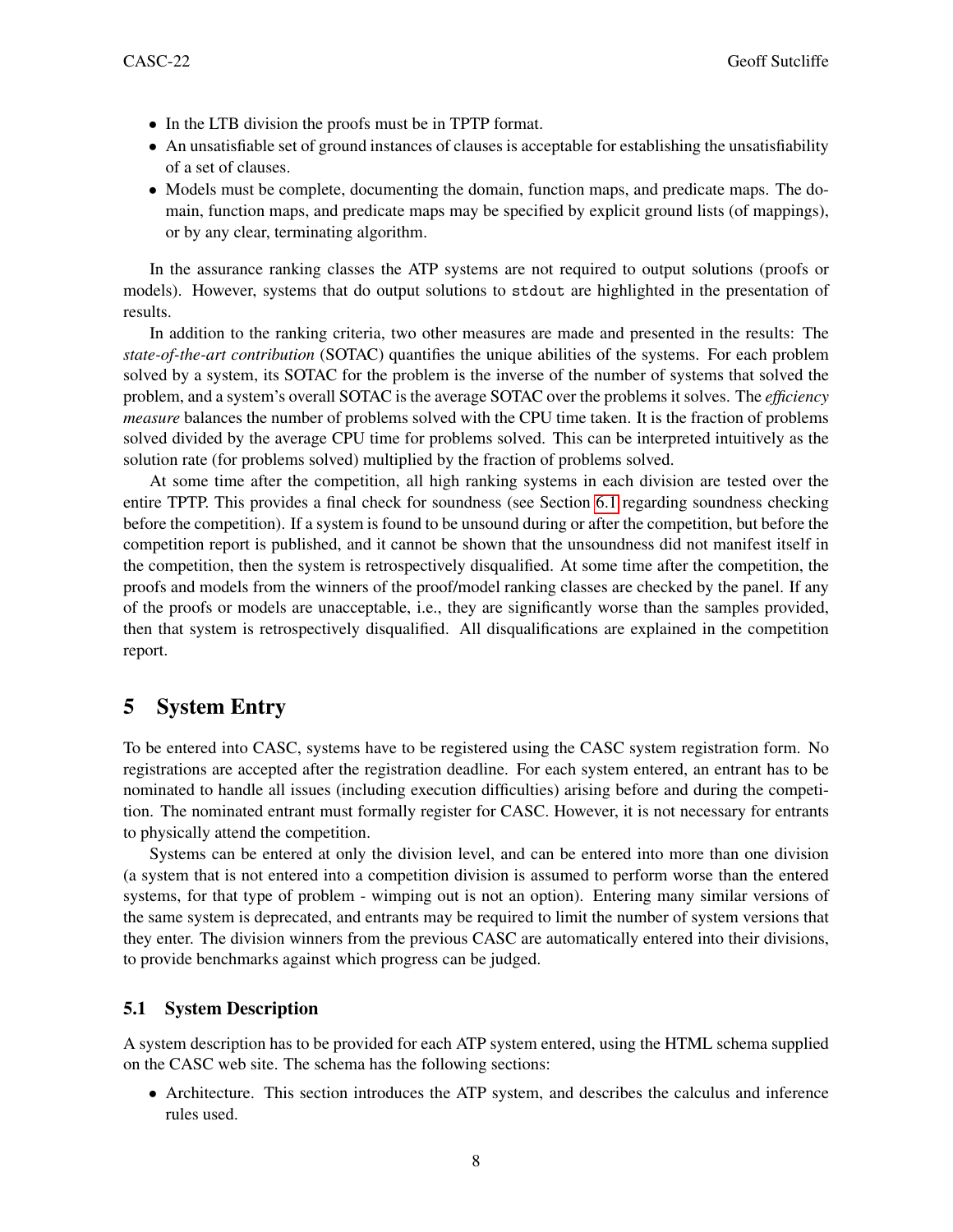- Strategies. This section describes the search strategies used, why they are effective, and how they are selected for given problems. Any strategy tuning that is based on specific problems' characteristics must be clearly described (and justified in light of the tuning restrictions described in Section [6.1\)](#page-10-0).
- Implementation. This section describes the implementation of the ATP system, including the programming language used, important internal data structures, and any special code libraries used. The availability of system is described here.
- Expected competition performance. This section makes some predictions about the performance of the ATP system in each of the divisions and categories in which it is competing.
- References.

The system description has to be emailed to the competition organizers by the system description deadline. The system descriptions, along with information regarding the competition design and procedures, form the proceedings for the competition.

# 5.2 Sample Solutions

For systems in the proof/model classes, representative sample solutions must be emailed to the competition organizers before the sample solutions deadline. Use of the TPTP format for proofs and finite interpretations is encouraged. Proof samples for the FOF and LTB proof classes must include a proof for SYN075+1. Model samples for the FNT model class must include models for MGT019+2 and SWV010+1. The sample solutions must illustrate the use of all inference rules. A key must be provided if any nonobvious abbreviations for inference rules or other information are used.

# 6 System Requirements

# <span id="page-10-0"></span>6.1 System Properties

Systems are required to have the following properties:

- Systems have to run on a single locally provided standard UNIX computer (the *competition computers* - see Section [3.1\)](#page-6-1). ATP systems that cannot run on the competition computers can be entered into the demonstration division.
- Systems must be fully automatic, i.e., any command line switches have to be the same for all problems in each division.
- Systems must be sound. At some time before the competition all the systems in the competition divisions are tested for soundness. Non-theorems are submitted to the systems in the FOF, CNF, EPR, UEQ, and LTB divisions, and theorems are submitted to the systems in the FNT, SAT and EPR divisions. Finding a proof of a non-theorem or a disproof of a theorem indicates unsoundness. If a system fails the soundness testing it must be repaired by the unsoundness repair deadline or be withdrawn. The soundness testing eliminates the possibility of a system simply delaying for some amount of time and then claiming to have found a solution. At some time after the competition, all high ranking systems in the competition divisions are tested over the entire TPTP. This provides a final check for soundness. For systems running on entrant supplied computers in the demonstration division, the entrant must perform the soundness testing and report the results to the competition organizers.
- Systems do not have to be complete in any sense, including calculus, search control, implementation, or resource requirements.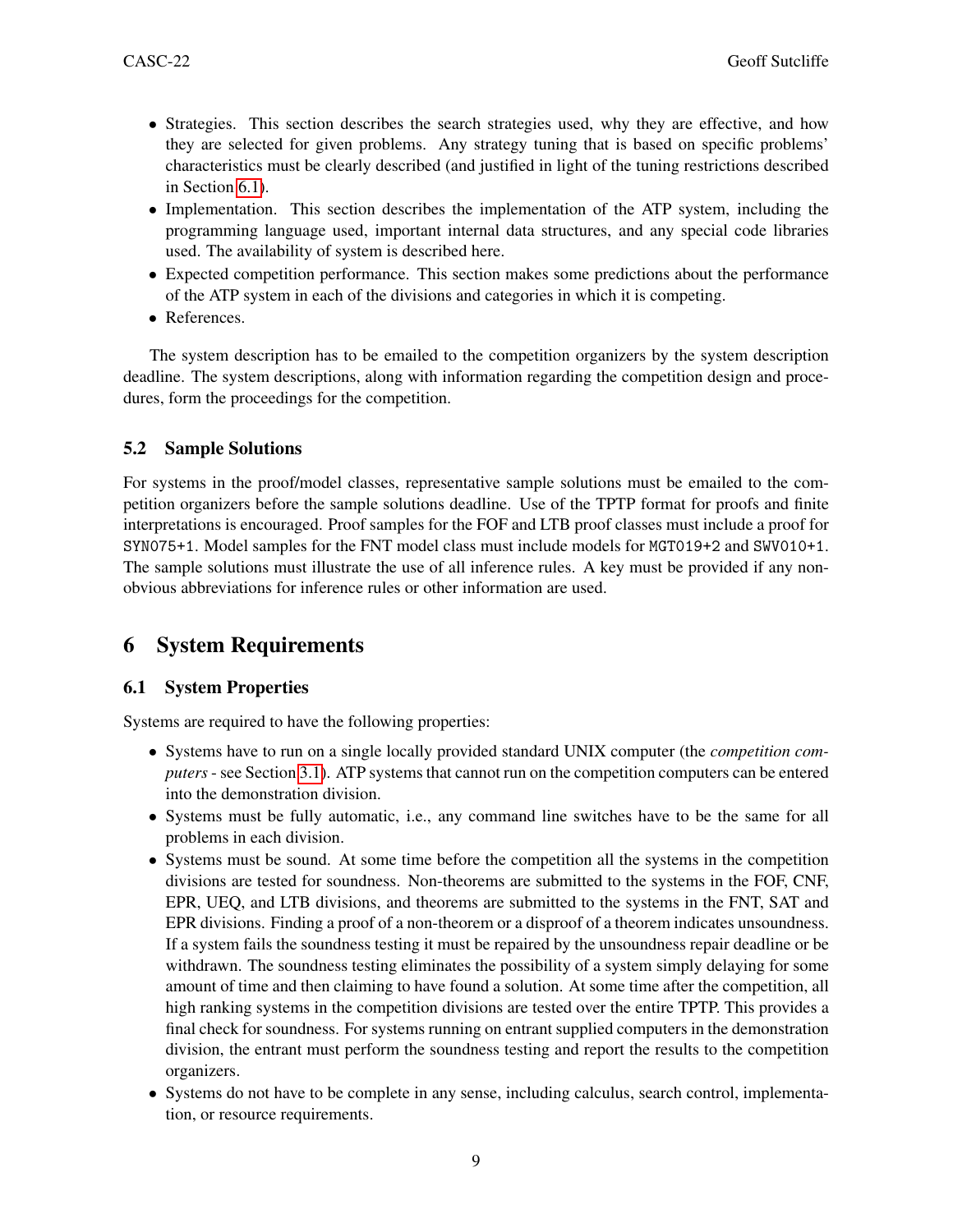- Systems must be executable by a single command line, using an absolute path name for the executable, which might not be in the current directory. In the non-LTB divisions the command line arguments are the absolute path name of a symbolic link as the problem file name, the time limit (if required by the entrant), and entrant specified system switches. In the LTB division the command line arguments are the absolute path name of the batch specification file, the aggregated batch time limit (if required by the entrant), and entrant specified system switches. No shell features, such as input or output redirection, may be used in the command line. No assumptions may be made about the format of the problem file name.
- The systems that run on the competition computers have to be interruptable by a SIGXCPU signal, so that the CPU time limit can be imposed, and interruptable by a SIGALRM signal, so that the wall clock time limit can be imposed. For systems that create multiple processes, the signal is sent first to the process at the top of the hierarchy, then one second later to all processes in the hierarchy. The default action on receiving these signals is to exit (thus complying with the time limit, as required), but systems may catch the signals and exit of their own accord. If a system runs past a time limit this is noticed in the timing data, and the system is considered to have not solved that problem.
- In the non-LTB divisions all solution output must be to stdout. In the LTB division all solution output must be to the named output file for each problem.
- For each problem, the systems have to output a distinguished string (specified by the entrant), indicating what solution has been found or that no conclusion has been reached. The distinguished strings should use the SZS ontology and standards [\[Sut08c\]](#page-40-25). For example

```
SZS status Unsatisfiable for SYN075+1
```
or

...

SZS status GaveUp for SYN075+1

Regardless of whether the SZS status values are used, the distinguished strings must be different for:

- Proved theorems of FOF problems (SZS status Theorem)
- Disproved conjectures of FNT problems (SZS status CounterSatisfiable)
- Unsatisfiable sets of formulae (FOF problems without conjectures) and unsatisfiable set of clauses (CNF problems) (SZS status Unsatisfiable)
- Satisfiable sets of formulae (FNT problems without conjectures) and satisfiable set of clauses (SAT problems) (SZS status Satisfiable)

The first distinguished string output is accepted as the system's result.

• When outputing proofs/models, the start and end of the proof/model must be delimited by distinguished strings (specified by the entrant). The distinguished strings should use the SZS ontology and standards. For example

SZS output start CNFRefutation for SYN075-1

SZS output end CNFRefutation for SYN075-1

Regardless of whether the SZS output forms are used, the distinguished strings must be different for:

- Proofs (SZS output forms Proof, Refutation, CNFRefutation)
- Models (SZS output forms Model, FiniteModel, InfiniteModel, Saturation)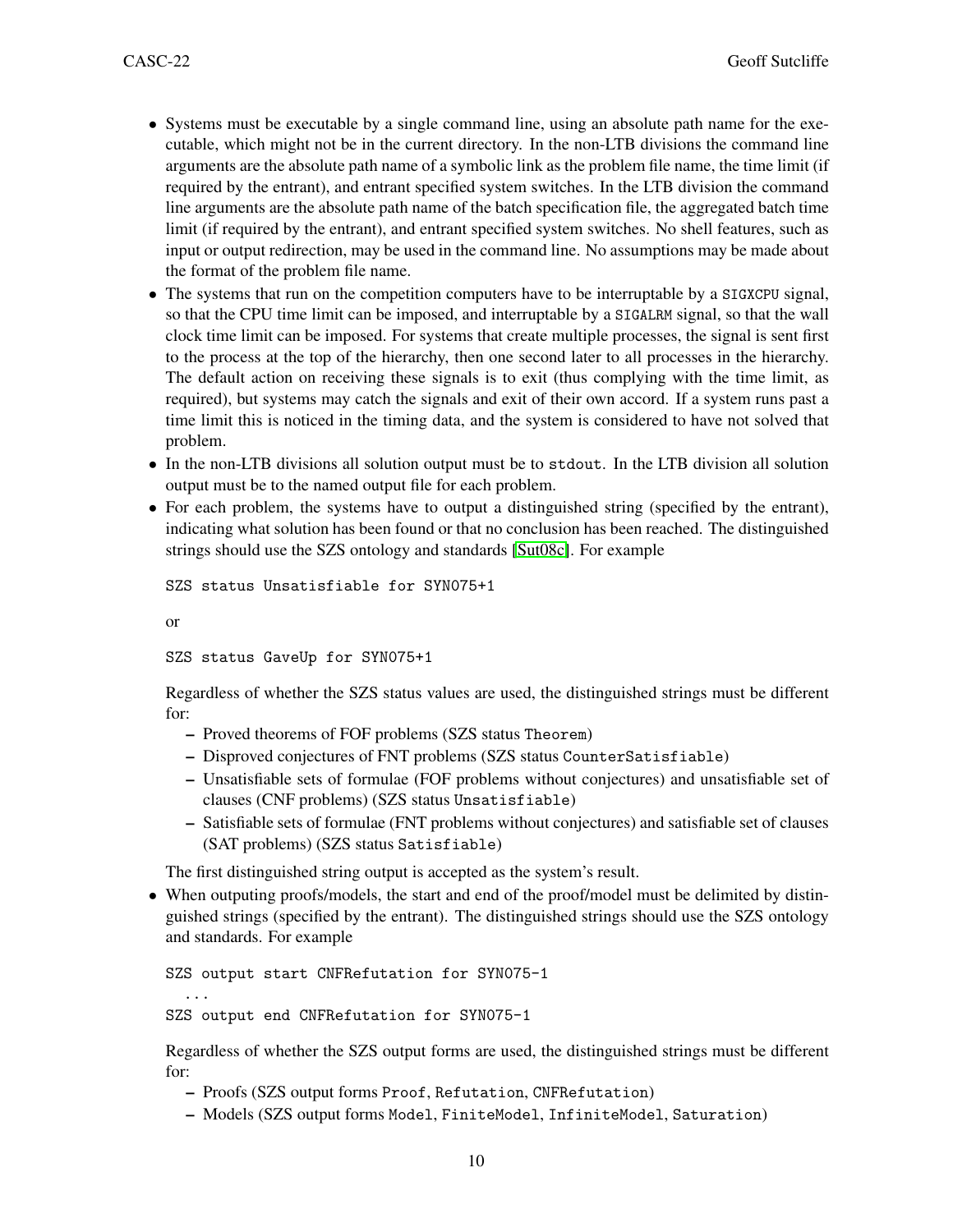The string specifying the problem status must be output before the start of a proof/model. Use of the TPTP format for proofs and finite interpretations is encouraged.

• In the LTB division the systems must attempt the problems in the order given in the batch specification file - systems may not start any attempt on a problem before ending the attempt on the preceding problem. The systems must print SZS notification lines to stdout when starting and ending all work (including cleanup work at the end) on each problem. It is recommended that the result for the problem be output as the last thing before the ending notification line (note, the result must also be output to the solution file anyway). For example

```
% SZS status Started for /home/graph/tptp/TPTP/Problems/CSR/CSR075+2.p
  ... (system churns away, solution output to file)
% SZS status Theorem for /home/graph/tptp/TPTP/Problems/CSR/CSR075+2.p
% SZS status Ended for /home/graph/tptp/TPTP/Problems/CSR/CSR075+2.p
```
Once the Ended notification is received the output file is time stamped and may not be changed. Systems may spend any amount of time before starting the first problem (e.g., preloading and analysing the batch axioms), and any amount of time between ending a problem and starting the next (e.g., learning from the proof just found). This time is not part of the time used for any problem, but is part of the overall time for the batch.

- If an ATP system terminates of its own accord, it may not leave any temporary or intermediate output files. If an ATP system is terminated by a SIGXCPU or SIGALRM, it may not leave any temporary or intermediate files anywhere other than in /tmp. Multiple copies of the ATP systems have to be executable concurrently on different computers but in the same (NFS cross mounted) directory. It is therefore necessary to avoid producing temporary files that do not have unique names, with respect to the computers and other processes. An adequate solution is a file name including the host computer name and the process id.
- For practical reasons excessive output from an ATP system is not allowed. A limit, dependent on the disk space available, is imposed on the amount of output that can be produced. The limit is at least 10MB per system.
- All techniques used must be general purpose, and expected to extend usefully to new unseen problems. The precomputation and storage of information about individual TPTP problems and axiom sets is not allowed. Strategies and strategy selection based on individual TPTP problems is not allowed. If automatic strategy learning procedures are used, the learning must ensure that sufficient generalization is obtained so that no there is no specialization to individual problems. In the LTB division, prelearning of generally useful strategies that extend usefully to new unseen problems, based on the problems specified for each category, is acceptable.
- The system's performance must be reproducible by running the system again.

Entrants must ensure that their systems execute in a competition-like environment, according to the system checks described in Section [6.4.](#page-13-0) Entrants are advised to perform these checks well in advance of the system delivery deadline. This gives the competition organizers time to help resolve any difficulties encountered. Entrants do not have access to the competition computers.

# 6.2 System Delivery

For systems running on the competition computers, entrants must email an installation package to the competition organizers by the system delivery deadline. The installation package must be a .tgz file containing the system source code, any other files required for installation, and a ReadMe file. The ReadMe file must contain: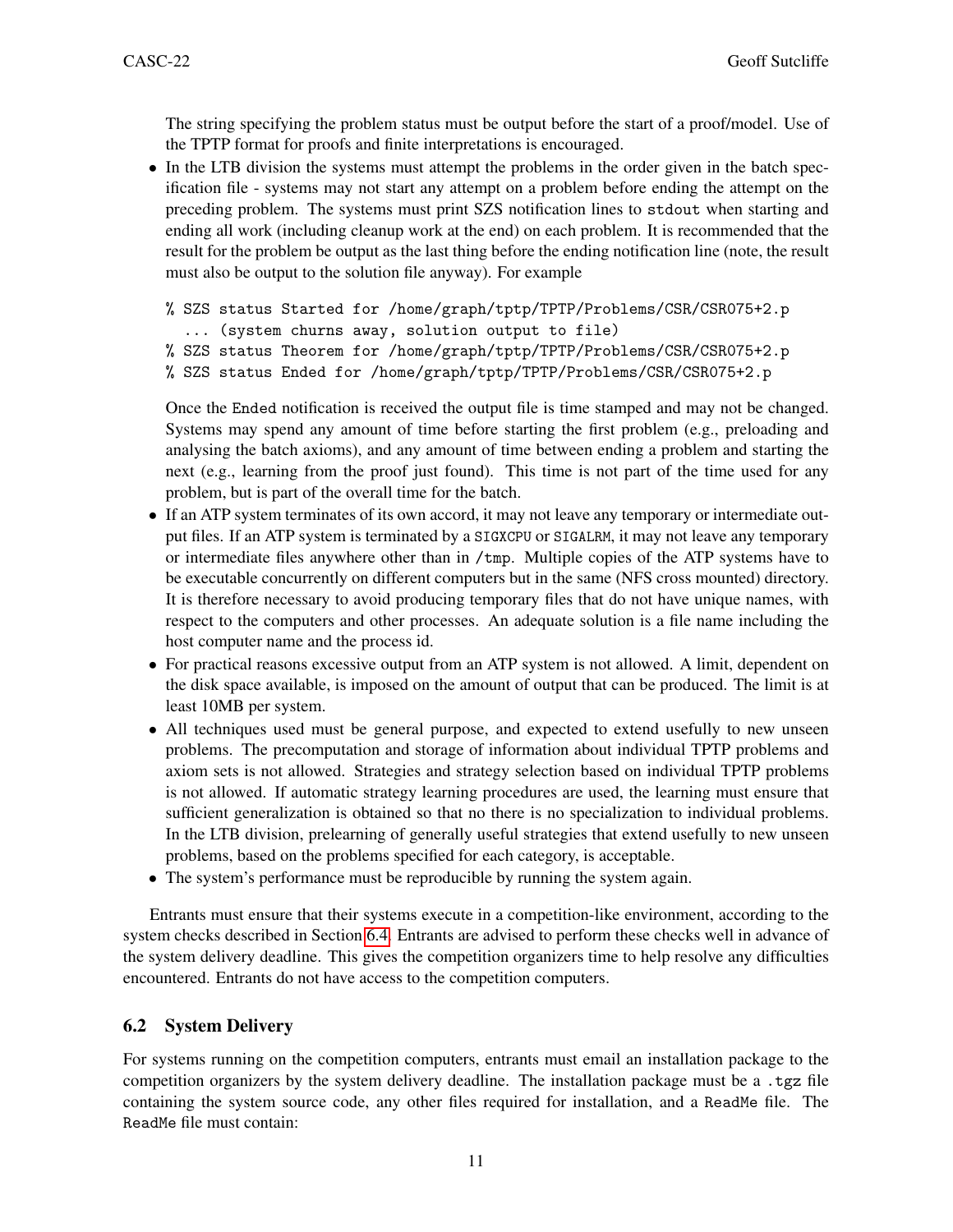- Instructions for installation
- Instructions for executing the system, using % and % d to indicate where the problem file name and CPU time limit must appear in the command line.
- The distinguished strings indicating what solution has been found, and delimiting proofs/models.

The installation procedure may require changing path variables, invoking make or something similar, etc, but nothing unreasonably complicated. All system binaries must be created in the installation process; they cannot be delivered as part of the installation package. If the ATP system requires any special software, libraries, etc, which is not part of a standard installation, the competition organizers must be told in the system registration.

The system is installed onto the competition computers by the competition organizers, following the instructions in the ReadMe file. Installation failures before the system delivery deadline are passed back to the entrant. (i.e., delivery of the installation package before the system delivery deadline provides an opportunity to fix things if the installation fails!). After the system delivery deadline no further changes or late systems are accepted.

For systems running on entrant supplied computers in the demonstration division, entrants must deliver a source code package to the competition organizers by the start of the competition. The source code package must be a .tgz file containing the system source code.

After the competition all competition division systems' source code is made publically available on the CASC web site. In the demonstration division, the entrant specifies whether or not the source code is placed on the CASC web site. An open source license is encouraged.

#### 6.3 System Execution

Execution of the ATP systems on the competition computers is controlled by a perl script, provided by the competition organizers. The jobs are queued onto the computers so that each computer is running one job at a time. In the non-LTB divisions, all attempts at the Nth problems in all the divisions and categories are started before any attempts at the  $(N+1)$ th problems. In the LTB division all attempts in each category in the division are started before any attempts at the next category.

During the competition a perl script parses the systems' outputs. If any of an ATP system's distinguished strings are found then the CPU time used to that point is noted. A system has solved a problem iff it outputs its termination string within the CPU time limit, and a system has produced a proof/model iff it outputs its end-of-proof/model string within the CPU time limit. The result and timing data is used to generate an HTML file, and a web browser is used to display the results.

The execution of the demonstration division systems is supervised by their entrants.

#### <span id="page-13-0"></span>6.4 System Checks

- Check: The ATP system can run on a computer that has the same configuration as the competition computers.
- Check: The ATP system can be run by an absolute path name for the executable.

```
prompt> pwd
/home/tptp
prompt> which MyATPSystem
/home/tptp/bin/MyATPSystem
prompt> /home/tptp/bin/MyATPSystem /home/tptp/TPTP/Problems/SYN/SYN075-1.p
SZS status Unsatisfiable for SYN075-1
```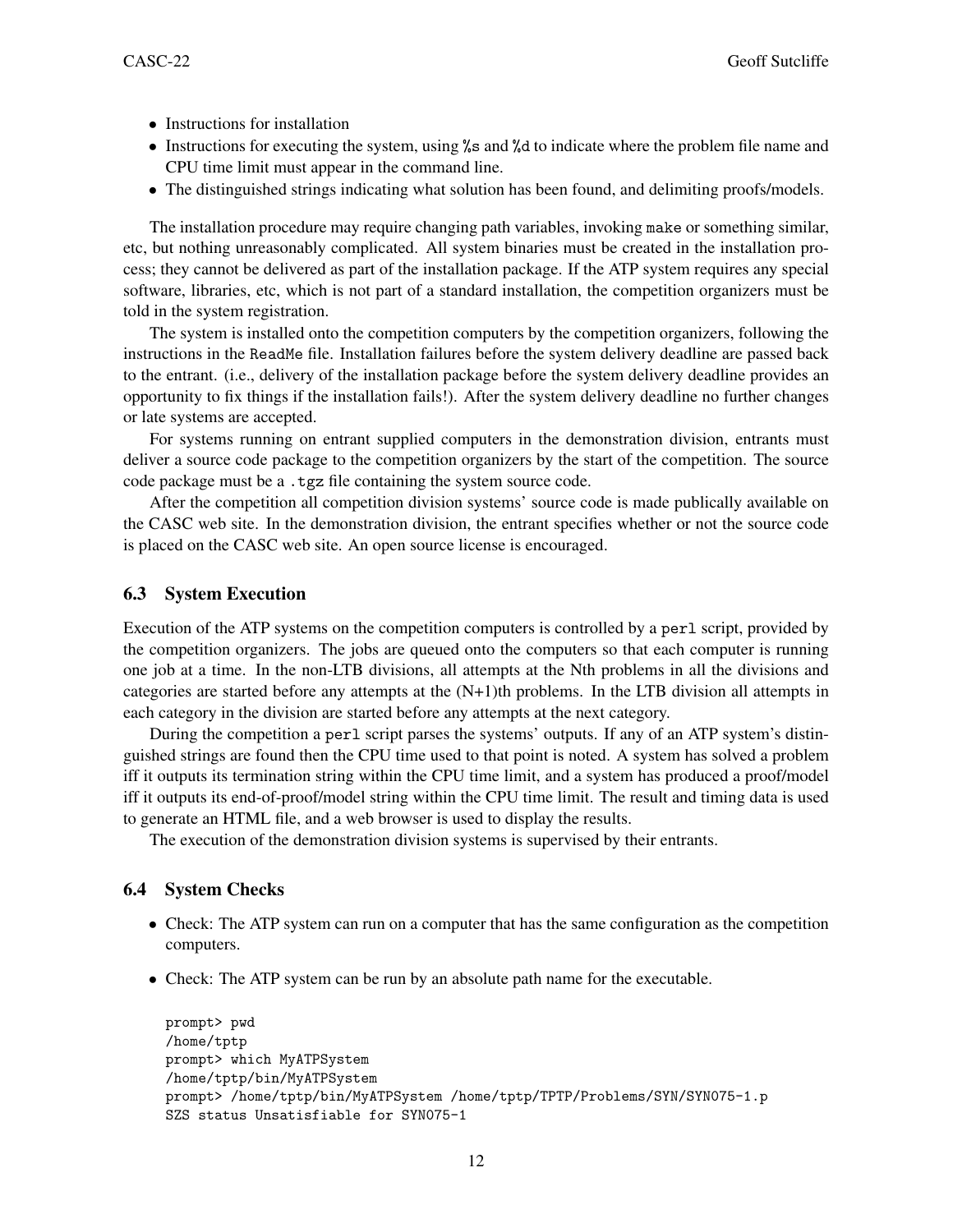• Check: The ATP system accepts an absolute path name of a symbolic link as the problem file name.

```
prompt> cd /home/tptp/tmp
prompt> ln -s /home/tptp/TPTP/Problems/SYN/SYN075-1.p CCC001-1.p
prompt> cd /home/tptp
prompt> /home/tptp/bin/MyATPSystem /home/tptp/tmp/CCC001-1.p
SZS status Unsatisfiable for CCC001-1
```
• Check: The ATP system makes no assumptions about the format of the problem file name.

```
prompt> ln -s /home/tptp/TPTP/Problems/GRP/GRP001-1.p _foo-Blah
prompt> /home/tptp/bin/MyATPSystem _foo-Blah
SZS status Unsatisfiable for _foo-Blah
```
• Check: The ATP system can run under the TreeLimitedRun program (sources are available from the CASC web site).

```
prompt> which TreeLimitedRun
/home/tptp/bin/TreeLimitedRun
prompt> /home/tptp/bin/TreeLimitedRun -q0 200 400 /home/tptp/bin/MyATPSystem
        /home/tptp/tmp/CCC001-1.p
TreeLimitedRun: ------------------------------------------------
TreeLimitedRun: /home/tptp/bin/MyATPSystem
TreeLimitedRun: CPU time limit is 200s
TreeLimitedRun: WC time limit is 400s
TreeLimitedRun: PID is 4867
TreeLimitedRun: ------------------------------------------------
SZS status Unsatisfiable for CCC001-1
FINAL WATCH: 147.8 CPU 150.0 WC
```
• Check: The ATP system's CPU time can be limited using the TreeLimitedRun program.

```
prompt> /home/tptp/bin/TreeLimitedRun -q0 10 20 /home/tptp/bin/MyATPSystem
        /home/tptp/tmp/CCC001-1.p
TreeLimitedRun: ------------------------------------------------
TreeLimitedRun: /home/tptp/bin/MyATPSystem
TreeLimitedRun: CPU time limit is 10s
TreeLimitedRun: WC time limit is 20s
TreeLimitedRun: PID is 5827
TreeLimitedRun: ------------------------------------------------
CPU time limit exceeded
FINAL WATCH: 10.7 CPU 13.1 WC
```
• Check: The ATP system's wall clock time can be limited using the TreeLimitedRun program.

```
prompt> /home/tptp/bin/TreeLimitedRun -q0 20 10 /home/tptp/bin/MyATPSystem
       /home/tptp/tmp/CCC001-1.p
TreeLimitedRun: ------------------------------------------------
TreeLimitedRun: /home/tptp/bin/MyATPSystem
TreeLimitedRun: CPU time limit is 20s
TreeLimitedRun: WC time limit is 10s
TreeLimitedRun: PID is 5827
TreeLimitedRun: ------------------------------------------------
Alarm clock
FINAL WATCH: 9.7 CPU 10.1 WC
```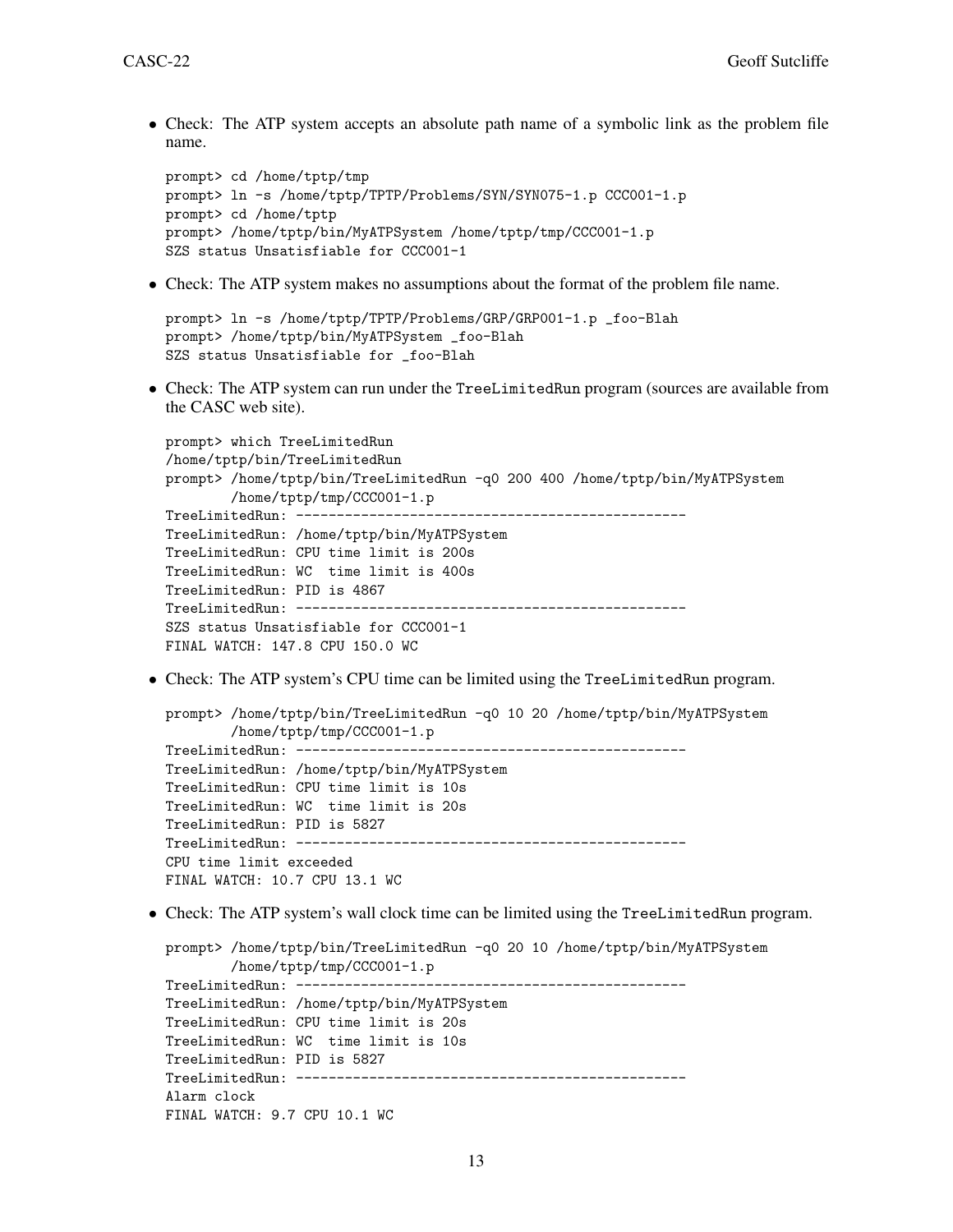• Check: The system outputs a distinguished string when terminating of its own accord.

prompt> /home/tptp/bin/TreeLimitedRun -q0 200 400 /home/tptp/bin/MyATPSystem /home/tptp/tmp/CCC001-1.p TreeLimitedRun: ------------------------------------------------ TreeLimitedRun: /home/tptp/bin/MyATPSystem TreeLimitedRun: CPU time limit is 200s TreeLimitedRun: WC time limit is 400s TreeLimitedRun: PID is 5827 TreeLimitedRun: ------------------------------------------------ SZS status Unsatisfiable for CCC001-1 FINAL WATCH: 147.8 CPU 150.0 WC

Similar checks should be made for the cases where the system gives up.

• Check: The system outputs distinguished strings at the start and end of its solution.

```
prompt> /home/tptp/bin/TreeLimitedRun -q0 200 400 /home/tptp/bin/MyATPSystem
        -output_proof /home/tptp/tmp/CCC001-1.p
TreeLimitedRun: ------------------------------------------------
TreeLimitedRun: /home/tptp/bin/MyATPSystem
TreeLimitedRun: CPU time limit is 200s
TreeLimitedRun: WC time limit is 400s
TreeLimitedRun: PID is 5827
TreeLimitedRun: ------------------------------------------------
SZS status Unsatisfiable for CCC001-1
SZS output start CNFRefutation for CCC001-1
    ... acceptable proof/model here ...
SZS output end CNFRefutation for CCC001-1
FINAL WATCH: 147.8 CPU 150.0 WC
```
• Check: No temporary or intermediate files are left if the system terminates of its own accord, and no temporary or intermediate files are left anywhere other than in /tmp if the system is terminated by a SIGXCPU or SIGALRM. Check in the current directory, the ATP system's directory, the directory where the problem's symbolic link is located, and the directory where the actual problem file is located.

```
prompt> pwd
/home/tptp
prompt> /home/tptp/bin/TreeLimitedRun -q0 200 400 /home/tptp/bin/MyATPSystem
        /home/tptp/tmp/CCC001-1.p
TreeLimitedRun: ------------------------------------------------
TreeLimitedRun: /home/tptp/bin/MyATPSystem
TreeLimitedRun: CPU time limit is 200s
TreeLimitedRun: WC time limit is 400s
TreeLimitedRun: PID is 13526
TreeLimitedRun: ------------------------------------------------
SZS status Unsatisfiable for CCC001-1
FINAL WATCH: 147.8 CPU 150.0 WC
prompt> ls /home/tptp
     ... no temporary or intermediate files left here ...
prompt> ls /home/tptp/bin
    ... no temporary or intermediate files left here ...
prompt> ls /home/tptp/tmp
```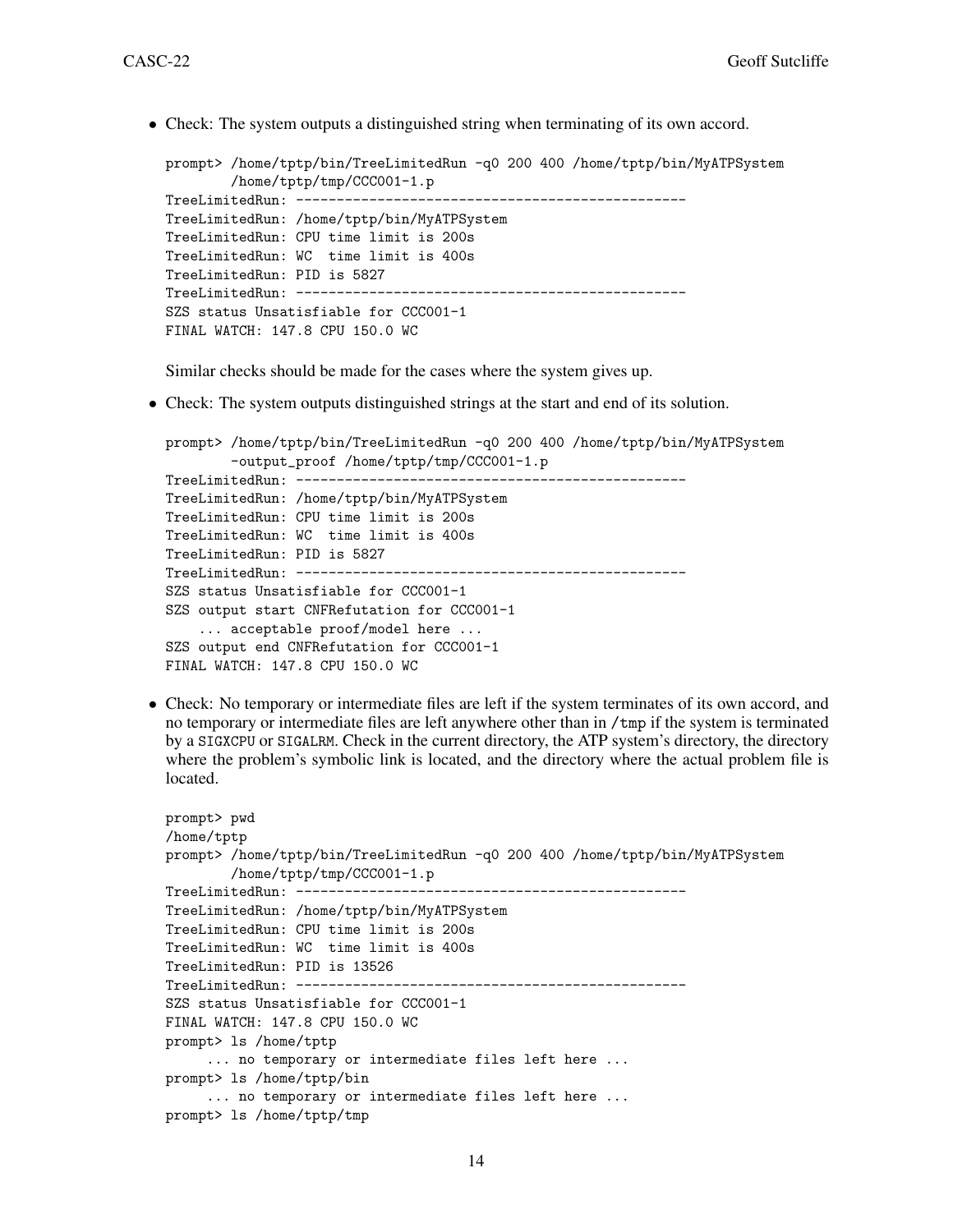```
... no temporary or intermediate files left here ...
prompt> ls /home/tptp/TPTP/Problems/GRP
    ... no temporary or intermediate files left here ...
prompt> ls /tmp
    ... no temporary or intermediate files left here by decent systems ...
```
• Check: Multiple concurrent executions do not clash.

```
prompt> (/bin/time /home/tptp/bin/TreeLimitedRun -q0 200 400
        /home/tptp/bin/MyATPSystem /home/tptp/tmp/CCC001-1.p) &
        (/bin/time /home/tptp/bin/TreeLimitedRun -q0 200 400
        /home/tptp/bin/MyATPSystem /home/tptp/tmp/CCC001-1.p)
TreeLimitedRun: ------------------------------------------------
TreeLimitedRun: /home/tptp/bin/MyATPSystem
TreeLimitedRun: CPU time limit is 200s
TreeLimitedRun: WC time limit is 400s
TreeLimitedRun: PID is 5827
TreeLimitedRun: ------------------------------------------------
TreeLimitedRun: ------------------------------------------------
TreeLimitedRun: /home/tptp/bin/MyATPSystem
TreeLimitedRun: CPU time limit is 200s
TreeLimitedRun: WC time limit is 400s
TreeLimitedRun: PID is 5829
TreeLimitedRun: ------------------------------------------------
SZS status Unsatisfiable for CCC001-1
FINAL WATCH: 147.8 CPU 150.0 WC
SZS status Unsatisfiable for CCC001-1
FINAL WATCH: 147.8 CPU 150.0 WC
```
# 7 The ATP Systems

These system descriptions were written by the entrants.

## 7.1 Darwin 1.4.4

Peter Baumgartner<sup>1</sup>, Alexander Fuchs<sup>2</sup>, Cesare Tinelli<sup>2</sup> <sup>1</sup>NICTA, Australia, <sup>2</sup>The University of Iowa, USA

#### Architecture

Darwin [\[BFT04,](#page-37-1) [BFT06\]](#page-37-2) is an automated theorem prover for first order clausal logic. It is an implementation of the Model Evolution calculus [\[BT03\]](#page-37-0). The Model Evolution calculus lifts the propositional DPLL procedure to first-order logic. One of the main motivations for this approach was the possibility of migrating to the first-order level some of those very effective search techniques developed by the SAT community for the DPLL procedure.

The current version of Darwin implements first-order versions of unit propagation inference rules analogously to a restricted form of unit resolution and subsumption by unit clauses. To retain completeness, it includes a first-order version of the (binary) propositional splitting inference rule.

Proof search in Darwin starts with a default interpretation for a given clause set, which is evolved towards a model or until a refutation is found.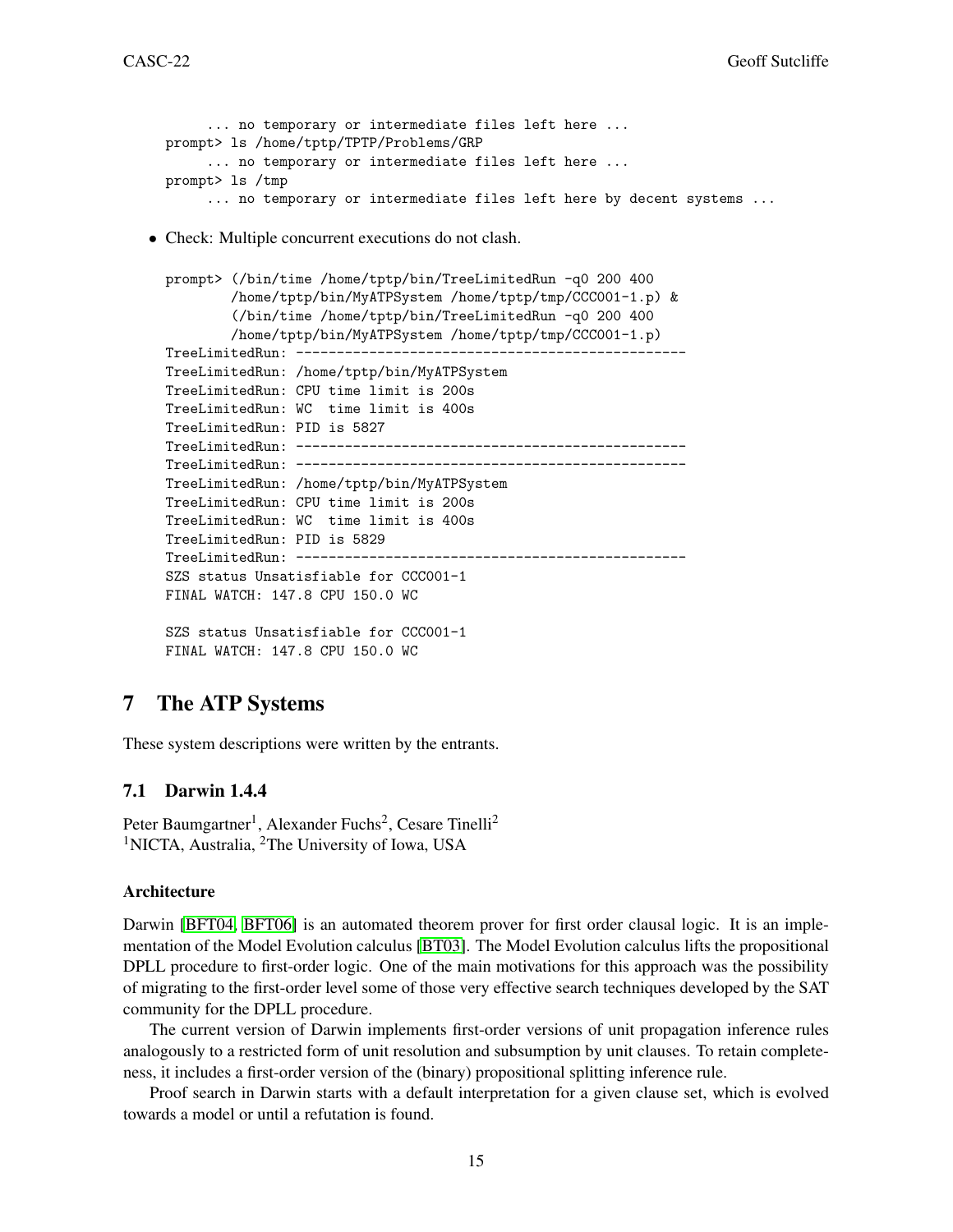#### Strategies

Darwin traverses the search space by iterative deepening over the term depth of candidate literals. Darwin employs a uniform search strategy for all problem classes.

#### Implementation

The central data structure is the *context*. A context represents an interpretation as a set of first-order literals. The context is grown by using instances of literals from the input clauses. The implementation of Darwin is intended to support basic operations on contexts in an efficient way. This involves the handling of large sets of candidate literals for modifying the current context. The candidate literals are computed via simultaneous unification between given clauses and context literals. This process is sped up by storing partial unifiers for each given clause and merging them for different combinations of context literals, instead of redoing the whole unifier computations. For efficient filtering of unneeded candidates against context literals, discrimination tree or substitution tree indexing is employed. The splitting rule generates choice points in the derivation which are backtracked using a form of backjumping similar to the one used in DPLL-based SAT solvers.

Darwin is implemented in OCaml and has been tested under various Linux distributions. It is available from <http://goedel.cs.uiowa.edu/Darwin/>.

Changes to the previous version consist of minor bug fixes.

#### Expected Competition Performance

We expect its performance to be very strong in the EPR division.

## 7.2 E 1.1pre and EP 1.1pre

Stephan Schulz Technische Universität München, Germany,

#### Architecture

E 1.1pre [\[Sch02,](#page-39-5) [Sch04b\]](#page-39-4) is a purely equational theorem prover. The core proof procedure operates on formulas in clause normal form, using a calculus that combines superposition (with selection of negative literals) and rewriting. No special rules for non-equational literals have been implemented, i.e., resolution is simulated via paramodulation and equality resolution. The basic calculus is extended with rules for AC redundancy elimination, some contextual simplification, and pseudo-splitting with definition caching. The latest versions of E also supports simultaneous paramodulation, either for all inferences or for selected inferences.

E is based on the DISCOUNT-loop variant of the *given-clause* algorithm, i.e., a strict separation of active and passive facts. Proof search in E is primarily controlled by a literal selection strategy, a clause evaluation heuristic, and a simplification ordering. The prover supports a large number of preprogrammed literal selection strategies, many of which are only experimental. Clause evaluation heuristics can be constructed on the fly by combining various parameterized primitive evaluation functions, or can be selected from a set of predefined heuristics. Supported term orderings are several parameterized instances of Knuth-Bendix Ordering (KBO) and Lexicographic Path Ordering (LPO).

The prover uses a preprocessing step to convert formulas in full first order format to clause normal form. This step may introduce (first-order) definitions to avoid an exponential growth of the formula. Preprocessing also unfolds equational definitions and performs some simplifications on the clause level.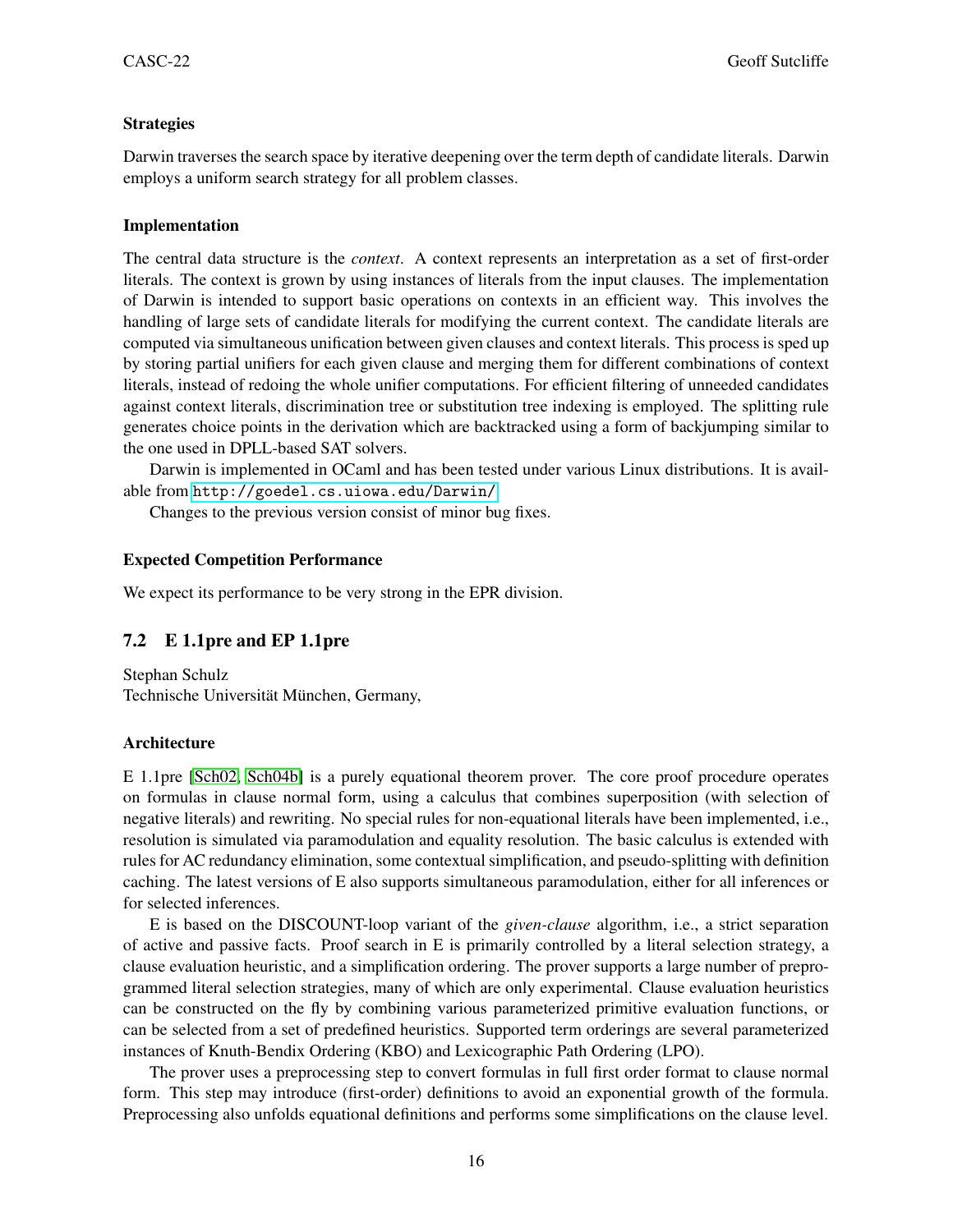The automatic mode determines literal selection strategy, term ordering, and search heuristic based on simple problem characteristics of the preprocessed clausal problem.

EP 1.1pre is just a combination of E 1.1pre in verbose mode and a proof analysis tool extracting the used inference steps.

#### **Strategies**

E has been optimized for performance over the TPTP. The automatic mode of E 1.1pre is partially inherited from the previous version and is based on about 150 test runs over TPTP 3.5.0 and additional tests on large proof problems. It consists of the selection of one of about 40 different strategies for each problem. All test runs have been performed on Linux/Intel machines with a time limit roughly equivalent to 300 seconds on 300MHz Sun SPARC machines, i.e., around 30 seconds on 2Ghz class machines. All individual strategies are refutationally complete.

E distinguishes problem classes based on a number of features, all of which have between 2 and 4 possible values. The most important ones are:

- Is the most general non-negative clause unit, Horn, or non-Horn?
- Is the most general negative clause unit or non-unit?
- Are all negative clauses unit clauses?
- Are all literals equality literals, are some literals equality literals, or is the problem non-equational?
- Are there a few, some, or many clauses in the problem?
- Is the maximum arity of any function symbol 0, 1, 2, or greater?
- Is the sum of function symbol arities in the signature small, medium, or large?

For classes above a threshold size, we assign the absolute best heuristic to the class. For smaller, non-empty classes, we assign the globally best heuristic that solves the same number of problems on this class as the best heuristic on this class does. Empty classes are assigned the globally best heuristic. Typically, most selected heuristics are assigned to more than one class.

For the LTB part of the competition, E will use a relevancy-based pruning approach and attempt to solve the problems with successively more complete specifications until it suceeds or runs out of time.

#### Implementation

E is implemented in ANSI C, using the GNU C compiler. At the core is a implementation of aggressively shared first-order terms in a *term bank* data structure. Based on this, E supports the global sharing of rewrite steps. Rewriting is implemented in the form of *rewrite links* from rewritten to new terms. In effect, E is caching rewrite operations as long as sufficient memory is available. Other important features are the use of *perfect discrimination trees* with age and size constraints for rewriting and unitsubsumption, *feature vector indexing* [\[Sch04a\]](#page-39-6) for forward- and backward subsumption and contextual literal cutting, and a new polynomial implementation of LPO [\[Loe04\]](#page-38-1).

The program has been successfully installed under SunOS 4.3.x, Solaris 2.x, HP-UX B 10.20, MacOS-X, and various versions of Linux. Sources of the latest released version are available freely from <http://www.eprover.org>.

EP 1.1pre is a simple Bourne shell script calling E and the postprocessor in a pipeline.

#### Expected Competition Performance

In the last years, E performed well in most proof categories. We believe that E will again be among the stronger provers in the FOF and CNF categories. We hope that E will at least be a useful complement to dedicated systems in the other categories.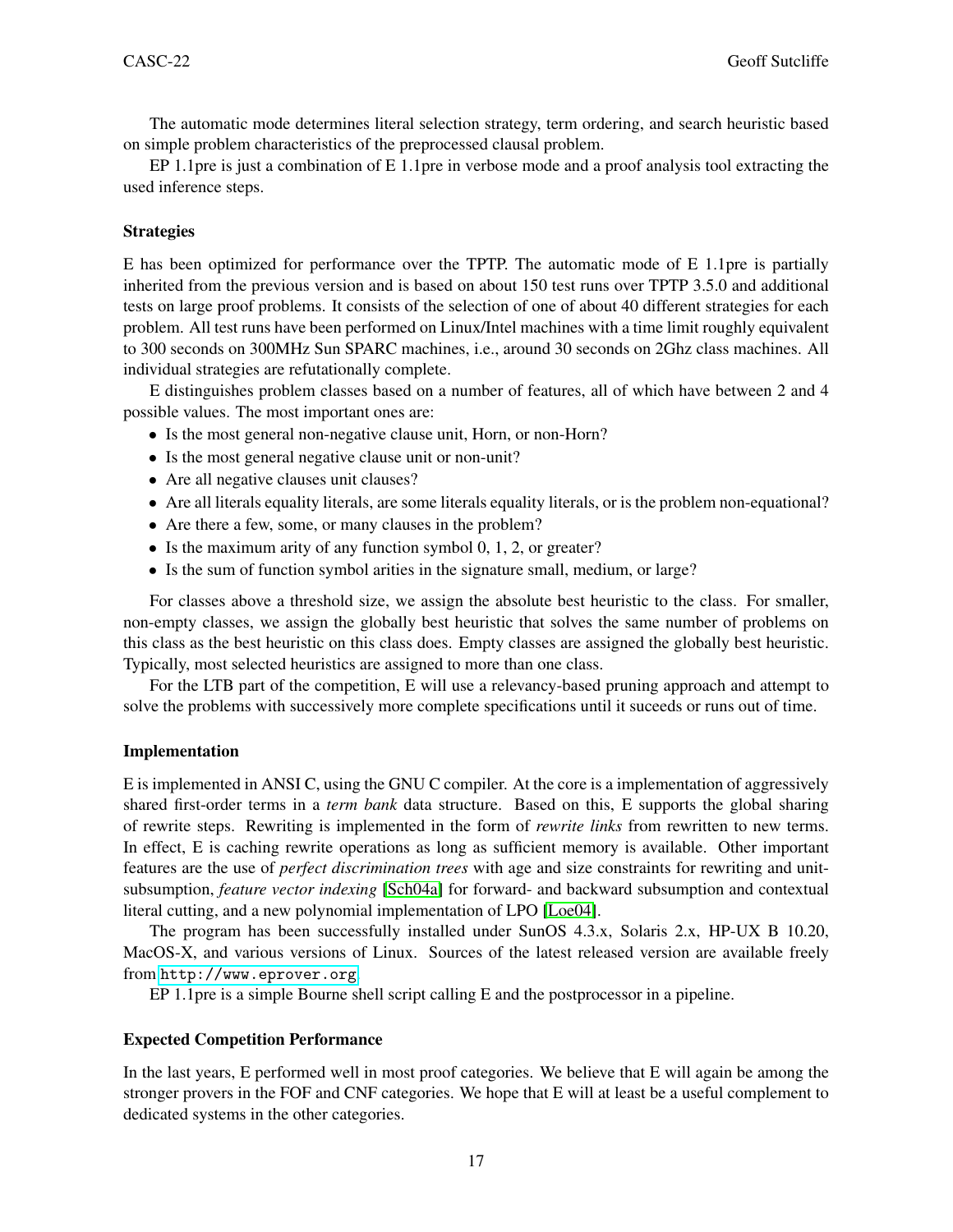EP 1.1p will be hampered by the fact that it has to analyse the inference step listing, an operation that typically is about as expensive as the proof search itself. Nevertheless, it should be competitive among the FOF and LTB proof class systems.

# 7.3 E-Darwin 1.2

Björn Pelzer University Koblenz-Landau, Germany

## Architecture

E-Darwin is an automated theorem prover for first order clausal logic with equality. It is a modified version of the Darwin prover [\[BFT04\]](#page-37-1), and it implements the Model Evolution with Equality calculus [\[BT05\]](#page-38-2). The general operation of the original Darwin has been extended by inferences for handling equality, specifically a paramodulation and a reflexivity inference. Whereas the original Darwin derived units only, the new inferences in E-Darwin allow the derivation of multi-literal clauses. A more extensive detection and handling of redundancy has been added as well.

## Strategies

The uniform search strategy is identical to the one employed in the original Darwin.

## Implementation

Darwin's method of storing partial unifiers has been adapted to equations and subterm positions for the paramodulation inference in E-Darwin. A combination of perfect and non-perfect discrimination tree indexes is used to store the context and the clauses.

E-Darwin is implemented in the functional/imperative language OCaml. The system has been tested on Unix and is available under the GNU Public License from the E-Darwin website at [http://www.](http://www.uni-koblenz.de/~bpelzer/edarwin) [uni-koblenz.de/~bpelzer/edarwin](http://www.uni-koblenz.de/~bpelzer/edarwin).

## Expected Competition Performance

E-Darwin development forked from the original Darwin at version 1.3 and is still very much work in progress, serving as a testbed for modifications to the model evolution calculus. The performance on problems without equality remains on the level of the by now outdated Darwin 1.3.

# 7.4 E-KRHyper 1.1.3

Björn Pelzer University Koblenz-Landau, Germany

# Architecture

E-KRHyper [\[PW07\]](#page-39-7) is a theorem proving and model generation system for first-order logic with equality. It is an implementation of the E-hyper tableau calculus [\[BFP07\]](#page-37-3), which integrates a superposition-based handling of equality [\[BG98\]](#page-37-4) into the hyper tableau calculus [\[BFN96\]](#page-37-5). The system is an extension of the KRHyper theorem prover [\[Wer03\]](#page-40-26), which implements the original hyper tableau calculus.

An E-hyper tableau is a tree whose nodes are labeled with clauses and which is built up by the application of the inference rules of the E-hyper tableau calculus. The calculus rules are designed such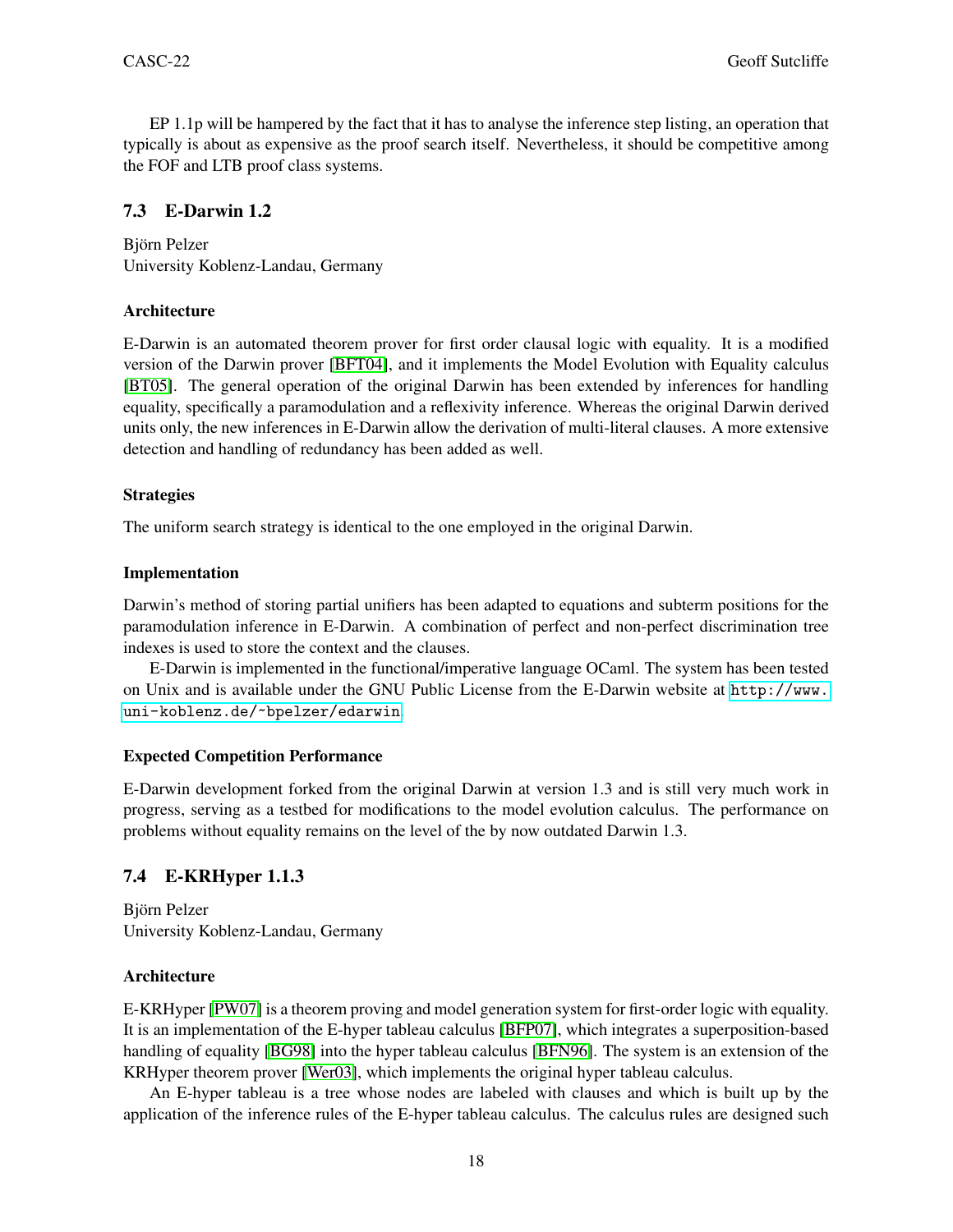that most of the reasoning is performed using positive unit clauses. A branch can be extended with new clauses that have been derived from the clauses of that branch.

A positive disjunction can be used to split a branch, creating a new branch for each disjunct. No variables may be shared between branches, and if a case-split creates branches with shared variables, then these are immediately substituted by ground terms. The grounding substitution is arbitrary as long as the terms in its range are irreducible: the branch being split may not contain a positive equational unit which can simplify a substituting term, i.e. rewrite it with one that is smaller according to a reduction ordering. When multiple irreducible substitutions are possible, each of them must be applied in consecutive splittings in order to preserve completeness.

Redundancy rules allow the detection and removal of clauses that are redundant with respect to a branch.

The hyper extension inference from the original hyper tableau calculus is equivalent to a series of E-hyper tableau calculus inference applications. Therefore the implementation of the hyper extension in KRHyper by a variant of semi-naive evaluation [\[Ull89\]](#page-40-27) is retained in E-KRHyper, where it serves as a shortcut inference for the resolution of non-equational literals.

## Strategies

E-KRHyper uses a uniform search strategy for all problems. The E-hyper tableau is generated depth-first, with E-KRHyper always working on a single branch. Refutational completeness and a fair search control are ensured by an iterative deepening strategy with a limit on the maximum term weight of generated clauses.

#### Implementation

E-KRHyper is implemented in the functional/imperative language OCaml. The system accepts input in the TPTP format and in the TPTP-supported Protein-format. The calculus implemented by E-KRHyper works on clauses, so first order formula input is converted into CNF by an algorithm which follows the transformation steps as used in the clausification of Otter [\[McC03b\]](#page-39-8). E-KRHyper operates on an E-hyper tableau which is represented by linked node records. Several layered discrimination-tree based indexes (both perfect and non-perfect) provide access to the clauses in the tableau and support backtracking.

The system runs on Unix and MS-Windows platforms and is available under the GNU Public License from the E-KRHyper website at <http://www.uni-koblenz.de/~bpelzer/ekrhyper>.

#### Expected Competition Performance

Since last year only minor changes have been done which could affect the performance within CASC, so the results are expected to be at or below the level of Otter.

# 7.5 Equinox 4.0

Koen Claessen Chalmers University of Technology, Sweden

## Architecture

Equinox is an experimental theorem prover for pure first-order logic with equality. It finds ground proofs of the input theory, by solving successive ground instantiations of the theory using an incremental SATsolver. Equinox is based on a "stack" of increasingly powerful logics, starting at propositional logic all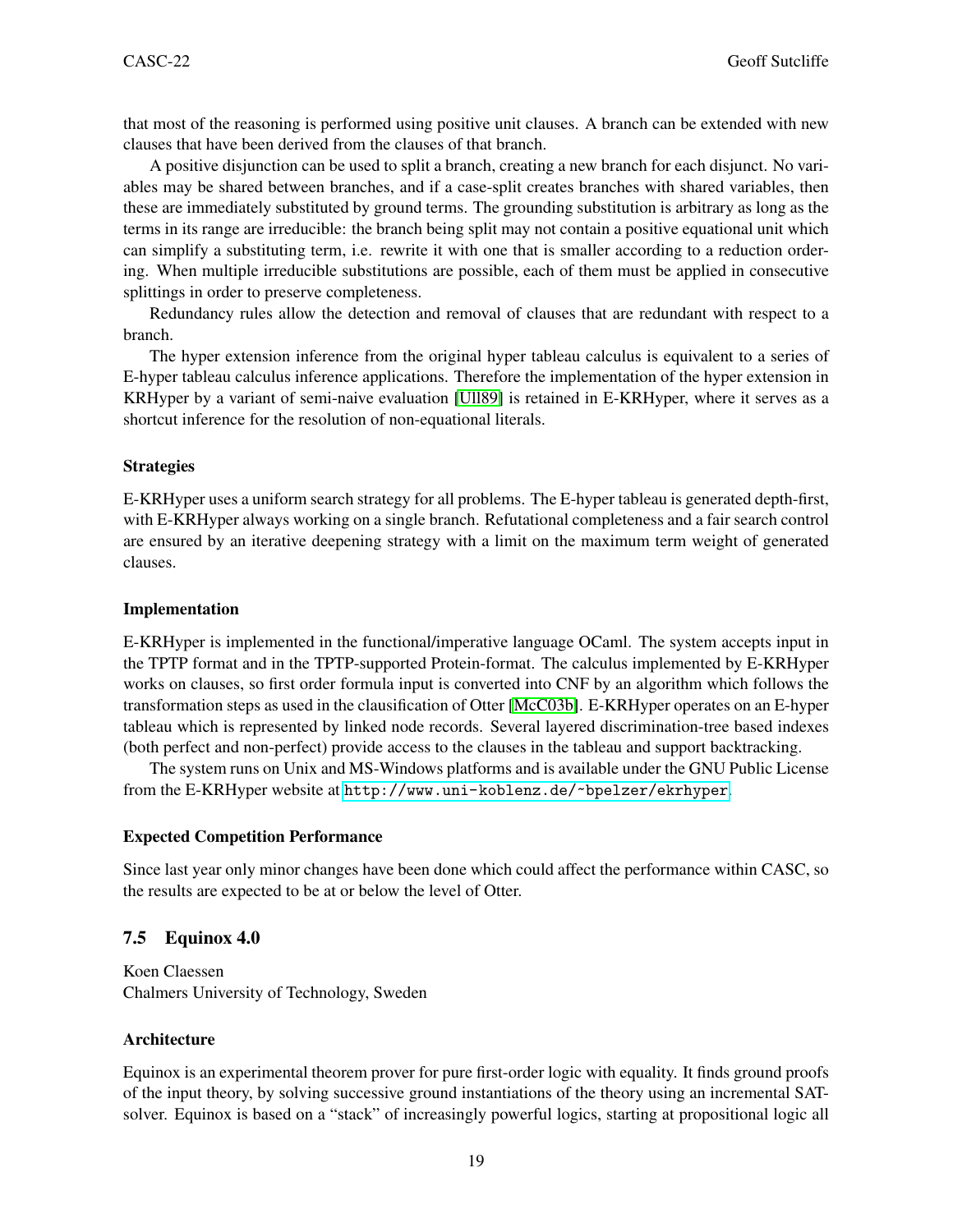the way up the first-order logic with equality. The implementation consists of a corresponding stack of theorem provers.

This is the first version of Equinox that is complete.

## **Strategies**

There is only one strategy in Equinox:

- 1. Give all ground clauses in the problem to a SAT solver.
- 2. Run the SAT-solver.
- 3. If a contradiction is found, we have a proof and we terminate.
- 4. If a model is found, we use the model to indicate which new ground instantiations should be added to the SAT-solver.
- 5. Goto 2.

## Implementation

The main part of Equinox is implemented in Haskell using the GHC compiler. Equinox also has a builtin incremental SAT solver (MiniSat) which is written in C++. The two parts are linked together on the object level using Haskell's Foreign Function Interface.

## Expected Competition Performance

Equinox should perform better than previous years. There should be problems that it can solve that few other provers can handle.

# 7.6 Infinox 1.0

Ann Lillieström, Koen Claessen Chalmers University of Technology, Sweden

# **Architecture**

Infinox is a tool that (for some problems) can show the absence of finite models. It works by showing the existence of functions or relations with certain properties that imply infinity, such as:

- 1. for an injective function  $f: D \to D$  that is not surjective, *D* must be infinite
- 2. for a surjective function  $f : D \to D$  that is not injective, *D* must be infinite
- 3. for a relation  $r : D \times D$  that is anti-symmetric, transitive, and serial, *D* must be infinite (or empty)

All methods in Infinox are based on one of these three principles.

## **Strategies**

Infinox runs a number of fixed methods in sequence, and terminates if one of them succeeds.

## Implementation

Infinox is implemented in Haskell using the GHC compiler, and it uses Stephan Schulz' E-prover as a back-end.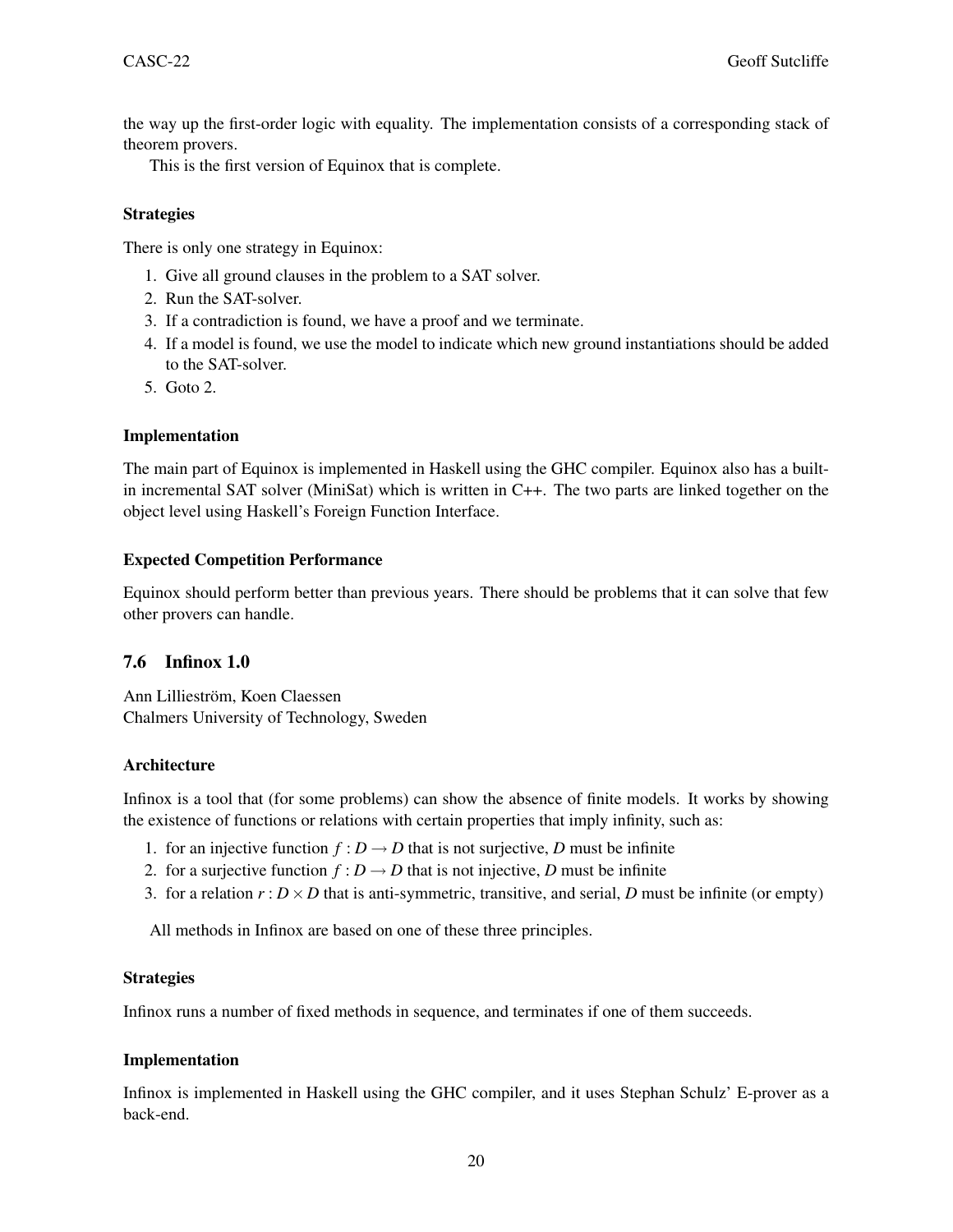## Expected Competition Performance

Infinox participates in only the demonstration division.

## 7.7 iProver 0.5

Konstantin Korovin The University of Manchester, United Kingdom

## Architecture

iProver is an automated theorem prover which is based on an instantiation calculus Inst-Gen [\[GK03,](#page-38-3) [Kor08a\]](#page-38-4), complete for first-order logic. One of the distinctive features of iProver is a modular combination of first-order reasoning with ground reasoning. In particular, iProver currently integrates MiniSat for reasoning with ground abstractions of first-order clauses. In addition to instantiation, iProver implements ordered resolution calculus and a combination of instantiation and ordered resolution, see [\[Kor08b\]](#page-38-5) for the implementation details. The saturation process is implemented as a modification of a given clause algorithm. We use non-perfect discrimination trees for the unification indexes, priority queues for passive clauses and a compressed vector index for subsumption and subsumption resolution (both forward and backward). The following redundancy eliminations are implemented: blocking non-proper instantiations; dismatching constraints [\[GK04,](#page-38-6) [Kor08b\]](#page-38-5); global subsumption [\[Kor08b\]](#page-38-5); resolution-based simplifications and propositional-based simplifications. Equality is dealt with (internally) by adding the necessary axioms of equality. iProver has a satisfiablity mode which includes a finite model finder, based on an adaptation of ideas from DarwinFM and Paradox to the iProver setting.

## Strategies

iProver v0.5 has around 40 options to control the proof search including options for literal selections, passive clause selections, frequency of calling the SAT solver, simplifications and options for combination of instantiation with resolution. At CASC iProver will execute a fixed schedule of selected options.

For the LTB division a small script partitions the time available to the given problem set and runs iProver with the allocated time limit, and time is repartitioned after each solved problem.

## Implementation

iProver is implemented in OCaml and for the ground reasoning uses MiniSat. iProver accepts FOF and CNF formats. In the case of FOF format, either Vampire or E prover is used for clausification. iProver is available at <http://www.cs.man.ac.uk/~korovink/iprover/>.

## Expected Competition Performance

iProver 0.5 is the CASC-J4 EPR division winner.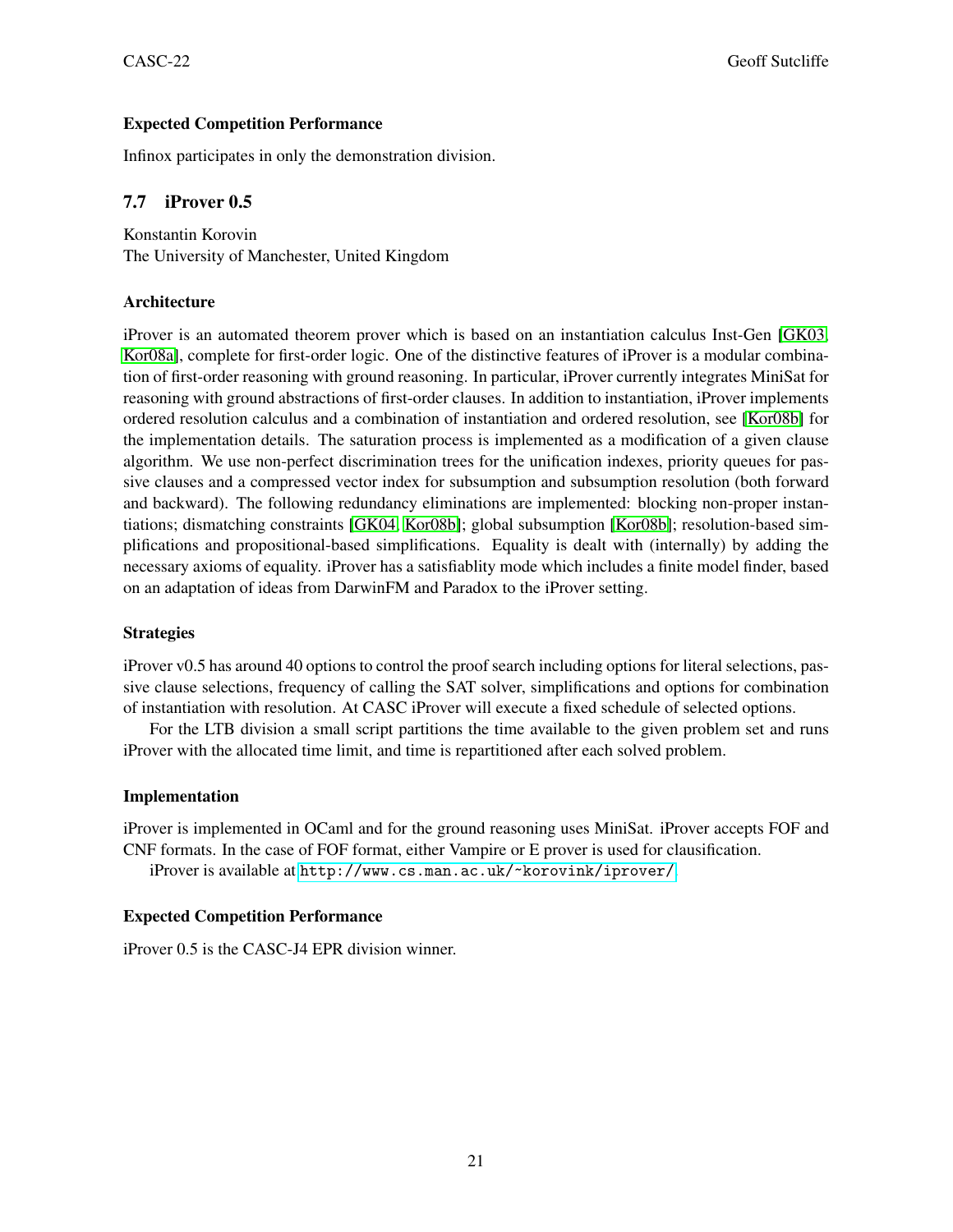# 7.8 iProver 0.7 and iProver-SInE 0.7

Konstantin Korovin The University of Manchester, United Kingdom

# Architecture

iProver is an automated theorem prover based on an instantiation calculus Inst-Gen [\[GK03,](#page-38-3) [Kor08a\]](#page-38-4) which is complete for first-order logic. One of the distinctive features of iProver is a modular combination of first-order reasoning with ground reasoning. In particular, iProver currently integrates MiniSat [\[ES04\]](#page-38-7) for reasoning with ground abstractions of first-order clauses. In addition to instantiation, iProver implements ordered resolution calculus and a combination of instantiation and ordered resolution, see [\[Kor08b\]](#page-38-5) for the implementation details. The saturation process is implemented as a modification of a given clause algorithm. We use non-perfect discrimination trees for the unification indexes, priority queues for passive clauses and a compressed vector index for subsumption and subsumption resolution (both forward and backward). The following redundancy eliminations are implemented: blocking non-proper instantiations; dismatching constraints [\[GK04,](#page-38-6) [Kor08b\]](#page-38-5); global subsumption [\[Kor08b\]](#page-38-5); resolution-based simplifications and propositional-based simplifications. We implemented a compressed feature vector index for efficient forward/backward subsumption and subsumption resolution. Equality is dealt with (internally) by adding the necessary axioms of equality.

For the LTB division, iProver-SInE runs iProver as the underlying inference engine of SInE 0.4 (described in Section [7.18\)](#page-32-0), i.e., axiom selection is done by SInE, and proof attempts are done by iProver.

## Strategies

iProver has around 40 options to control the proof search including options for literal selections, passive clause selections, frequency of calling the SAT solver, simplifications and options for combination of instantiation with resolution. At CASC iProver will execute a small number of fixed schedules of selected options depending on general syntactic properties such as Horn/non-Horn, equational/non-equational and maximal term depth.

## Implementation

iProver is implemented in OCaml and for the ground reasoning uses MiniSat. iProver accepts FOF and CNF formats, in the case of FOF format, E prover is used for clausification. iProver is available at: <http://www.cs.man.ac.uk/~korovink/iprover/>.

## Expected Competition Performance

We expect strong performance in the EPR division and reasonably good performance in FOF, CNF, FNT, SAT, and LTB divisions.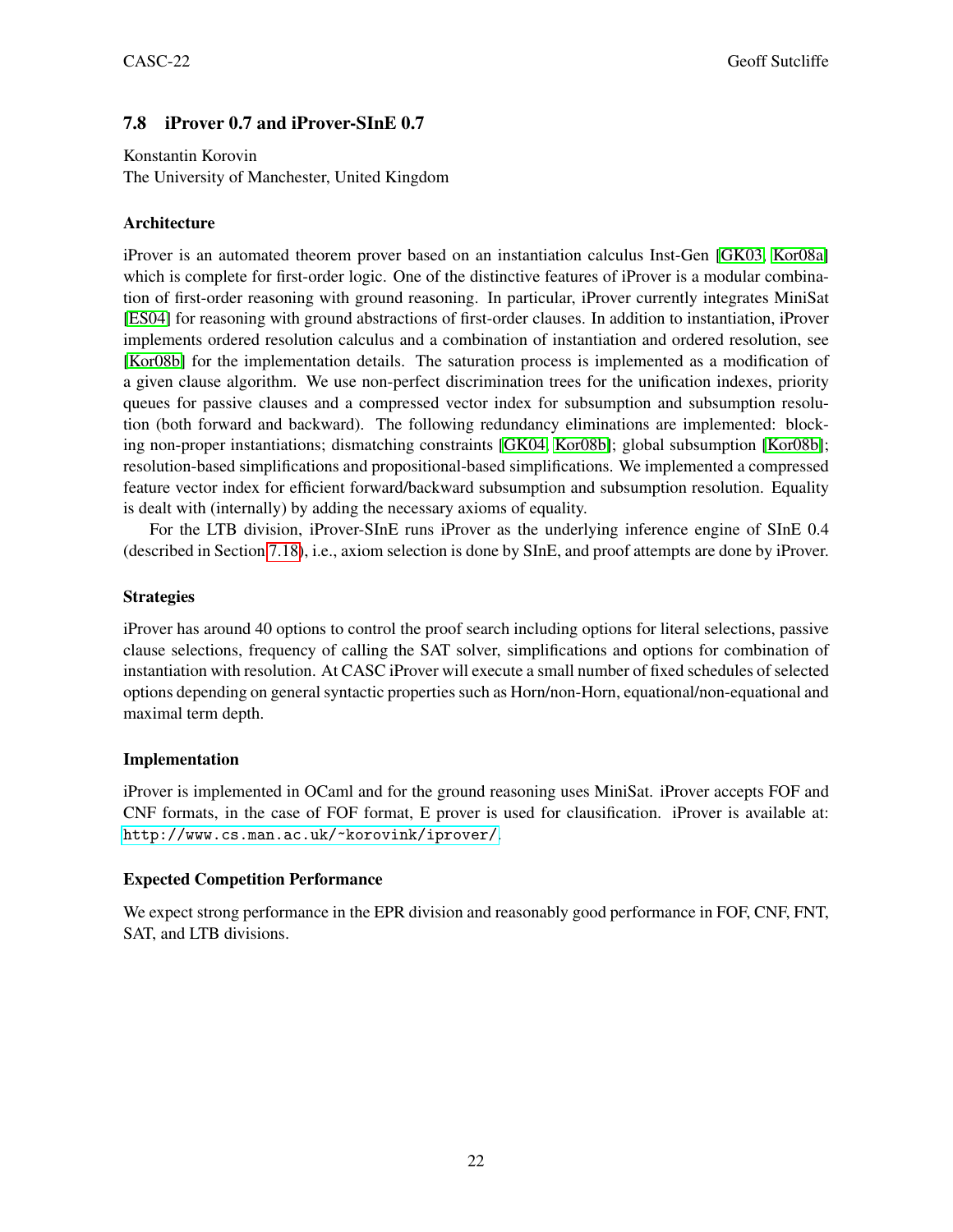# 7.9 iProver-Eq 0.5

Konstantin Korovin, Christoph Sticksel The University of Manchester, United Kingdom

# Architecture

iProver-Eq extends the iProver system [\[Kor08a\]](#page-38-4) with built-in equational reasoning, along the lines of [\[GK04\]](#page-38-6). As in the iProver system, first-order reasoning is combined with ground satisfiability checking where the latter is delegated to an off-the-shelf ground solver. The main differences with iProver are that the ground reasoning is done modulo the theory of equality and the first-order reasoning is done by a variant of ordered paramodulation calculus.

The first-order reasoning in iProver-Eq consists of three components, each based on a given clause algorithm: selection of clauses for instantiation, unit paramodulation on selected literals and resolution for simplifications. For non-equational input, the system behaves almost identically to the iProver system, employing the same calculus and simplifications. When equational literals are selected in clauses, a separate calculus based on ordered paramodulation and demodulation is used to find conflicts between selected literals. Literals participating in a conflict give rise to instantiations of the clauses they are selected in and these instances are in turn passed to the ground solver. The ground solver is required to reason modulo equality and we have integrated the CVC3 solver [\[BT07\]](#page-38-8) for this task.

# Strategies

The most influential options on the proof search in iProver-Eq control literal selection and passive clause selection in the individual given clause algorithms as well as the global distribution of time between the three parts and the ground solver. At CASC, iProver-Eq will execute a fixed schedule of selected options as well as simple heuristics for the initial distribution between the equational and non-equational reasoning.

# Implementation

iProver-Eq is implemented in OCaml. For the ground reasoning iProver-Eq uses CVC3 in the equational case and MiniSat in the non-equational case. iProver-Eq accepts FOF and CNF formats. In the case of FOF format, the E prover is used for clausification.

# Expected Competition Performance

iProver-Eq is still work in progress and has not yet been evaluated. We hope iProver-Eq will perform reasonably well in FOF and CNF divisions, in particular improving iProver's performance on equational problems.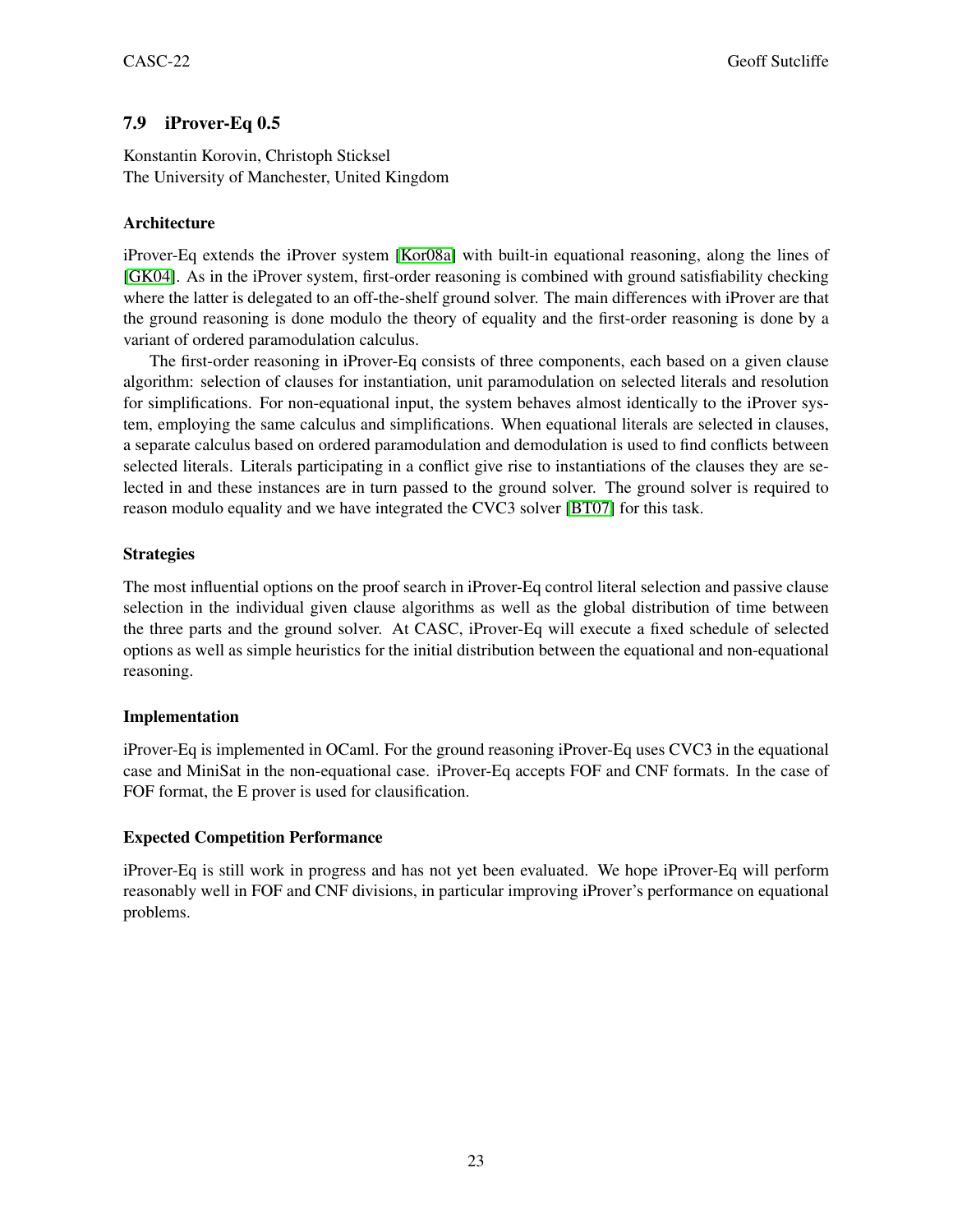## 7.10 Isabelle/HOL 2009

Jasmin Blanchette<sup>1</sup>, Lawrence C. Paulson<sup>2</sup>, Tobias Nipkow<sup>1</sup>, Makarius Wenzel<sup>1</sup>, Stefan Berghofer<sup>1</sup> <sup>1</sup> Technische Universität München, Germany, <sup>2</sup> University of Cambridge, United Kingdom

#### Architecture

Isabelle/HOL 2009 [\[NPW02\]](#page-39-9) is the higher-order logic incarnation of the generic proof assistant Isabelle2009. While designed for interactive proof development, Isabelle/HOL also provides several automatic proof tactics, notably an equational reasoner [\[Nip89\]](#page-39-10), a classical reasoner [\[PN94\]](#page-39-11), a tableau prover [\[Pau99\]](#page-39-12), and a first-order resolution-based prover [\[Hur03\]](#page-38-10).

Although Isabelle is designed for interactive proof development, it is a little known fact that it is possible to run Isabelle from the command line, passing in a theory file with a formula to solve. Isabelle theory files can include Standard ML code to be executed when the file is processed. The TPTP2X Isabelle format module outputs a THF problem in Isabelle/HOL syntax, augmented with ML code that (1) runs the nine tactics in sequence, each with a CPU time limit, until one succeeds or all fail, and (2) reports the result and proof (if found) using the SZS standards. A Perl script is used to insert the CPU time limit (equally divided over the nine tactics) into TPTP2X's Isabelle format output, and then run the command line isabelle-process on the resulting theory file.

#### Strategies

The Isabelle/HOL wrapper submitted to the competition simply tries the following tactics sequentially:

- simp Performs equational reasoning using rewrite rules.
- blast Searches for a proof using a fast untyped tableau prover and then attempts to reconstruct the proof using Isabelle tactics.
- auto Combines simplification and classical reasoning under one roof.
- metis Combines ordered resolution and ordered paramodulation. The proof is then reconstructed using Isabelle tactics.
- fast Searches for a proof using sequent-style reasoning, performing a depth-first search. Unlike blast and metis, they construct proofs directly in Isabelle. That makes them slower but enables them to work in the presence of the more unusual features of HOL, such as type classes and function unknowns.

fastsimp Combines fast and simp.

best Similar to fast, except that it performs a best-first search.

- force Similar to auto, but more exhaustive.
- meson Implements Loveland's MESON procedure [\[Lov78\]](#page-38-9). Constructs proofs directly in Isabelle.

#### Implementation

Isabelle is a generic theorem prover written in Standard ML. Its meta-logic, Isabelle/Pure, provides an intuitionistic fragment of higher-order logic. The HOL object logic extends pure with a more elaborate version of higher-order logic, complete with the familiar connectives and quantifiers. Other object logics are available, notably FOL (first-order logic) and ZF (Zermelo-Fraenkel set theory).

The implementation of Isabelle relies on a small LCF-style kernel, meaning that inferences are implemented as operations on an abstract theorem datatypes. Assuming the kernel is correct, all values of type theorem are correct by construction.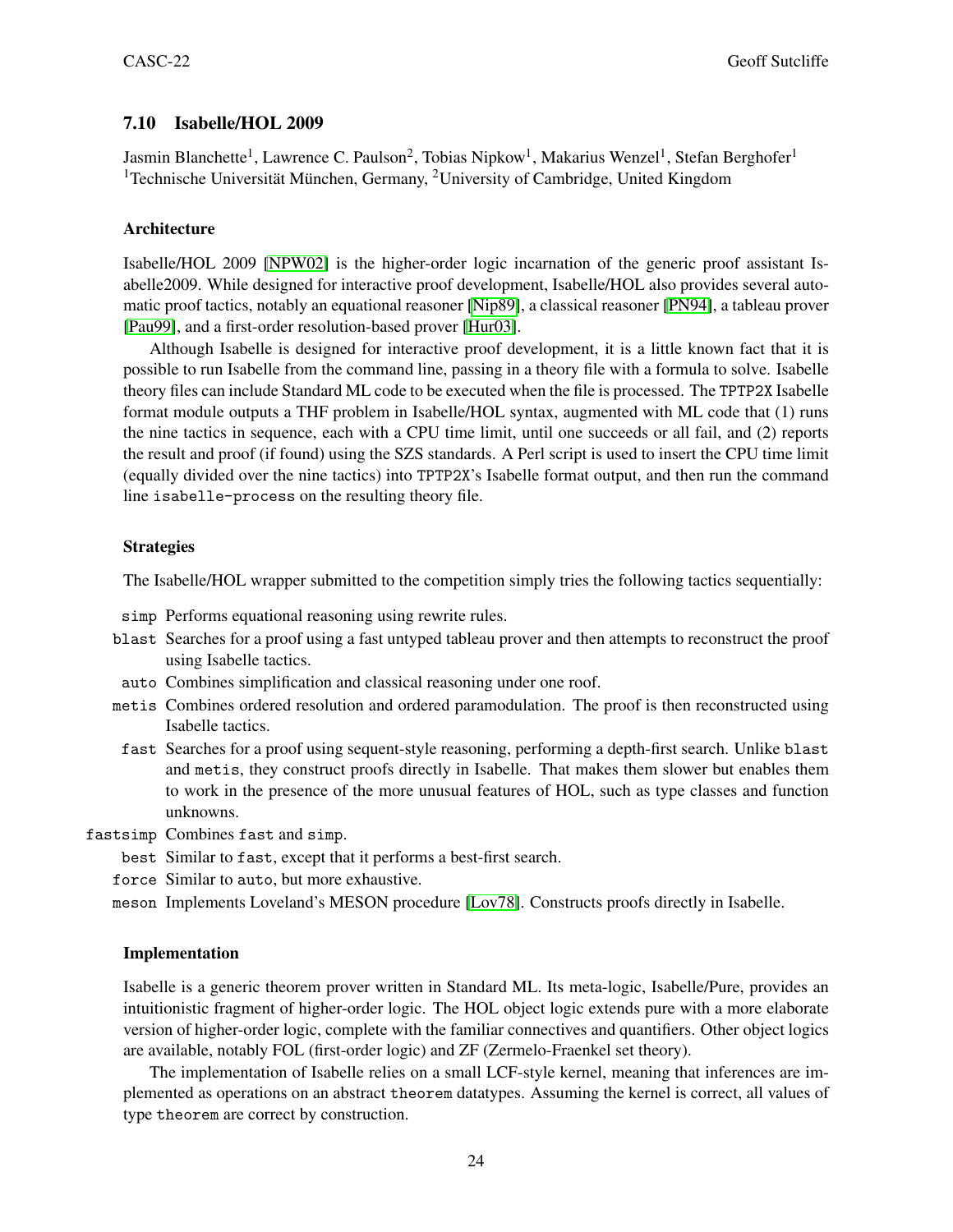Most of the code for Isabelle was written by the Isabelle teams at the University of Cambridge and the Technische Universität München. A notable exception is the metis proof method, which was taken from the HOL4 theorem prover (also implemented in ML).

Isabelle/HOL is available for all major platforms under a BSD-style license from [http://www.cl.](http://www.cl.cam.ac.uk/research/hvg/Isabelle) [cam.ac.uk/research/hvg/Isabelle](http://www.cl.cam.ac.uk/research/hvg/Isabelle).

## Expected Competition Performance

Early results with Isabelle/HOL 2008 suggest that Isabelle will finish third in the THF category, immediately after TPS. However, in the meantime, two unsound proof modes have been disabled in TPS. This could be enough to provide us with a second place.

# 7.11 leanCoP 2.1 and leanCoP-SInE 2.1

Jens Otten University of Potsdam, Germany

## Architecture

leanCoP [\[OB03,](#page-39-13) [Ott08b\]](#page-39-14) is an automated theorem prover for classical first-order logic. It is a very compact implementation of the connection (tableau) calculus [\[Bib87,](#page-37-6) [LS01\]](#page-38-11). For the LTB division, leanCoP-SInE runs leanCoP as the underlying inference engine of SInE 0.4 (described in Section [7.18\)](#page-32-0), i.e., axiom selection is done by SInE, and proof attempts are done by leanCoP.

## **Strategies**

The reduction rule of the connection calculus is applied before the extension rule. Open branches are selected in a depth-first way. Iterative deepening on the proof depth is used to achieve completeness. leanCoP 2.1 includes all the additional strategies and search techniques of leanCoP 2.0, i.e., regularity, lemmata, restricted backtracking [\[Ott08a\]](#page-39-15), and a fixed strategy scheduling.

## Implementation

leanCoP is implemented in Prolog. The source code of the core prover is only a few lines long and fits on half a page. Prolog's built-in indexing mechanism is used to quickly find connections. While the core prover and the definitional clausal form transformation from leanCoP 2.0 have not changed, the following extensions and improvements have been integrated into leanCoP 2.1:

- Besides the leanCoP syntax the (raw) TPTP syntax is now accepted as input format; the equality axioms are automatically added if required.
- The leanCoP core prover returns a compact connection proof, which is translated into a readable proof.
- leanCoP 2.1 is now available for several Prolog systems, e.g., ECLiPSe, SICStus, and SWI Prolog.
- The fixed strategy scheduling from leanCoP 2.0 was slightly changed and is now completely integrated into the shell script used to invoke the prover.

The source code of leanCoP 2.1, which is available under the GNU general public license, together with more information can be found on the leanCoP web site at <http://www.leancop.de>.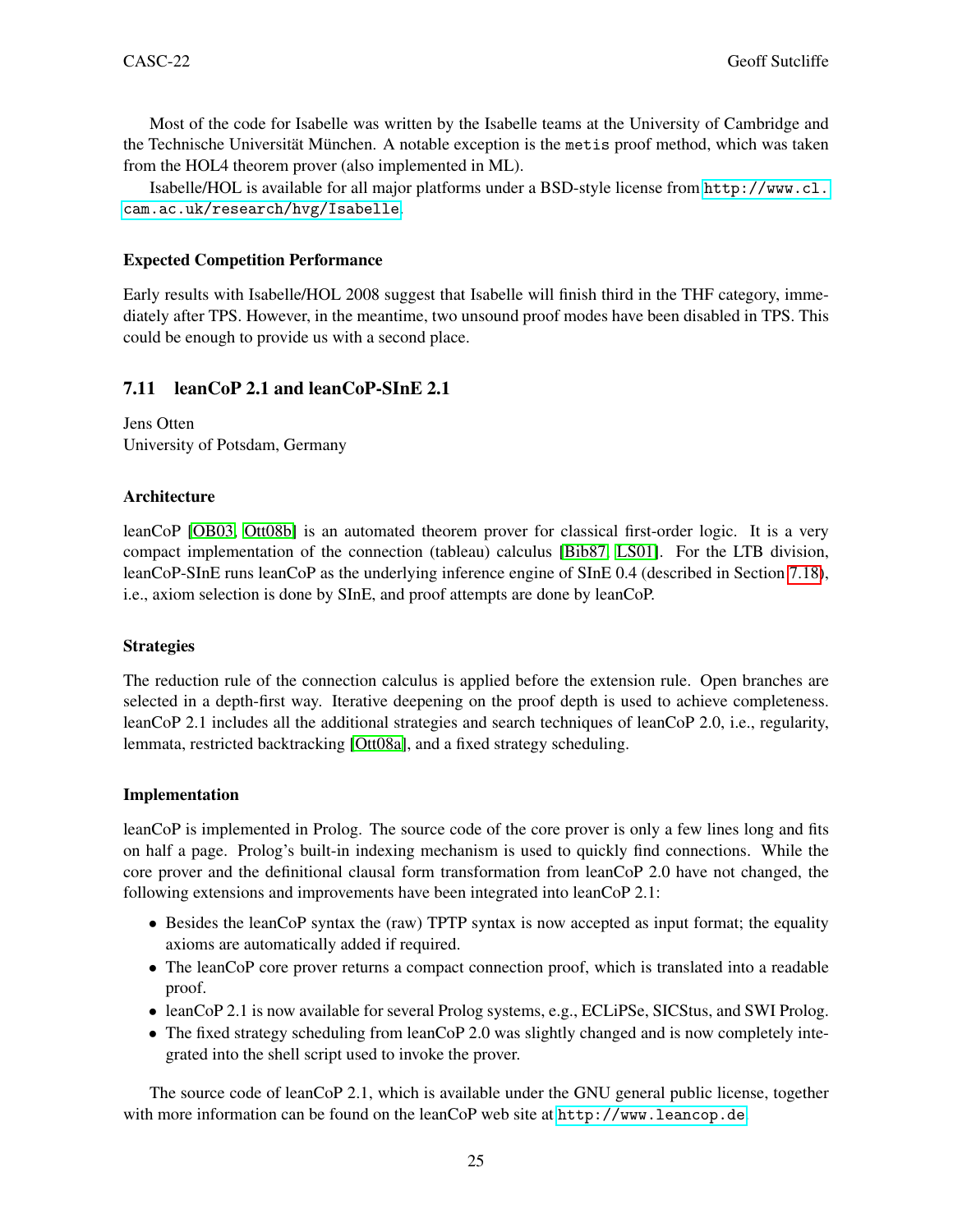## Expected Competition Performance

We expect the performance of leanCoP 2.1 to be similar to that of leanCoP 2.0. On problems with many axioms, like those in the LTB division of CASC, the combined leanCoP-SInE prover should perform significantly better than leanCoP alone.

## 7.12 LEO-II 1.0

Christoph Benzmüller<sup>1</sup>, Frank Theiss<sup>1</sup> <sup>1</sup>International University of Germany, Germany, <sup>1</sup>Articulate Software, USA

#### Architecture

The higher-order theorem prover LEO-II is the successor of LEO [\[BK98\]](#page-37-7), which was developed as part of the Saarbruecken OMEGA system [\[SBA06\]](#page-39-16). The development of the independent LEO-II prover started in 2006 at Cambridge University, UK, in a joint project with Larry Paulson that was funded by the EPSRC. Previous versions of LEO-II have been described in the literature [\[BPTF07,](#page-37-8) [BPTF08\]](#page-37-9).

The calculus currently employed by LEO-II is best characterized as a strategic refinement of extensional higher-order RUE resolution [\[Ben99\]](#page-37-10). Novel aspects in LEO-II version 1.0 over previous versions include splitting of the conjecture in several subproblems (if appropriate), improved clause normalization and improved strategies for the basic fragment of simple type theory [\[BS09\]](#page-37-11) (all but one of the examples that were characterized as challenging for higher-order provers in [\[BS09\]](#page-37-11) are now provable in less than 0.15 seconds in LEO-II). LEO-II offers also an interactive mode and, most importantly, it is capable of generating proof objects in TSTP format.

#### **Strategies**

LEO-II is designed to cooperate with specialist systems for fragments of higher-order logic. The idea is to combine the strengths of the different systems: LEO-II predominantly addresses higher-order aspects in its reasoning process, with the aim of quickly removing higher-order clauses from the search space, and turning them into first-order clauses that can be refuted with a first-order ATP system. Currently, LEO-II is capable of cooperating with the first-order ATP systems E, SPASS, and Vampire. By default LEO-II cooperates with E.

#### Implementation

LEO-II is implemented in Objective Caml version 3.10 and its problem representation language is the new TPTP THF language [\[BRS08\]](#page-37-12).

The improved performance of LEO-II in comparison to its predecessor LEO (implemented in LISP) is due to several novel features including the exploitation of term sharing and term indexing techniques [\[TB06\]](#page-40-28), support for primitive equality reasoning (extensional higher-order RUE resolution), and improved heuristics at the calculus level.

Unfortunately the LEO-II system currently uses only a very simple sequential collaboration model with first-order ATPs instead of using the more advanced, concurrent and resource-adaptive OANTS architecture [\[BSJK08\]](#page-37-13) as exploited by its predecessor LEO.

The LEO-II system is distributed under a BSD style license and it is available online at [http://](http://leoprover.org) [leoprover.org](http://leoprover.org).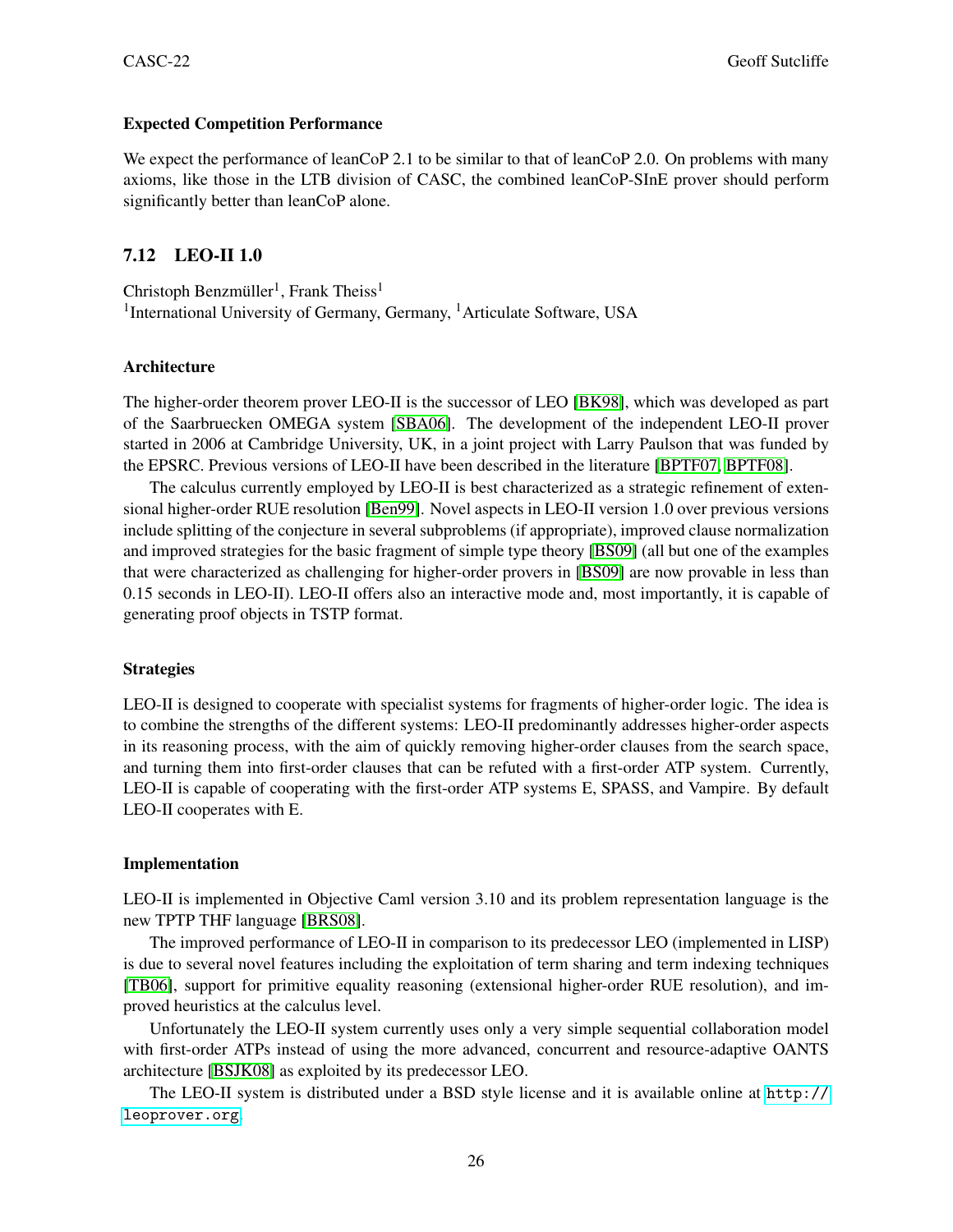## Expected Competition Performance

LEO-II's competition performance is hard to predict for different reasons: this is the first higher-order CASC competition ever held, the THF TPTP library [\[SBBT09\]](#page-39-17) grew very fast over the last year (faster than the first-order TPTP at any point) and many novel problems have recently entered the THF TPTP, LEO-II version 1.0 has substantially changed compared to the previous versions, and the performance of the competitor systems is hard to predict since they appear to be improving fast. An exciting and very motivating situation!

# 7.13 Matita 1.0

The HELM Team and contributors University of Bologna, Italy

## Architecture

Matita (0.5.7) is an interactive theorem prover including a fully automatic module (prover) for problems falling in the first order unit equality case. An overall description of the system and its architecture can be found in [\[ACTZ07\]](#page-36-0), but there is no paper devoted to the automatic prover built in the system.

## Strategies

The prover is based on standard superposition calculus for unit equality clauses.

## Implementation

Matita is written in Objective Caml, a functional language similar to ML developed at INRIA. The automatic prover participating to the CASC is a module of 4000 lines, designed with simplicity and ease of integration in mind. It uses the functor abstraction mechanism of the OCaml language to achieve a good degree of reusability (i.e., comparison over terms is an abstract notion, that can be instantiated with a reduction aware relation for higher order logics like the Calculus of Inductive Constructions on which Matita is based, or a simpler alpha equivalence relation for the TPTP first order language). Matita is based on the Curry-Howard Isomorphism, i.e., proofs are lambda-terms of the CIC calculus. The automatic prover is thus able to produce a trace suitable for proof term reconstruction [\[AT07\]](#page-36-1).

The ATP system registered to the CASC competition will be part of the upcoming 1.0 release of the Matita interactive theorem prover, and is thus not part of any officially released versions, but can be downloaded using the SVN repository at <http://matita.cs.unibo.it>.

## Expected Competition Performance

Since the system never participated to the CASC, there is no real expectation, but we hope not to finish  $last:$ .

# 7.14 Metis 2.2

Joe Hurd Galois, Inc., USA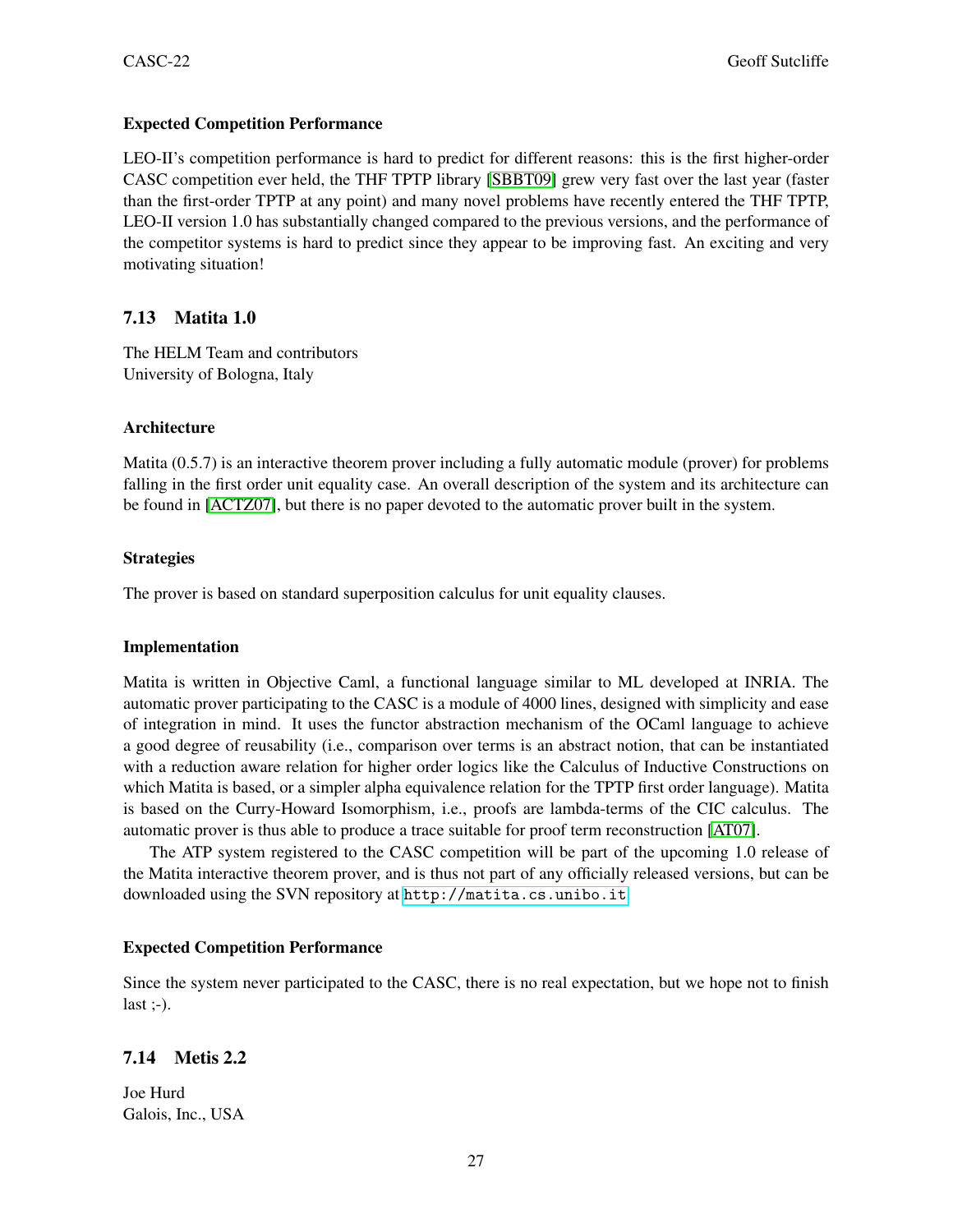# Architecture

Metis 2.2 [\[Hur03\]](#page-38-10) is a proof tactic used in the HOL4 interactive theorem prover. It works by converting a higher order logic goal to a set of clauses in first order logic, with the property that a refutation of the clause set can be translated to a higher order logic proof of the original goal.

Experiments with various first order calculi [\[Hur03\]](#page-38-10) have shown a given clause algorithm and ordered resolution to best suit this application, and that is what Metis 2.2 implements. Since equality often appears in interactive theorem prover goals, Metis 2.2 also implements the ordered paramodulation calculus.

# Strategies

Metis 2.2 uses a fixed strategy for every input problem. Negative literals are always chosen over positive literals, and terms are ordered using the Knuth-Bendix ordering with uniform symbol weight and precedence favouring reduced arity.

# Implementation

Metis 2.2 is written in Standard ML, for ease of integration with HOL4. It uses indexes for resolution, paramodulation, (forward) subsumption and demodulation. It keeps the jem<sub>i</sub>, Activej/em<sub>i</sub>, clause set reduced with respect to all the unit equalities so far derived.

In addition to standard age and size measures, Metis 2.2 uses finite models to weight clauses in the *Passive* set. When integrated with higher order logic, a finite model is manually constructed to interpret standard functions and relations in such a way as to make many standard axioms true and negated goals false. Non-standard functions and relations are interpreted randomly, but with a bias towards making negated goals false. Since it is part of the CASC competition rules that standard functions and relations are obfuscated, Metis 2.2 will back off to the biased random interpretation of all functions and relations (except equality), using a finite model with 4 elements.

Metis 2.2 reads problems in TPTP format and outputs detailed proofs in TSTP format, where each refutation step is one of 6 simple inference rules. Metis 2.2 implements a complete calculus, so when the set of clauses is saturated it can soundly declare the input problem to be unprovable (and outputs the saturation set).

Metis 2.2 is free software, released under the GPL. It can be downloaded from [http://www.](http://www.gilith.com/software/metis) [gilith.com/software/metis](http://www.gilith.com/software/metis).

# Expected Competition Performance

The major change between Metis 2.1, which was entered into CASC-J4, and Metis 2.2 is the representation of normalization steps in TSTP proof format. There were only minor changes to the core proof engine, so Metis 2.2 is expected to perform at approximately the same level and end up in the lower half of the table.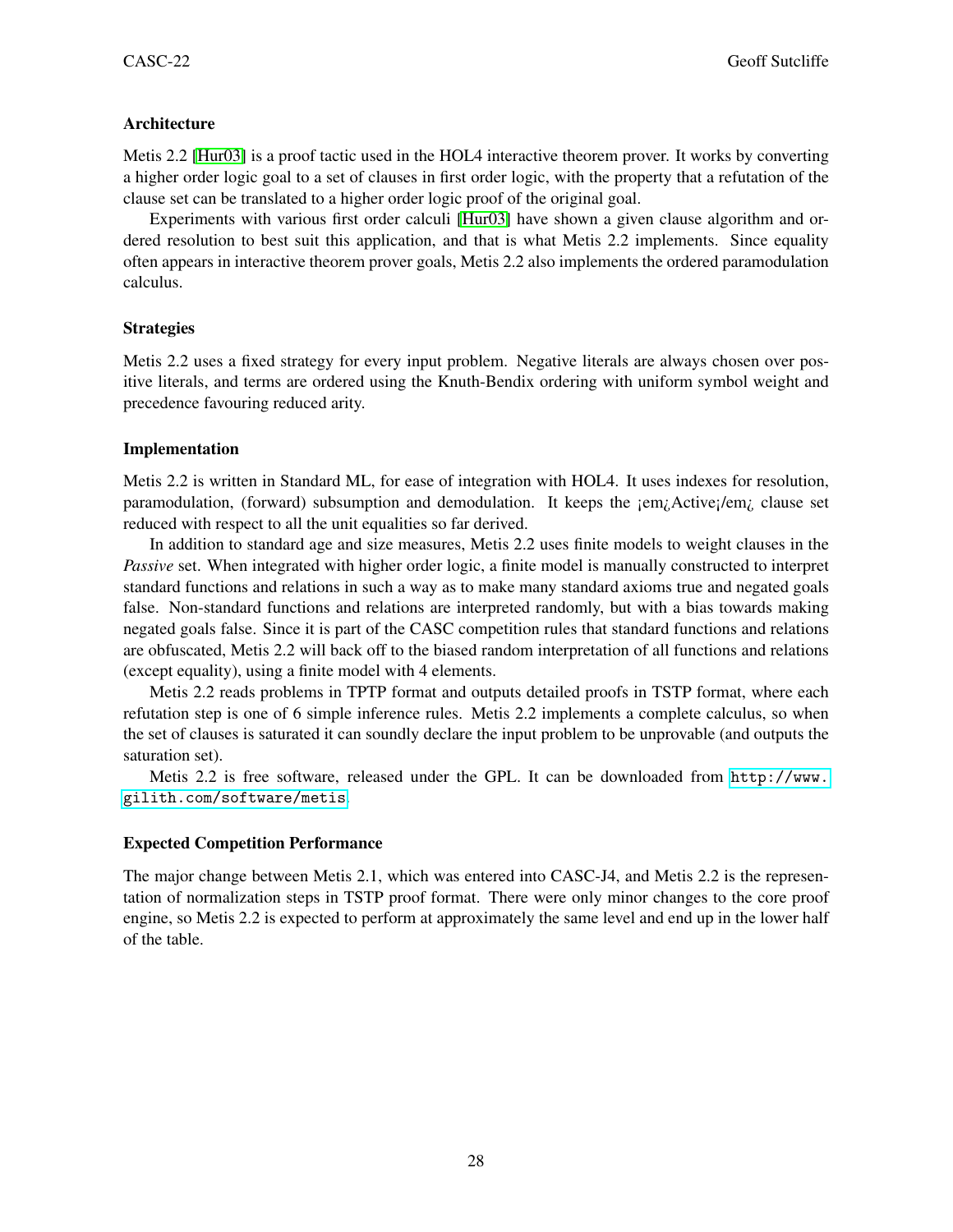# 7.15 OSHL-S 0.6

Hao Xu, David Plaisted University of North Carolina at Chapel Hill, USA

## Architecture

OSHL-S is a theorem prover based on the architecture and strategy introduced in [\[PZ00\]](#page-39-18) with a few improvements. Type inference is employed to reduce the number of instances that are generated before a contradicting instance is found.

## Strategies

OSHL-S employs a uniform strategy for all problems, which is similar to OSHL: it starts with a all negative or all positive model. In each iteration, it finds contradicting instances of the model using inferred types, and then modifies the model to make the instance satisfiable, if possible.

## Implementation

OSHL-S is implemented in Java using Java SE 6 SDK and the Netbeans IDE. The implementation of OSHL-S combines a few strategies for improving the performance of the system, including relaxed ordering, context-free types, relevance ranking, and batched generation. The website for the prover and tools is <http://www.cs.unc.edu/~xuh/oshls>.

#### Expected Competition Performance

The performance should be improved over that of OSHL-S 0.1.

# 7.16 Otter 3.3

William McCune Argonne National Laboratory, USA

## Architecture

Otter 3.3 [\[McC03b\]](#page-39-8) is an ATP system for statements in first-order (unsorted) logic with equality. Otter is based on resolution and paramodulation applied to clauses. An Otter search uses the "given clause algorithm", and typically involves a large database of clauses; subsumption and demodulation play an important role.

#### **Strategies**

Otter's original automatic mode, which reflects no tuning to the TPTP problems, will be used.

#### Implementation

Otter is written in C. Otter uses shared data structures for clauses and terms, and it uses indexing for resolution, paramodulation, forward and backward subsumption, forward and backward demodulation, and unit conflict. Otter is available from <http://www-unix.mcs.anl.gov/AR/otter/>.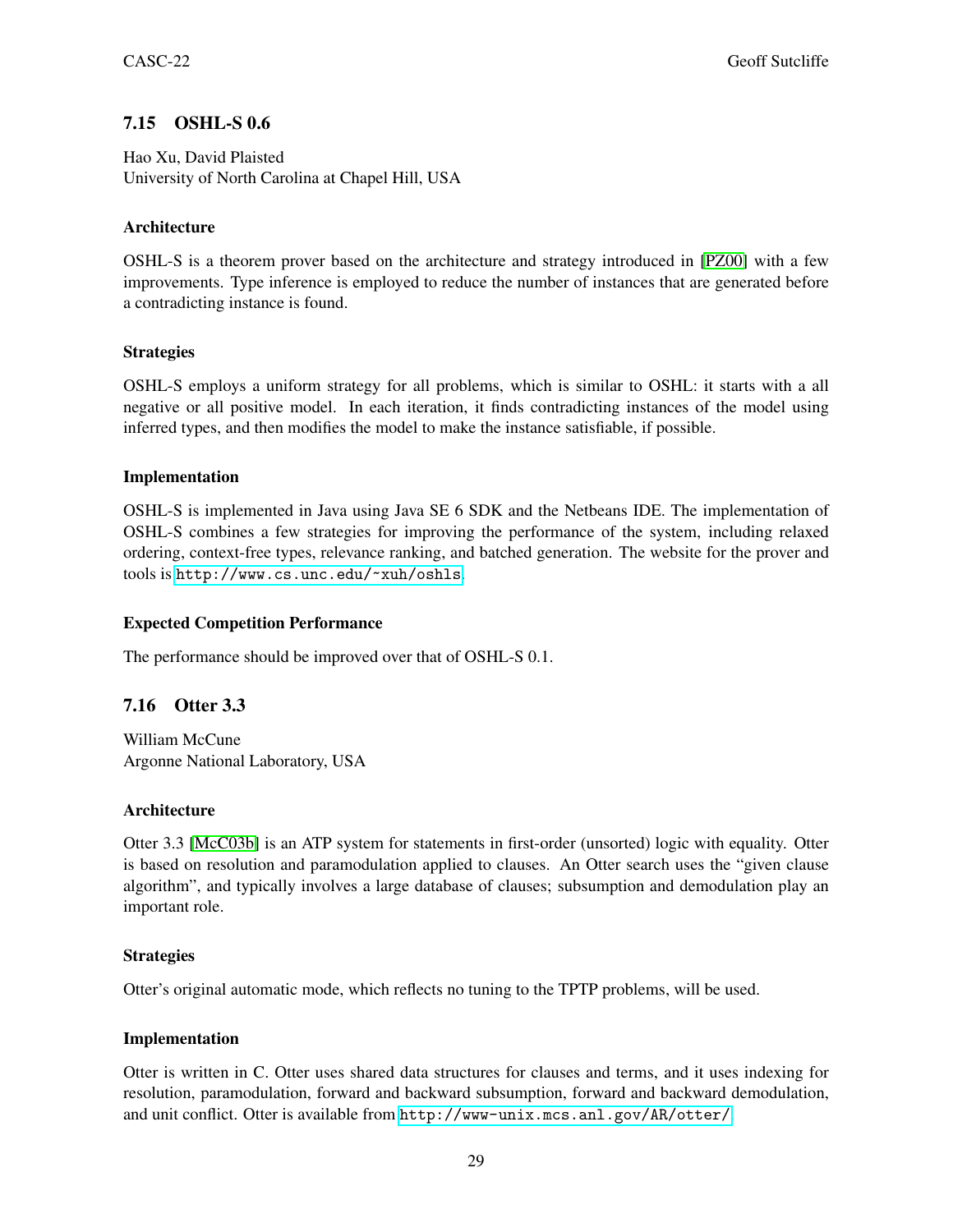## Expected Competition Performance

Otter has been entered into CASC as a stable benchmark against which progress can be judged (there have been only minor changes to Otter since 1996 [\[MW97\]](#page-39-20), nothing that really affects its performace in CASC). This is not an ordinary entry, and we do not hope for Otter to do well in the competition.

*Acknowledgments: Ross Overbeek, Larry Wos, Bob Veroff, and Rusty Lusk contributed to the development of Otter.*

# 7.17 Paradox 3.0

Koen Claessen, Niklas Sörensson Chalmers University of Technology, Sweden

## Architecture

Paradox [\[CS03\]](#page-38-12) is a finite-domain model generator. It is based on a MACE-style [\[McC03a\]](#page-39-19) flattening and instantiating of the first-order clauses into propositional clauses, and then the use of a SAT solver to solve the resulting problem.

Paradox incorporates the following features: Polynomial-time *clause splitting heuristics*, the use of *incremental SAT*, *static symmetry reduction* techniques, and the use of *sort inference*.

## **Strategies**

There is only one strategy in Paradox:

- 1. Analyze the problem, finding an upper bound N on the domain size of models, where N is possibly infinite. A finite such upper bound can be found, for example, for EPR problems.
- 2. Flatten the problem, and split clauses and simplify as much as possible.
- 3. Instantiate the problem for domain sizes 1 up to N, applying the SAT solver incrementally for each size. Report "SATISFIABLE" when a model is found.
- 4. When no model of sizes smaller or equal to N is found, report "CONTRADICTION".

In this way, Paradox can be used both as a model finder and as an EPR solver.

## Implementation

The main part of Paradox is implemented in Haskell using the GHC compiler. Paradox also has a built-in incremental SAT solver which is written in C++. The two parts are linked together on the object level using Haskell's Foreign Function Interface.

# Expected Competition Performance

Paradox 3.0 is the CASC-J4 FNT division winner.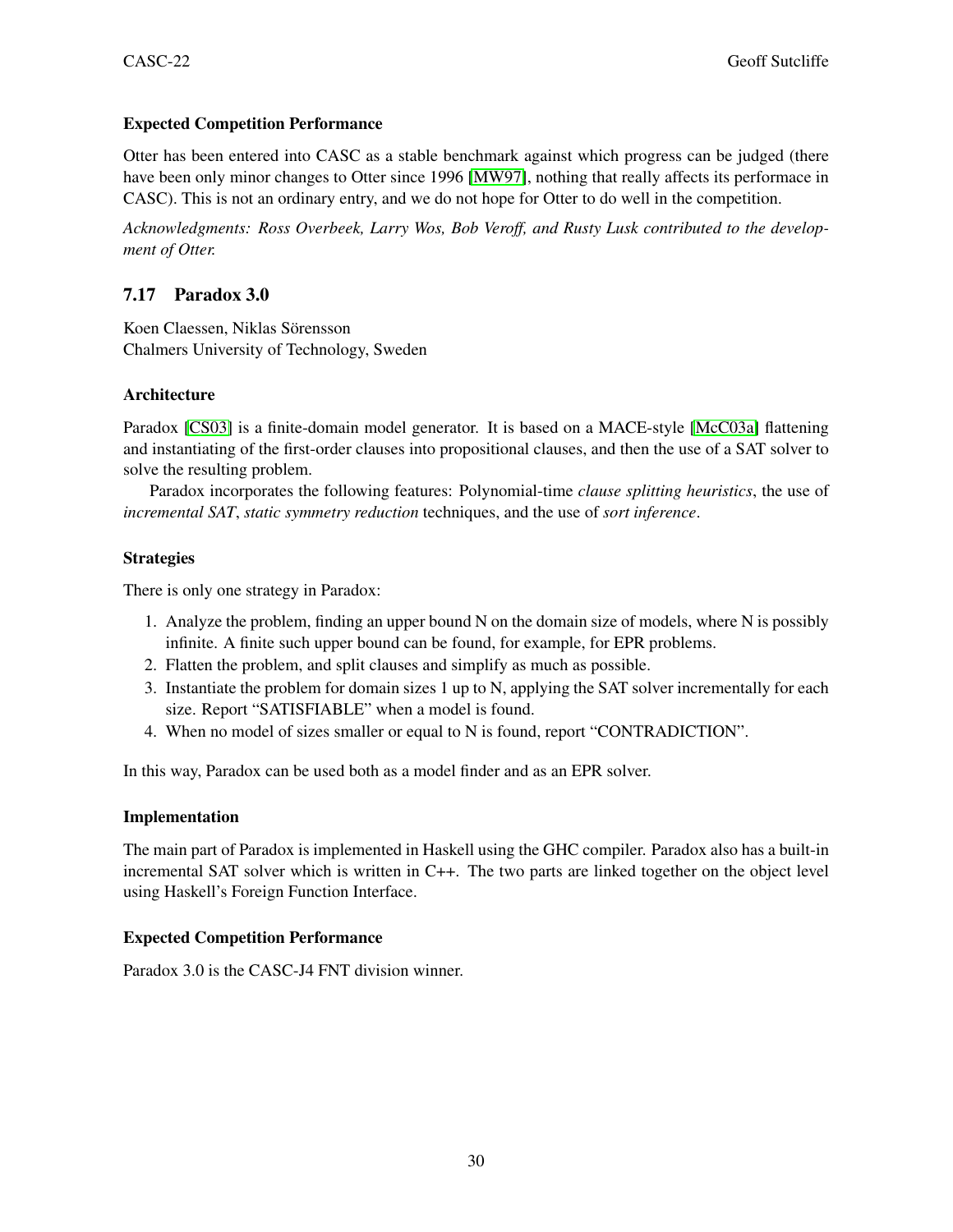# <span id="page-32-0"></span>7.18 SInE 0.4

Krystof Hoder The University of Manchester, United Kingdom

# Architecture

SiNE 0.4 is an axiom selection system for first order theories. It uses a syntactic approach based on symbols' presence in axioms and the conjecture. (When we say symbols, we mean function and predicate symbols taken together.) A relation D (as in "Defines") is created between symbols and axioms, which represents the fact that for a symbol there are some axioms that "give it its meaning". After the relation has been constructed, the axiom selection starts. At the beginning only the conjecture is selected, in each iteration the selection is extended by all axioms that are D-related to any symbol used in already selected formulae. The iteration continues until no more axioms are selected. The selected axioms and the conjecture are then handed to an underlying inference engine.

# Strategies

In order to construct the D-relation, we compute for each symbol the number of axioms in which it appears, which we call the *generality index* of the symbol. Then each axiom is put into the D-relation of the least general symbol it contains. (If there are more symbols with lowest generality index, the axiom is put in the relation of all of them.) This strategy selects about 2% of axioms on problems CSR(075-109)+1 In order to get different sets of axioms for multiple proof attempts on each problem, we have introduced a *benevolence* parameter. Given benevolence  $b \geq 1$ , formula *F*, which has the least general symbol with generality index *g*0, is put into the D-relations of all its symbols with generality index  $g \le b \times g_0$ . Another way to modify the axiom set is to add axioms that were used in proofs of previously proved problems (which used the same axiom set).

# Implementation

The axiom selection is implemented in Python. Problems are accessed one by one as present in the batch file. First each problem's time limit is calculated. This calculation is "optimistic" in a way that it assumes that the success rate of problems to come will be the same as of the already encountered ones. (It gives a problem more than it's fair share of time, assuming that many of the problems won't use their whole time limit.) Each problem is attempted in five phases, each of them specifies different selection parameters (i.e., benevolence and whether the axioms from previous proofs are included). For each phase a D-relation is constructed (or reused if it was constructed for the same axiom set previously). Then axioms are selected and passed to an underlying prover. This version contains EP as an underlying prover, as it was used last year by the competition-winning version.

SInE is available from <http://www.cs.man.ac.uk/~hoderk/sine/sine.tgz>.

# Expected Competition Performance

SInE 0.3 was the CASC-J4 LTB division winner. SInE 0.4 is a minimally updated version for the new LTB rules.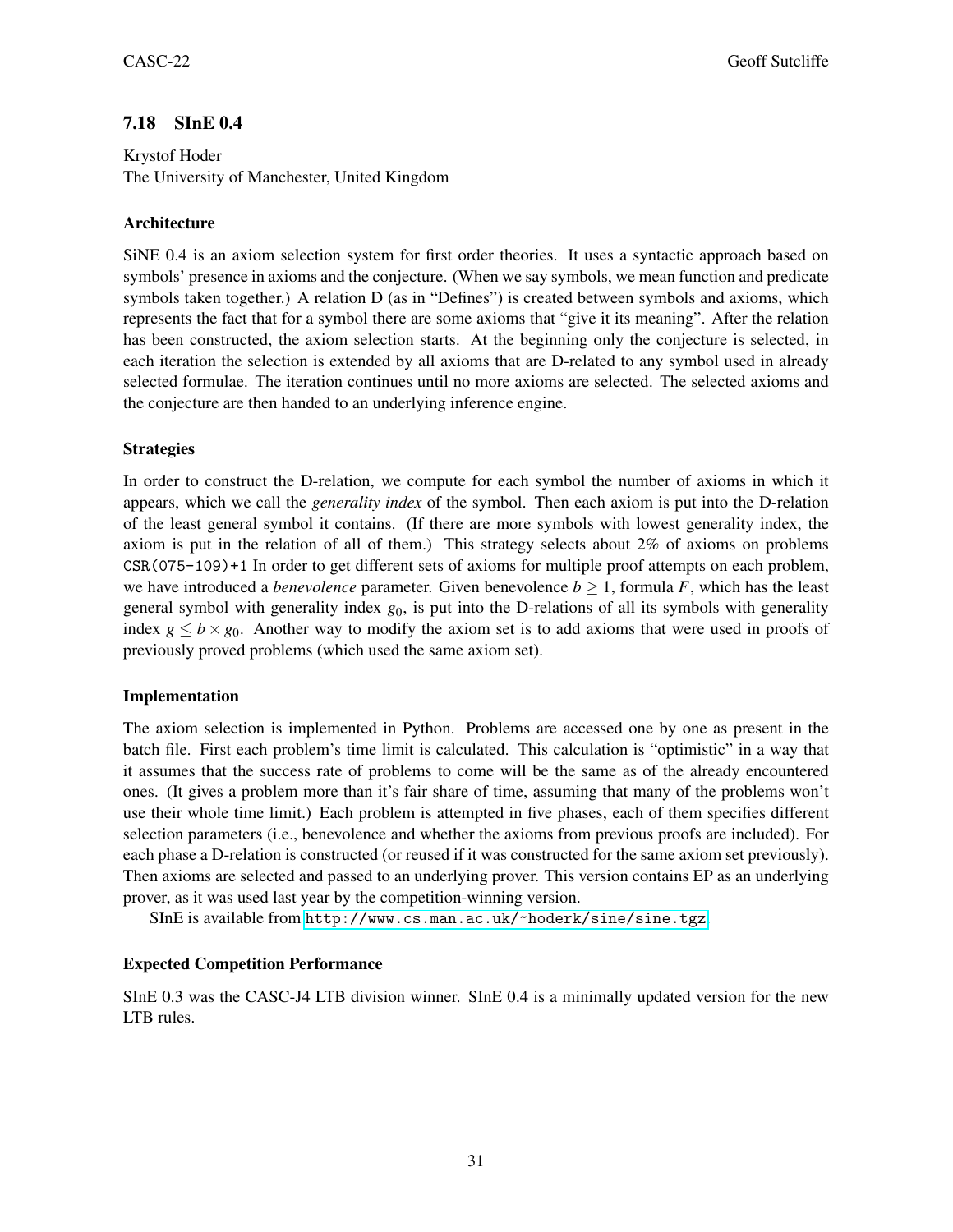# 7.19 TPS 3.20080227G1d

Peter B. Andrews<sup>1</sup>, Chad E. Brown<sup>1</sup> <sup>1</sup>Carnegie Mellon University, USA, <sup>1</sup>Saarland University, Germany

## Architecture

TPS is a higher-order theorem proving system that has been developed over several decades under the supervision of Peter B. Andrews with substantial work by Eve Longini Cohen, Dale A. Miller, Frank Pfenning, Sunil Issar, Carl Klapper, Dan Nesmith, Hongwei Xi, Matthew Bishop, Chad E. Brown, and Mark Kaminski. TPS can be used to prove theorems of Church's type theory automatically, interactively, or semi-automatically [\[ABI](#page-36-2)<sup>+</sup>96, [AB06\]](#page-36-3).

When searching for a proof, TPS first searches for an expansion proof [\[Mil87\]](#page-39-21) or an extensional expansion proof [\[Bro07\]](#page-37-14) of the theorem. Part of this process involves searching for acceptable matings [\[And81\]](#page-36-4). Using higher-order unification, a pair of occurrences of subformulas (which are usually literals) is mated appropriately on each vertical path through an expanded form of the theorem to be proved. The expansion proof thus obtained is then translated [\[Pfe87\]](#page-39-22), without further search, into a proof of the theorem in natural deduction style. The translation process provides an effective soundness check, but it is not actually used during the competition.

## **Strategies**

Strategies used by TPS in the search process include:

- Re-ordering conjunctions and disjunctions to alter the way paths through the formula are enumerated.
- The use of primitive substitutions and gensubs [\[And89\]](#page-36-5).
- Path-focused duplication [\[Iss90\]](#page-38-13).
- Dual instantiation of definitions, and generating substitutions for higher-order variables which contain abbreviations already present in the theorem to be proved [\[BA98\]](#page-36-6).
- Component search [\[Bis99\]](#page-37-15).
- Generating and solving set constraints [\[Bro02\]](#page-37-16).
- Generating connections using extensional and equational reasoning [\[Bro07\]](#page-37-14).

# Implementation

TPS has been developed as a research tool for developing, investigating, and refining a variety of methods of searching for expansion proofs, and variations of these methods. Its behavior is controlled by hundreds of flags. A set of flags, with values for them, is called a mode. 52 modes have been found which collectively suffice for automatically proving virtually all the theorems which TPS has proved automatically thus far. When searching for a proof in automatic mode, TPS tries each of these modes in turn for a specified amount of time.

TPS is implemented in Common Lisp, and is available from: [http://gtps.math.cmu.edu/tps.](http://gtps.math.cmu.edu/tps.html) [html](http://gtps.math.cmu.edu/tps.html).

# Expected Competition Performance

TPS is quite versatile when searching for proofs of higher-order theorems, but it is effectively slow when it must try many modes. Therefore, the performance of TPS is likely to depend very heavily on the way the competition is set up. If the emphasis is on speed, with short time limits, TPS may not do very well.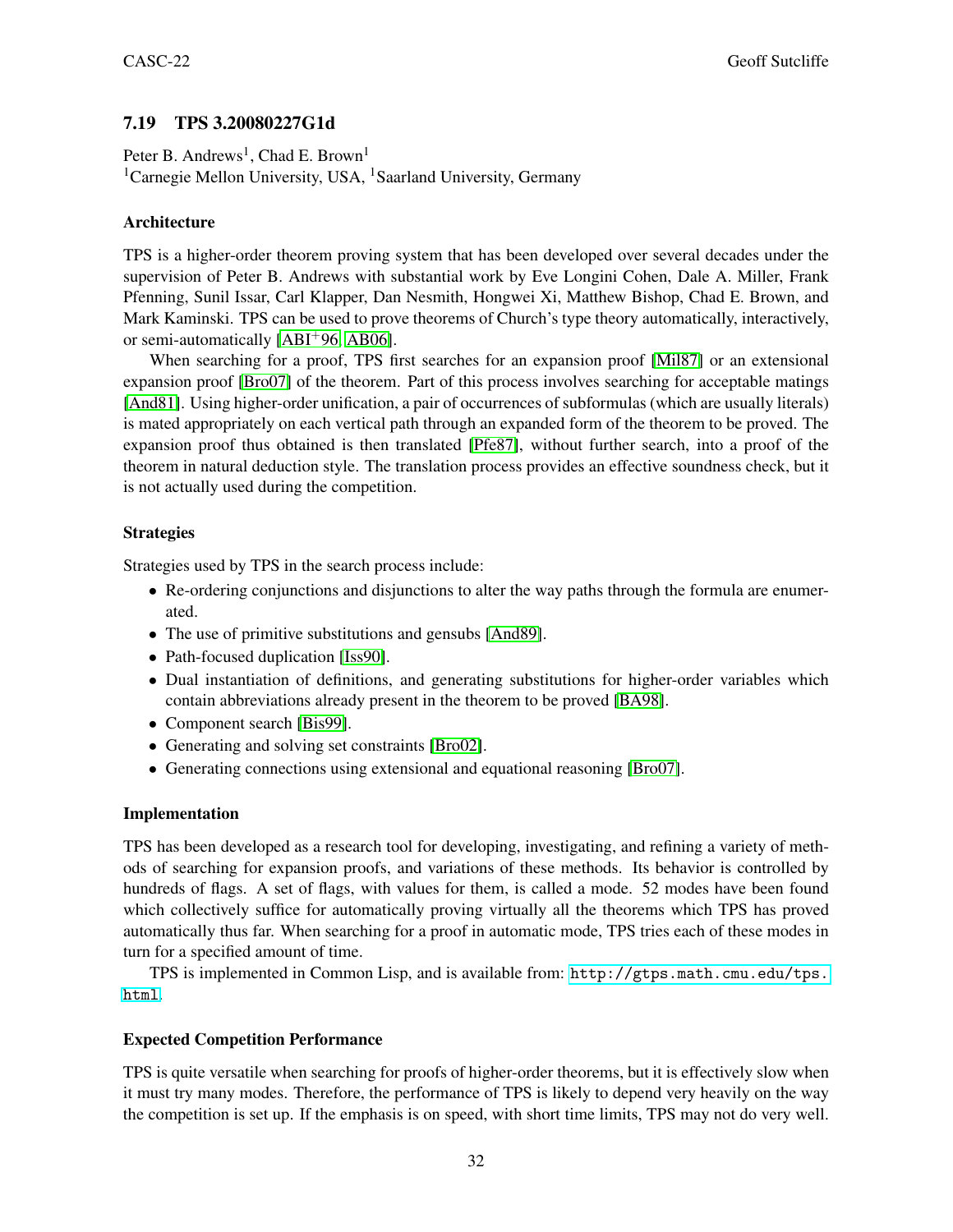On the other hand, if the emphasis is on the variety of theorems that can be proved, with very liberal time limits, TPS may do very well.

## 7.20 Vampire 10.0

Andrei Voronkov University of Manchester, United Kingdom

No system description supplied.

## Expected Competition Performance

Vampire 10.0 is the CASC-J4 FOF and CNF division winner.

## 7.21 Vampire 11.0

Krystof Hoder, Andrei Voronkov The University of Manchester, United Kingdom

#### Architecture

Vampire 11.0 is an automatic theorem prover for first-order classical logic. It consists of a shell and a kernel. The kernel implements the calculi of ordered binary resolution and superposition for handling equality. The splitting rule in kernel adds propositional parts to clauses, which are manipulated using binary decision diagrams (BDDs). A number of standard redundancy criteria and simplification techniques are used for pruning the search space: subsumption, tautology deletion, subsumption resolution and rewriting by ordered unit equalities. The reduction ordering is the Knuth-Bendix Ordering.

Substitution tree indexing is used to implement all major operations on sets of terms and literals. Although the kernel of the system works only with clausal normal forms, the shell accepts a problem in the full first-order logic syntax, clausifies it and performs a number of useful transformations before passing the result to the kernel. Also the axiom selection algorithm of last year's LTB divison winner SInE can be enabled as part of the preprocessing.

When a theorem is proved, the system produces a verifiable proof, which validates both the clausification phase and the refutation of the CNF.

#### **Strategies**

The Vampire 11.0 kernel provides a fairly large number of features for strategy selection. The most important ones are:

- Choice of the main saturation procedure :
	- Limited Resource Strategy
	- DISCOUNT loop
	- Otter loop
- A variety of optional simplifications.
- Parameterised reduction orderings.
- A number of built-in literal selection functions and different modes of comparing literals.
- Age-weight ratio that specifies how strongly lighter clauses are preferred for inference selection.
- Set-of-support strategy.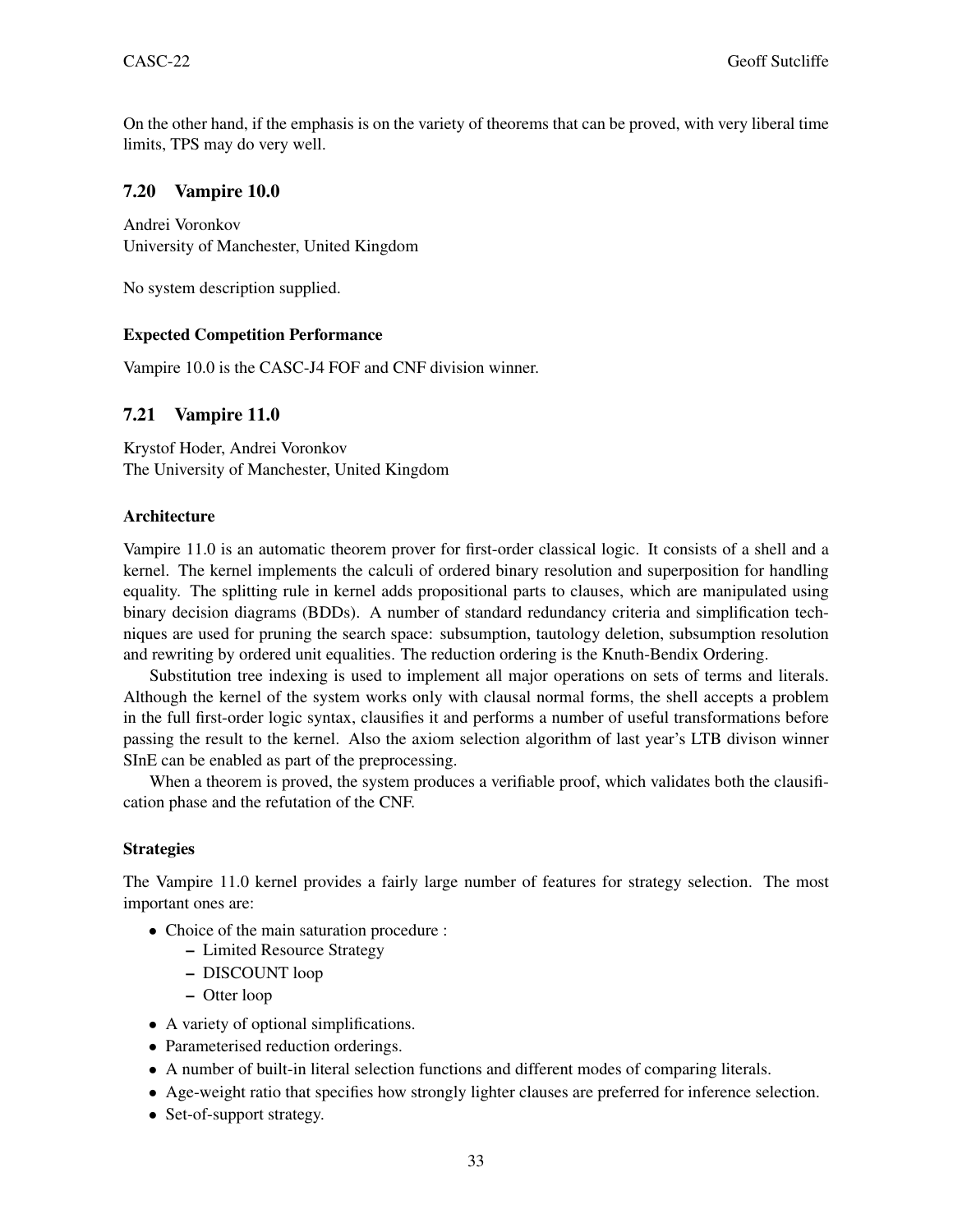The Vampire 11.0 core is a completely new Vampire, and it shares virtually no code with the previous versions. The automatic mode of Vampire 11.0, however, uses both the Vampire 11.0 core and Vampire 10.0 to solve problems, based on input problem classification that takes into account simple syntactic properties, such as being Horn or non-Horn, presence of equality, etc.

#### Implementation

Vampire 11.0 is implemented in C++. The supported compilers are gcc 4.1.x, gcc 4.3.x.

#### Expected Competition Performance

We expect Vampire 11.0 to perform comparably to the Vampire 10.0.

## 7.22 Waldmeister 806

Thomas Hillenbrand<sup>1</sup>, Bernd Löchner<sup>2</sup>  $1$ Max-Planck-Institut für Informatik Saarbrücken, Germany,  $2$ Technische Universität Kaiserslautern, Germany

No system description supplied.

#### Expected Competition Performance

Waldmeister 806 is the CASC-J4 UEQ division winner.

## 7.23 Waldmeister C09a

Thomas Hillenbrand Max-Planck-Institut für Informatik, Germany

#### Architecture

Waldmeister C09a [\[Hil03\]](#page-38-14) is a system for unit equational deduction. Its theoretical basis is unfailing completion in the sense of [\[BDP89\]](#page-36-7) with refinements towards ordered completion (cf. [\[AHL03\]](#page-36-8)). The system saturates the input axiomatization, distinguishing active facts, which induce a rewrite relation, and passive facts, which are the one-step conclusions of the active ones up to redundancy. The saturation process is parameterized by a reduction ordering and a heuristic assessment of passive facts [\[HJL99\]](#page-38-15).

Waldmeister C09a is a minor upgrade of Waldmeister 806, the best feature of which is TPTP format output.

#### Implementation

The prover is coded in ANSI-C. It runs on Solaris, Linux, and newly also on MacOS X. In addition, it is now available for Windows users via the Cygwin platform. The central data strucures are: perfect discrimination trees for the active facts; group-wise compressions for the passive ones; and sets of rewrite successors for the conjectures. Visit the Waldmeister web pages at <http://www.waldmeister.org>.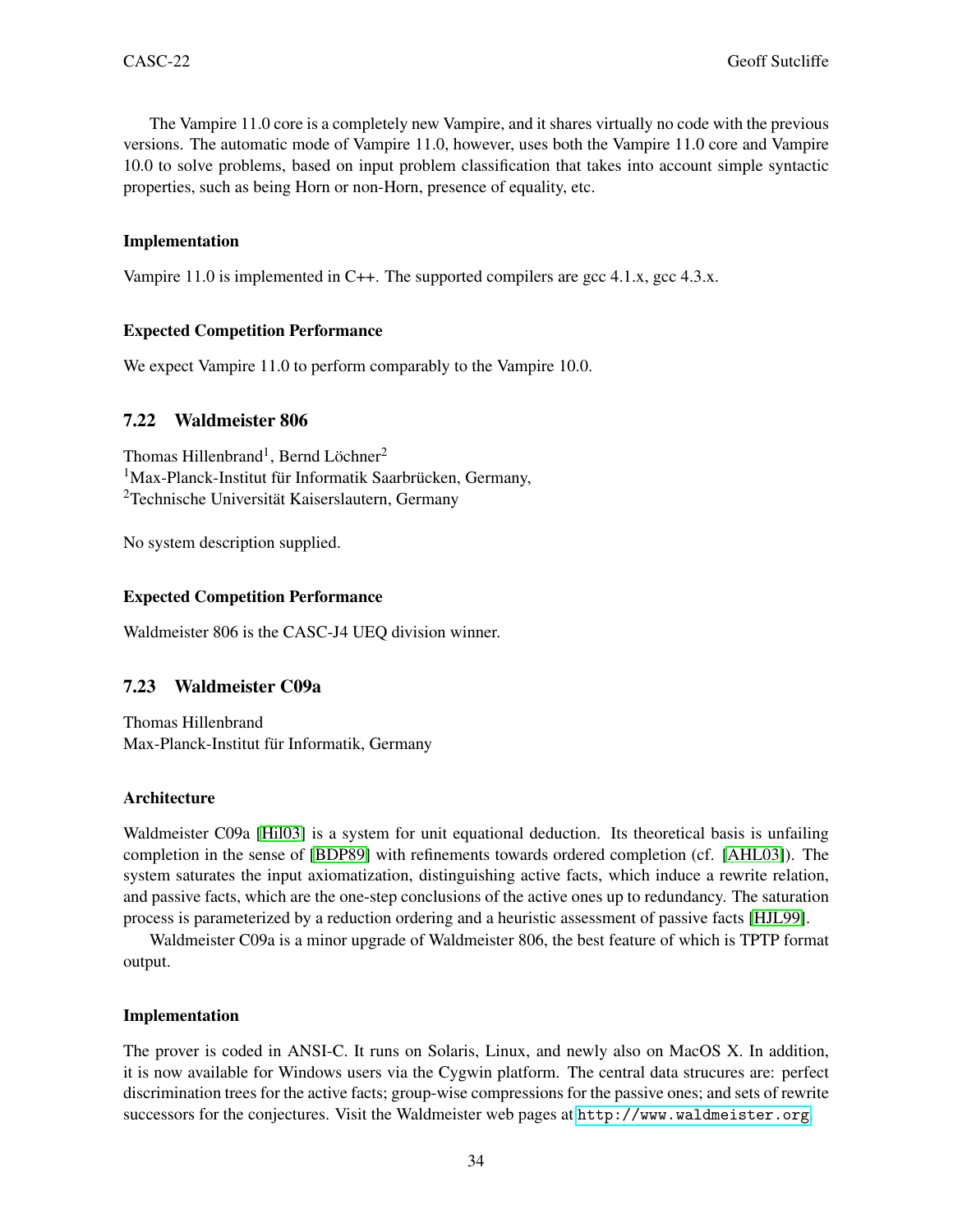## **Strategies**

The approach taken to control the proof search is to choose the search parameters according to the algebraic structure given in the problem specification [\[HJL99\]](#page-38-15). This is based on the observation that proof tasks sharing major parts of their axiomatization often behave similar. Hence, for a number of domains, the influence of different reduction orderings and heuristic assessments has been analyzed experimentally; and in most cases it has been possible to distinguish a strategy uniformly superior on the whole domain. In essence, every such strategy consists of an instantiation of the first parameter to a Knuth-Bendix ordering or to a lexicographic path ordering, and an instantiation of the second parameter to one of the weighting functions *addweight*, *gtweight*, or *mixweight*, which, if called on an equation  $s = t$ , return  $|s| + |t|$ ,  $|max_{>}(s,t)|$ , or  $|max_{>}(s,t)| \cdot (|s| + |t| + 1) + |s| + |t|$ , respectively, where  $|s|$  denotes the number of symbols in *s*.

#### Expected Competition Performance

Waldmeister C09a will output much nicer proofs than Waldmeister 806.

# 8 Conclusion

The CADE-22 ATP System Competition is the fourteenth large scale competition for classical logic ATP systems. The organizers believe that CASC fulfills its main motivations: stimulation of research, motivation for improving implementations, evaluation of relative capabilities of ATP systems, and providing an exciting event. Through the continuity of the event and consistency in the the reporting of the results, performance comparisons with previous and future years are easily possible. The competition provides exposure for system builders both within and outside of the community, and provides an overview of the implementation state of running, fully automatic, classical logic, ATP systems.

# References

- <span id="page-36-3"></span>[AB06] P. B. Andrews and C. E. Brown. TPS: A Hybrid Automatic-Interactive System for Developing Proofs. *Journal of Applied Logic*, 4(4):367–395, 2006.
- <span id="page-36-2"></span>[ABI+96] P. B. Andrews, M. Bishop, S. Issar, Nesmith. D., F. Pfenning, and H. Xi. TPS: A Theorem-Proving System for Classical Type Theory. *Journal of Automated Reasoning*, 16(3):321–353, 1996.
- <span id="page-36-0"></span>[ACTZ07] A. Asperti, C. Coen, E. Tassi, and S. Zacchiroli. User Interaction with the Matita Proof Assistant. *Journal of Automated Reasoning*, 39(2):109–139, 2007.
- <span id="page-36-8"></span>[AHL03] J. Avenhaus, T. Hillenbrand, and B. Löchner. On Using Ground Joinable Equations in Equational Theorem Proving. *Journal of Symbolic Computation*, 36(1-2):217–233, 2003.
- <span id="page-36-4"></span>[And81] P. B. Andrews. Theorem Proving via General Matings. *Journal of the ACM*, 28(2):193–214, 1981.
- <span id="page-36-5"></span>[And89] P. B. Andrews. On Connections and Higher-Order Logic. *Journal of Automated Reasoning*, 5(3):257– 291, 1989.
- <span id="page-36-1"></span>[AT07] A. Asperti and E. Tassi. Higher order Proof Reconstruction from Paramodulation-Based Refutations: The Unit Equality Case. In M. Kauers, M. Kerber, R. Miner, and W. Windsteiger, editors, *Proceedings of the 6th International Conference on Mathematical Knowledge Management*, volume 4573 of *Lecture Notes in Computer Science*, pages 146–160, 2007.
- <span id="page-36-6"></span>[BA98] M. Bishop and P.B. Andrews. Selectively Instantiating Definitions. In C. Kirchner and H. Kirchner, editors, *Proceedings of the 15th International Conference on Automated Deduction*, number 1421 in Lecture Notes in Artificial Intelligence, pages 365–380. Springer-Verlag, 1998.
- <span id="page-36-7"></span>[BDP89] L. Bachmair, N. Dershowitz, and D.A. Plaisted. Completion Without Failure. In H. Ait-Kaci and M. Nivat, editors, *Resolution of Equations in Algebraic Structures*, pages 1–30. Academic Press, 1989.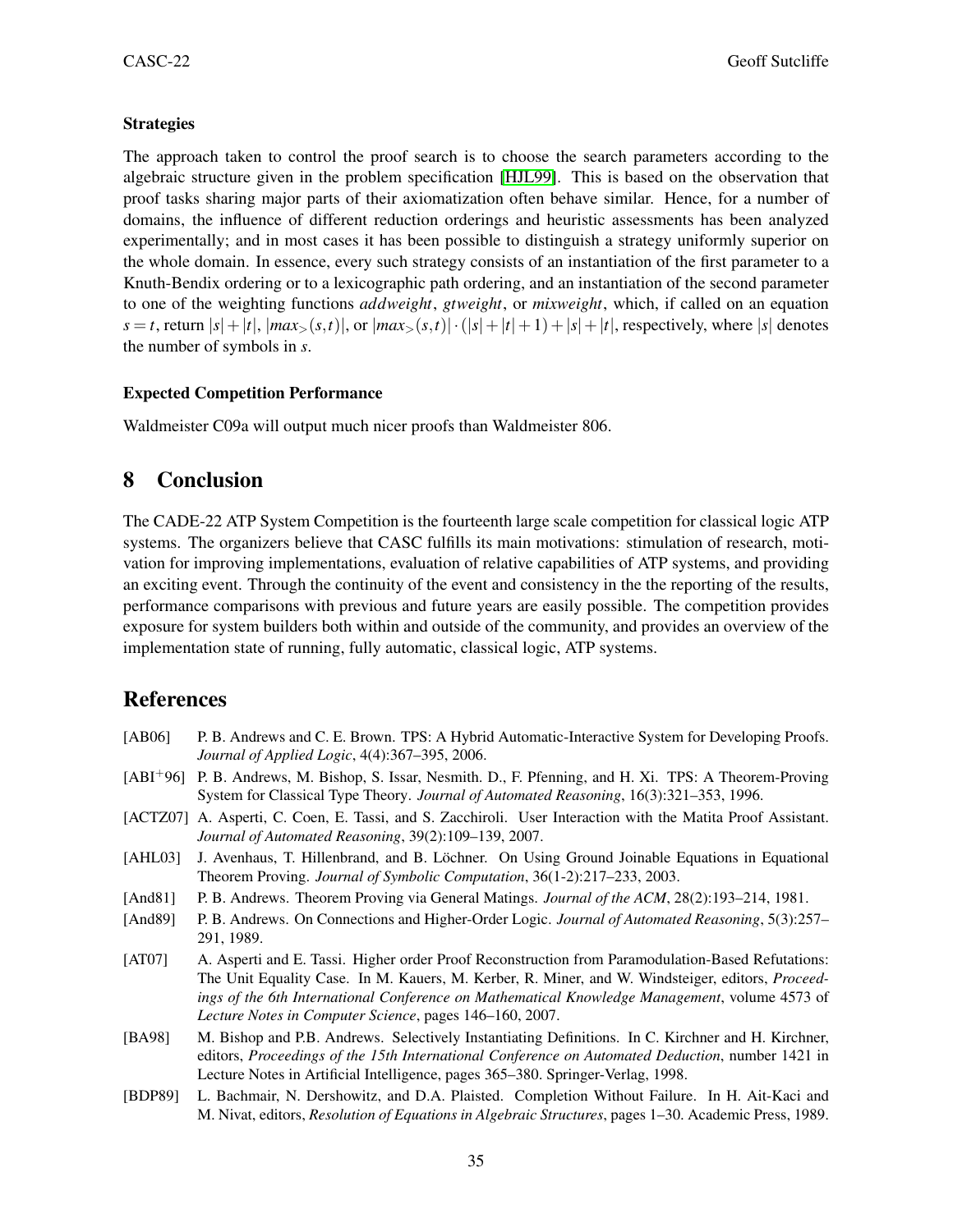- <span id="page-37-10"></span>[Ben99] C. Benzmüller. Extensional Higher-order Paramodulation and RUE-Resolution. In H. Ganzinger, editor, *Proceedings of the 16th International Conference on Automated Deduction*, number 1632 in Lecture Notes in Artificial Intelligence, pages 399–413. Springer-Verlag, 1999.
- <span id="page-37-5"></span>[BFN96] P. Baumgartner, U. Furbach, and I. Niemelä. Hyper Tableaux. In J. Alferes, L. Pereira, and E. Orlowska, editors, *Proceedings of JELIA'96: European Workshop on Logic in Artificial Intelligence*, number 1126 in Lecture Notes in Artificial Intelligence, pages 1–17. Springer-Verlag, 1996.
- <span id="page-37-3"></span>[BFP07] P. Baumgartner, U. Furbach, and B. Pelzer. Hyper Tableaux with Equality. In F. Pfenning, editor, *Proceedings of the 21st International Conference on Automated Deduction*, number 4603 in Lecture Notes in Artificial Intelligence, pages 492–507. Springer-Verlag, 2007.
- <span id="page-37-1"></span>[BFT04] P. Baumgartner, A. Fuchs, and C. Tinelli. Darwin - A Theorem Prover for the Model Evolution Calculus. In G. Sutcliffe, S. Schulz, and T. Tammet, editors, *Proceedings of the Workshop on Empirically Successful First Order Reasoning, 2nd International Joint Conference on Automated Reasoning*, 2004.
- <span id="page-37-2"></span>[BFT06] P. Baumgartner, A. Fuchs, and C. Tinelli. Implementing the Model Evolution Calculus. *International Journal on Artificial Intelligence Tools*, 15(1):21–52, 2006.
- <span id="page-37-4"></span>[BG98] L. Bachmair and H. Ganzinger. Equational Reasoning in Saturation-Based Theorem Proving. In W. Bibel and P.H. Schmitt, editors, *Automated Deduction, A Basis for Applications*, volume I Foundations - Calculi and Methods of *Applied Logic Series*, pages 352–397. Kluwer Academic Publishers, 1998.
- <span id="page-37-6"></span>[Bib87] W. Bibel. *Automated Theorem Proving*. Vieweg and Sohn, 1987.
- <span id="page-37-15"></span>[Bis99] M. Bishop. A Breadth-First Strategy for Mating Search. In H. Ganzinger, editor, *Proceedings of the 16th International Conference on Automated Deduction*, number 1632 in Lecture Notes in Artificial Intelligence, pages 359–373. Springer-Verlag, 1999.
- <span id="page-37-7"></span>[BK98] C. Benzmüller and M. Kohlhase. LEO - A Higher-Order Theorem Prover. In C. Kirchner and H. Kirchner, editors, *Proceedings of the 15th International Conference on Automated Deduction*, number 1421 in Lecture Notes in Artificial Intelligence, pages 139–143. Springer-Verlag, 1998.
- <span id="page-37-8"></span>[BPTF07] C. Benzmüller, L. Paulson, F. Theiss, and A. Fietzke. Progress Report on LEO-II - An Automatic Theorem Prover for Higher-Order Logic. In K. Schneider and J. Brandt, editors, *Proceedings of the 20th International Conference on Theorem Proving in Higher Order Logics*, pages 33–48, 2007.
- <span id="page-37-9"></span>[BPTF08] C. Benzmüller, L. Paulson, F. Theiss, and A. Fietzke. LEO-II - A Cooperative Automatic Theorem Prover for Higher-Order Logic. In P. Baumgartner, A. Armando, and D. Gilles, editors, *Proceedings of the 4th International Joint Conference on Automated Reasoning*, number 5195 in Lecture Notes in Artificial Intelligence, pages 162–170. Springer-Verlag, 2008.
- <span id="page-37-16"></span>[Bro02] C.E. Brown. Solving for Set Variables in Higher-Order Theorem Proving. In A. Voronkov, editor, *Proceedings of the 18th International Conference on Automated Deduction*, number 2392 in Lecture Notes in Artificial Intelligence, pages 408–422. Springer-Verlag, 2002.
- <span id="page-37-14"></span>[Bro07] C. E. Brown. *Automated Reasoning in Higher-Order Logic: Set Comprehension and Extensionality in Church's Type Theory*. Number 10 in Studies in Logic: Logic and Cognitive Systems. College Publications, 2007.
- <span id="page-37-12"></span>[BRS08] C. Benzmüller, F. Rabe, and G. Sutcliffe. THF0 - The Core TPTP Language for Classical Higher-Order Logic. In P. Baumgartner, A. Armando, and D. Gilles, editors, *Proceedings of the 4th International Joint Conference on Automated Reasoning*, number 5195 in Lecture Notes in Artificial Intelligence, pages 491–506. Springer-Verlag, 2008.
- <span id="page-37-11"></span>[BS09] C. E. Brown and G. Smolka. Terminating Tableaux for the Basic Fragment of Simple Type Theory. In M. Giese and A. Waaler, editors, *Proceedings of the 18th International Conference on Automated Reasoning with Analytic Tableaux and Related Methods*, number 5697 in Lecture Notes in Artificial Intelligence, pages 138–151. Springer-Verlag, 2009.
- <span id="page-37-13"></span>[BSJK08] C. Benzmüller, V. Sorge, M. Jamnik, and M. Kerber. Combined Reasoning by Automated Cooperation. *Journal of Applied Logic*, 6(3):318–342, 2008.
- <span id="page-37-0"></span>[BT03] P. Baumgartner and C. Tinelli. The Model Evolution Calculus. In F. Baader, editor, *Proceedings of the 19th International Conference on Automated Deduction*, number 2741 in Lecture Notes in Artificial Intelligence, pages 350–364. Springer-Verlag, 2003.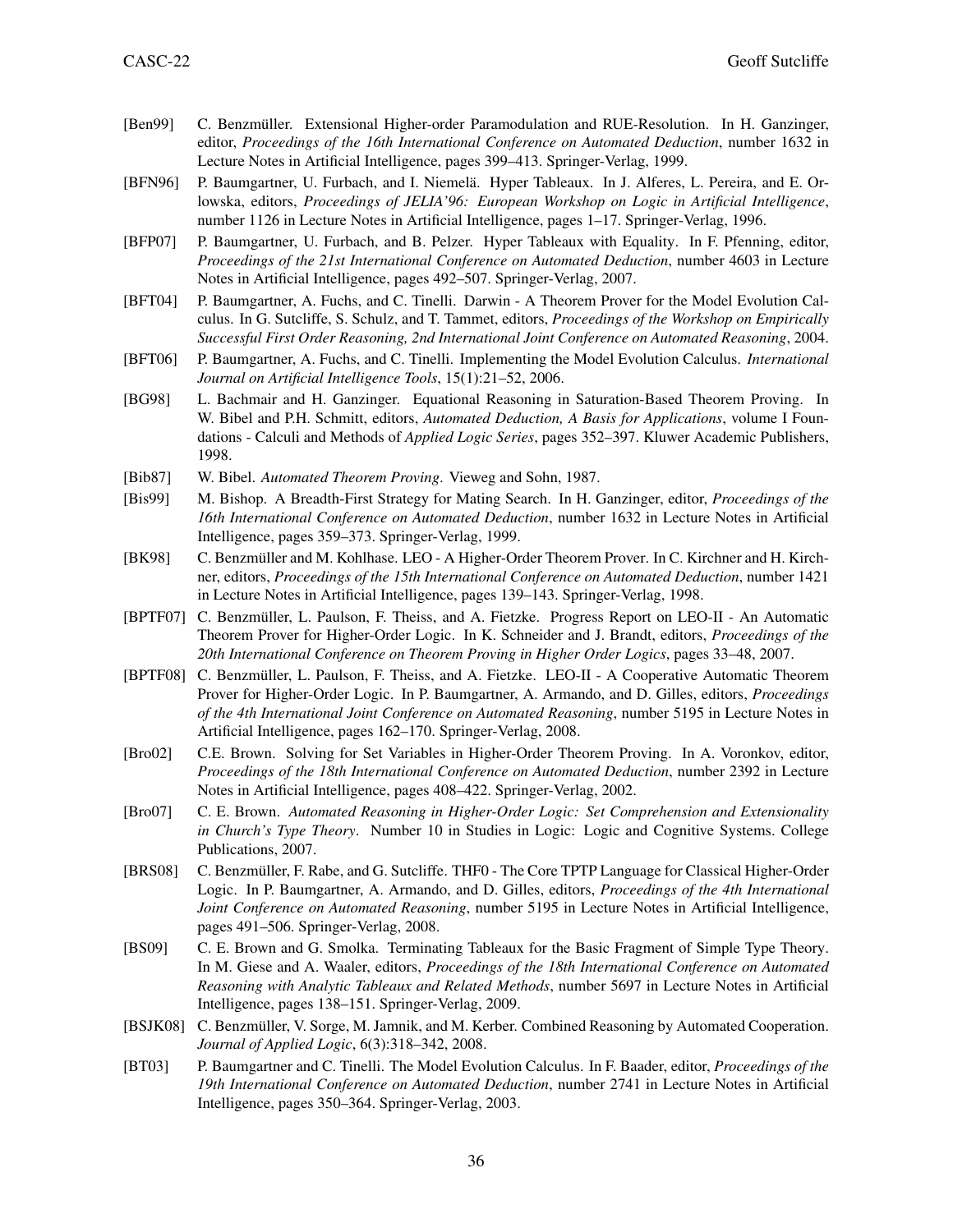- <span id="page-38-2"></span>[BT05] P. Baumgartner and C. Tinelli. The Model Evolution Calculus with Equality. In R. Nieuwenhuis, editor, *Proceedings of the 20th International Conference on Automated Deduction*, number 3632 in Lecture Notes in Artificial Intelligence, pages 392–408. Springer-Verlag, 2005.
- <span id="page-38-8"></span>[BT07] C. Barrett and C. Tinelli. CVC3. In W. Damm and H. Hermanns, editors, *Proceedings of the 19th International Conference on Computer Aided Verification*, number 4590 in Lecture Notes in Computer Science, pages 298–302. Springer-Verlag, 2007.
- <span id="page-38-12"></span>[CS03] K. Claessen and N. Sörensson. New Techniques that Improve MACE-style Finite Model Finding. In P. Baumgartner and C. Fermueller, editors, *Proceedings of the CADE-19 Workshop: Model Computation - Principles, Algorithms, Applications*, 2003.
- <span id="page-38-7"></span>[ES04] N. Eén and N. Sörensson. An Extensible SAT-solver. In E. Giunchiglia and A. Tacchella, editors, *Proceedings of the 6th International Conference on Theory and Applications of Satisfiability Testing*, number 2919 in Lecture Notes in Computer Science, pages 502–518. Springer-Verlag, 2004.
- <span id="page-38-3"></span>[GK03] H. Ganzinger and K. Korovin. New Directions in Instantiation-Based Theorem Proving. In P. Kolaitis, editor, *Proceedings of the 18th IEEE Symposium on Logic in Computer Science*, pages 55–64. IEEE Press, 2003.
- <span id="page-38-6"></span>[GK04] H. Ganzinger and K. Korovin. Integrating Equational Reasoning into Instantiation-Based Theorem Proving. In J. Marcinkowski and A. Tarlecki, editors, *Proceedings of the 18th International Workshop on Computer Science Logic, 13th Annual Conference of the EACSL*, number 3210 in Lecture Notes in Computer Science, pages 71–84. Springer-Verlag, 2004.
- <span id="page-38-0"></span>[GS96] M. Greiner and M. Schramm. A Probablistic Stopping Criterion for the Evaluation of Benchmarks. Technical Report I9638, Institut für Informatik, Technische Universität München, München, Germany, 1996.
- <span id="page-38-14"></span>[Hil03] T. Hillenbrand. Citius altius fortius: Lessons Learned from the Theorem Prover Waldmeister. In I. Dahn and L. Vigneron, editors, *Proceedings of the 4th International Workshop on First-Order Theorem Proving*, number 86.1 in Electronic Notes in Theoretical Computer Science, 2003.
- <span id="page-38-15"></span>[HJL99] T. Hillenbrand, A. Jaeger, and B. Löchner. Waldmeister - Improvements in Performance and Ease of Use. In H. Ganzinger, editor, *Proceedings of the 16th International Conference on Automated Deduction*, number 1632 in Lecture Notes in Artificial Intelligence, pages 232–236. Springer-Verlag, 1999.
- <span id="page-38-10"></span>[Hur03] J. Hurd. First-Order Proof Tactics in Higher-Order Logic Theorem Provers. In M. Archer, B. Di Vito, and C. Munoz, editors, *Proceedings of the 1st International Workshop on Design and Application of Strategies/Tactics in Higher Order Logics*, number NASA/CP-2003-212448 in NASA Technical Reports, pages 56–68, 2003.
- <span id="page-38-13"></span>[Iss90] S. Issar. Path-Focused Duplication: A Search Procedure for General Matings. In Swartout W. Dietterich T., editor, *Proceedings of the 8th National Conference on Artificial Intelligence* , pages 221–226. American Association for Artificial Intelligence / MIT Press, 1990.
- <span id="page-38-4"></span>[Kor08a] K. Korovin. An Invitation to Instantiation-Based Reasoning: From Theory to Practice. In A. Podelski, A. Voronkov, and R. Wilhelm, editors, *Volume in Memoriam of Harald Ganzinger*. Springer-Verlag, 2008.
- <span id="page-38-5"></span>[Kor08b] K. Korovin. iProver - An Instantiation-Based Theorem Prover for First-order Logic (System Description). In P. Baumgartner, A. Armando, and D. Gilles, editors, *Proceedings of the 4th International Joint Conference on Automated Reasoning*, number 5195 in Lecture Notes in Artificial Intelligence, pages 292–298, 2008.
- <span id="page-38-1"></span>[Loe04] B. Loechner. What to Know When Implementing LPO. In G. Sutcliffe, S. Schulz, and T. Tammet, editors, *Proceedings of the Workshop on Empirically Successful First Order Reasoning, 2nd International Joint Conference on Automated Reasoning*, 2004.
- <span id="page-38-9"></span>[Lov78] D.W. Loveland. *Automated Theorem Proving : A Logical Basis*. Elsevier Science, 1978.
- <span id="page-38-11"></span>[LS01] R. Letz and G. Stenz. System Description: DCTP - A Disconnection Calculus Theorem Prover. In R. Gore, A. Leitsch, and T. Nipkow, editors, *Proceedings of the International Joint Conference on Automated Reasoning*, number 2083 in Lecture Notes in Artificial Intelligence, pages 381–385. Springer-Verlag, 2001.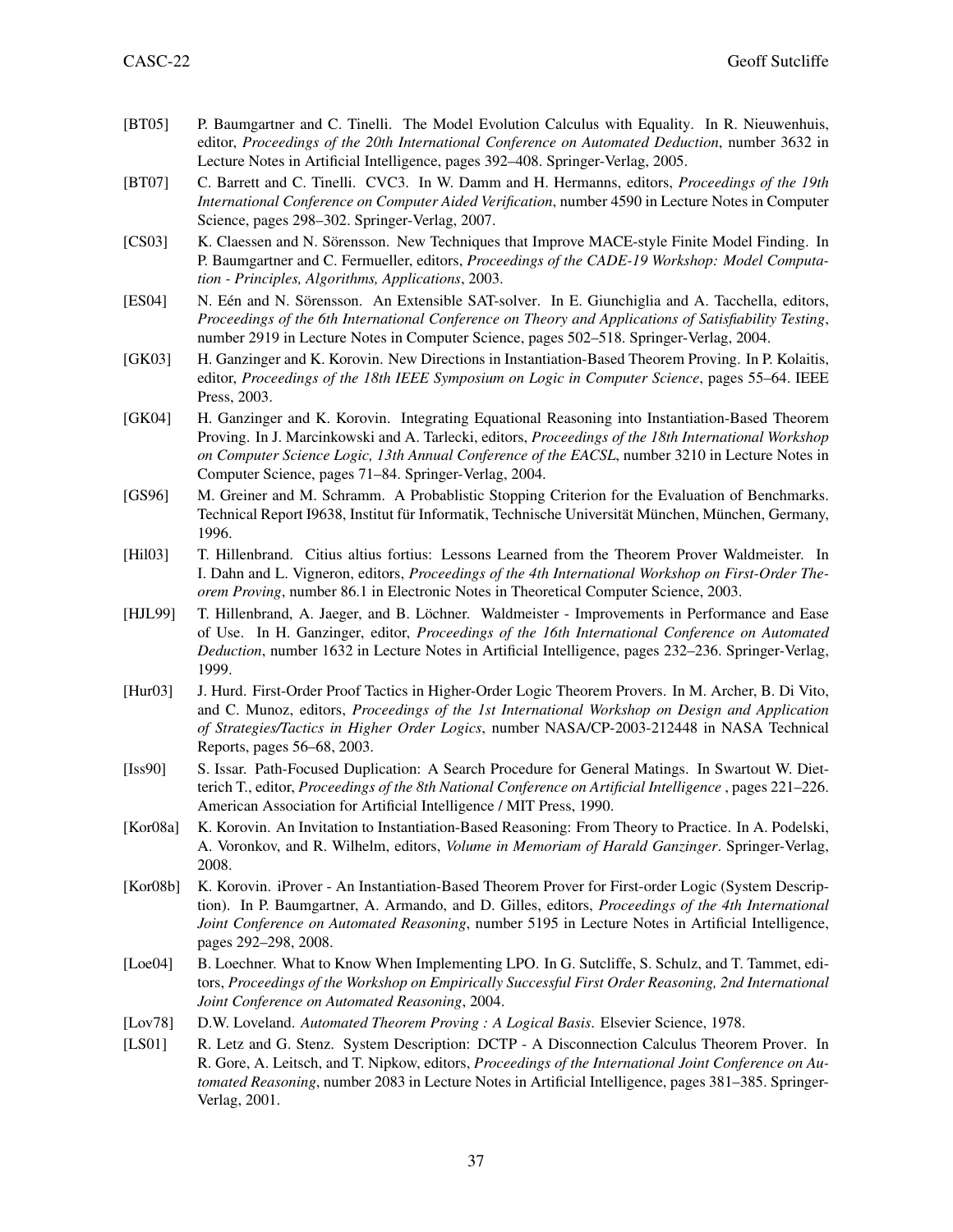- <span id="page-39-19"></span>[McC03a] W.W. McCune. Mace4 Reference Manual and Guide. Technical Report ANL/MCS-TM-264, Argonne National Laboratory, Argonne, USA, 2003.
- <span id="page-39-8"></span>[McC03b] W.W. McCune. Otter 3.3 Reference Manual. Technical Report ANL/MSC-TM-263, Argonne National Laboratory, Argonne, USA, 2003.
- <span id="page-39-21"></span>[Mil87] D. Miller. A Compact Representation of Proofs. *Studia Logica*, 46(4):347–370, 1987.
- <span id="page-39-20"></span>[MW97] W.W. McCune and L. Wos. Otter: The CADE-13 Competition Incarnations. *Journal of Automated Reasoning*, 18(2):211–220, 1997.
- <span id="page-39-10"></span>[Nip89] T. Nipkow. Equational Reasoning in Isabelle. *Science of Computer Programming*, 12(2):123–149, 1989.
- <span id="page-39-9"></span>[NPW02] T. Nipkow, L. Paulson, and M. Wenzel. *Isabelle/HOL: A Proof Assistant for Higher-Order Logic*. Number 2283 in Lecture Notes in Computer Science. Springer-Verlag, 2002.
- <span id="page-39-13"></span>[OB03] J. Otten and W. Bibel. leanCoP: Lean Connection-Based Theorem Proving. *Journal of Symbolic Computation*, 36(1-2):139–161, 2003.
- <span id="page-39-15"></span>[Ott08a] J. Otten. Restricting Backtracking in Connection Calculi. Technical Report Technical Report, Institut für Informatik, University of Potsdam, Potsdam, Germany, 2008.
- <span id="page-39-14"></span>[Ott08b] J. Otten. leanCoP 2.0 and ileancop 1.2: High Performance Lean Theorem Proving in Classical and Intuitionistic Logic. In P. Baumgartner, A. Armando, and D. Gilles, editors, *Proceedings of the 4th International Joint Conference on Automated Reasoning*, number 5195 in Lecture Notes in Artificial Intelligence, pages 283–291, 2008.
- <span id="page-39-12"></span>[Pau99] L. Paulson. A Generic Tableau Prover and its Integration with Isabelle. *Artificial Intelligence*, 5(3):73– 87, 1999.
- <span id="page-39-22"></span>[Pfe87] F. Pfenning. *Proof Transformations in Higher-Order Logic*. PhD thesis, Carnegie-Mellon University, Pittsburg, USA, 1987.
- <span id="page-39-11"></span>[PN94] L.C. Paulson and T. Nipkow. *Isabelle: A Generic Theorem Prover*. Number 828 in Lecture Notes in Computer Science. Springer-Verlag, 1994.
- <span id="page-39-7"></span>[PW07] B. Pelzer and C. Wernhard. System Description: E-KRHyper. In F. Pfenning, editor, *Proceedings of the 21st International Conference on Automated Deduction*, number 4603 in Lecture Notes in Artificial Intelligence, pages 508–513. Springer-Verlag, 2007.
- <span id="page-39-18"></span>[PZ00] D.A. Plaisted and Y. Zhu. Ordered Semantic Hyper-linking. *Journal of Automated Reasoning*, 25(3):167–217, 2000.
- <span id="page-39-16"></span>[SBA06] J. Siekmann, C. Benzmüller, and S. Autexier. Computer Supported Mathematics with OMEGA. Jour*nal of Applied Logic*, 4(4):533–559, 2006.
- <span id="page-39-17"></span>[SBBT09] G. Sutcliffe, C. Benzmüller, C. E. Brown, and F. Theiss. Progress in the Development of Automated Theorem Proving for Higher-order Logic. In R. Schmidt, editor, *Proceedings of the 22nd International Conference on Automated Deduction*, number 5663 in Lecture Notes in Artificial Intelligence, pages 116–130. Springer-Verlag, 2009.
- <span id="page-39-5"></span>[Sch02] S. Schulz. E: A Brainiac Theorem Prover. *AI Communications*, 15(2-3):111–126, 2002.
- <span id="page-39-6"></span>[Sch04a] S. Schulz. Simple and Efficient Clause Subsumption with Feature Vector Indexing. In G. Sutcliffe, S. Schulz, and T. Tammet, editors, *Proceedings of the Workshop on Empirically Successful First Order Reasoning, 2nd International Joint Conference on Automated Reasoning*, 2004.
- <span id="page-39-4"></span>[Sch04b] S. Schulz. System Abstract: E 0.81. In M. Rusinowitch and D. Basin, editors, *Proceedings of the 2nd International Joint Conference on Automated Reasoning*, number 3097 in Lecture Notes in Artificial Intelligence, pages 223–228, 2004.
- <span id="page-39-0"></span>[SS97a] G. Sutcliffe and C.B. Suttner, editors. *Special Issue: The CADE-13 ATP System Competition*, volume 18, 1997.
- <span id="page-39-2"></span>[SS97b] G. Sutcliffe and C.B. Suttner. The Procedures of the CADE-13 ATP System Competition. *Journal of Automated Reasoning*, 18(2):163–169, 1997.
- <span id="page-39-1"></span>[SS97c] C.B. Suttner and G. Sutcliffe. The Design of the CADE-13 ATP System Competition. *Journal of Automated Reasoning*, 18(2):139–162, 1997.
- <span id="page-39-3"></span>[SS98a] G. Sutcliffe and C. Suttner. The CADE-14 ATP System Competition. Technical Report 98/01, Depart-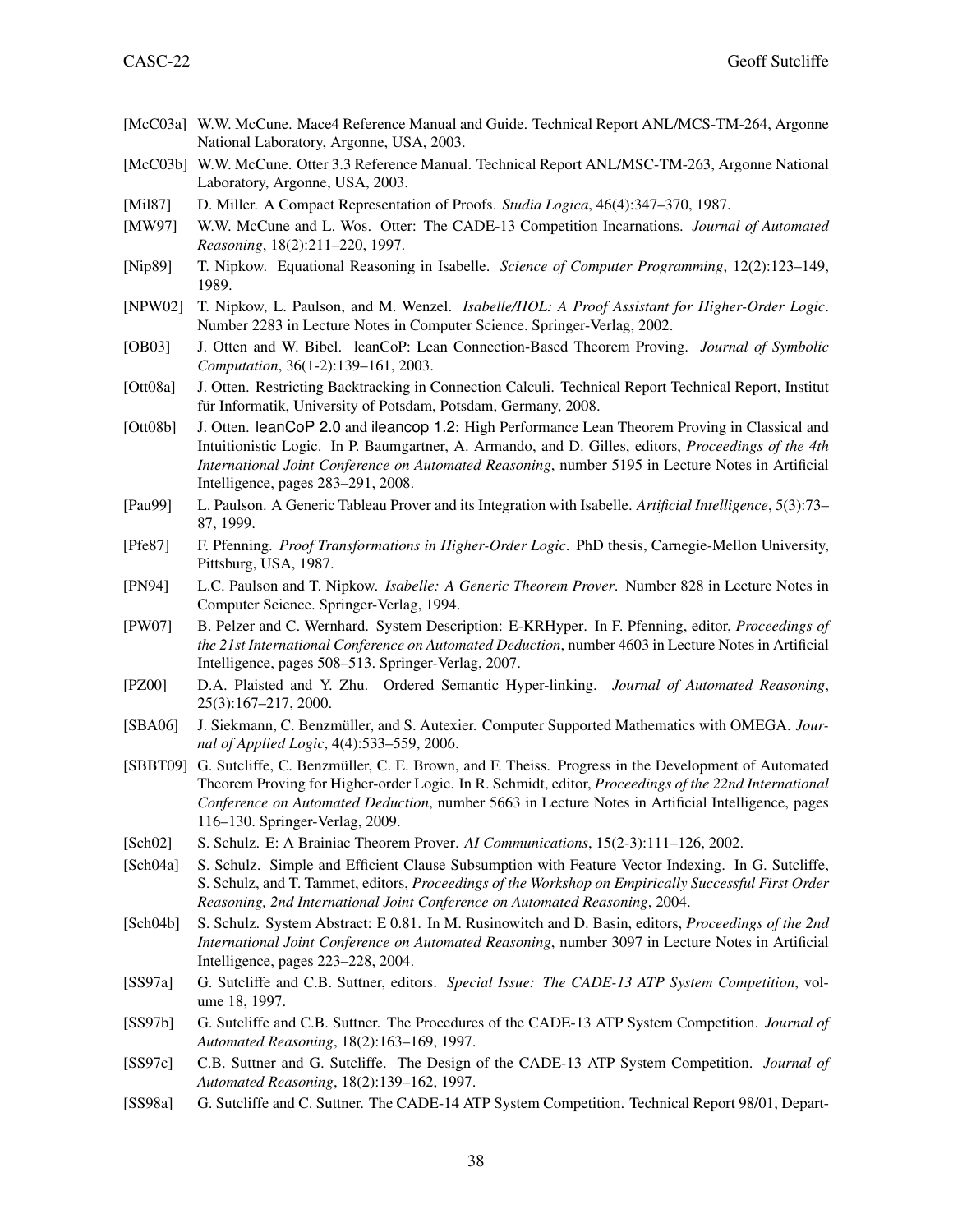<span id="page-40-28"></span><span id="page-40-27"></span><span id="page-40-26"></span><span id="page-40-25"></span><span id="page-40-24"></span><span id="page-40-23"></span><span id="page-40-22"></span><span id="page-40-21"></span><span id="page-40-20"></span><span id="page-40-19"></span><span id="page-40-18"></span><span id="page-40-17"></span><span id="page-40-16"></span><span id="page-40-15"></span><span id="page-40-14"></span><span id="page-40-13"></span><span id="page-40-12"></span><span id="page-40-11"></span><span id="page-40-10"></span><span id="page-40-9"></span><span id="page-40-8"></span><span id="page-40-7"></span><span id="page-40-6"></span><span id="page-40-5"></span><span id="page-40-4"></span><span id="page-40-3"></span><span id="page-40-2"></span><span id="page-40-1"></span><span id="page-40-0"></span>

|          | ment of Computer Science, James Cook University, Townsville, Australia, 1998.                                                                                                                                                                                                                                                                                                              |
|----------|--------------------------------------------------------------------------------------------------------------------------------------------------------------------------------------------------------------------------------------------------------------------------------------------------------------------------------------------------------------------------------------------|
| [SS98b]  | G. Sutcliffe and C.B. Suttner. Proceedings of the CADE-15 ATP System Competition. Lindau, Ger-<br>many, 1998.                                                                                                                                                                                                                                                                              |
| [SS98c]  | C.B. Suttner and G. Sutcliffe. The CADE-14 ATP System Competition. Journal of Automated Rea-<br>soning, 21(1):99-134, 1998.                                                                                                                                                                                                                                                                |
| [SS99]   | G. Sutcliffe and C.B. Suttner. The CADE-15 ATP System Competition. Journal of Automated Rea-<br>soning, 23(1):1-23, 1999.                                                                                                                                                                                                                                                                  |
| [SS01]   | G. Sutcliffe and C.B. Suttner. Evaluating General Purpose Automated Theorem Proving Systems.<br>Artificial Intelligence, 131(1-2):39-54, 2001.                                                                                                                                                                                                                                             |
| [SS03]   | G. Sutcliffe and C. Suttner. The CADE-18 ATP System Competition. Journal of Automated Reasoning,<br>$31(1):23-32,2003.$                                                                                                                                                                                                                                                                    |
| [SS04]   | G. Sutcliffe and C. Suttner. The CADE-19 ATP System Competition. AI Communications, 17(3):103–<br>182, 2004.                                                                                                                                                                                                                                                                               |
| [SSP02]  | G. Sutcliffe, C. Suttner, and F.J. Pelletier. The IJCAR ATP System Competition. Journal of Automated<br>Reasoning, 28(3):307-320, 2002.                                                                                                                                                                                                                                                    |
| [Sut99]  | G. Sutcliffe. Proceedings of the CADE-16 ATP System Competition. Trento, Italy, 1999.                                                                                                                                                                                                                                                                                                      |
| [Sut00a] | G. Sutcliffe. Proceedings of the CADE-17 ATP System Competition. Pittsburgh, USA, 2000.                                                                                                                                                                                                                                                                                                    |
| [Sub00b] | G. Sutcliffe. The CADE-16 ATP System Competition. Journal of Automated Reasoning, 24(3):371-<br>396, 2000.                                                                                                                                                                                                                                                                                 |
| [Sut01a] | G. Sutcliffe. Proceedings of the IJCAR ATP System Competition. Siena, Italy, 2001.                                                                                                                                                                                                                                                                                                         |
| [Sub1b]  | G. Sutcliffe. The CADE-17 ATP System Competition. Journal of Automated Reasoning, 27(3):227–<br>250, 2001.                                                                                                                                                                                                                                                                                 |
| Sut02]   | G. Sutcliffe. Proceedings of the CADE-18 ATP System Competition. Copenhagen, Denmark, 2002.                                                                                                                                                                                                                                                                                                |
| [Sut03]  | G. Sutcliffe. Proceedings of the CADE-19 ATP System Competition. Miami, USA, 2003.                                                                                                                                                                                                                                                                                                         |
| [Sub4]   | G. Sutcliffe. Proceedings of the 2nd IJCAR ATP System Competition. Cork, Ireland, 2004.                                                                                                                                                                                                                                                                                                    |
| [Sut05a] | G. Sutcliffe. Proceedings of the CADE-20 ATP System Competition. Tallinn, Estonia, 2005.                                                                                                                                                                                                                                                                                                   |
| [Sut05b] | G. Sutcliffe. The IJCAR-2004 Automated Theorem Proving Competition. AI Communications,<br>18(1):33-40, 2005.                                                                                                                                                                                                                                                                               |
| [Sub6a]  | G. Sutcliffe. Proceedings of the 3rd IJCAR ATP System Competition. Seattle, USA, 2006.                                                                                                                                                                                                                                                                                                     |
| [Sut06b] | The CADE-20 Automated Theorem Proving Competition. AI Communications,<br>G. Sutcliffe.<br>19(2):173-181, 2006.                                                                                                                                                                                                                                                                             |
| [Sut07a] | G. Sutcliffe. Proceedings of the CADE-21 ATP System Competition. Bremen, Germany, 2007.                                                                                                                                                                                                                                                                                                    |
| [Sut07b] | The 3rd IJCAR Automated Theorem Proving Competition. AI Communications,<br>G. Sutcliffe.<br>20(2):117-126, 2007.                                                                                                                                                                                                                                                                           |
| [Sub8a]  | G. Sutcliffe. Proceedings of the 4th IJCAR ATP System Competition. Sydney, Australia, 2008.                                                                                                                                                                                                                                                                                                |
| [Sut08b] | G. Sutcliffe. The CADE-21 Automated Theorem Proving System Competition. AI Communications,<br>$21(1):71-82,2008.$                                                                                                                                                                                                                                                                          |
| [Sut08c] | G. Sutcliffe. The SZS Ontologies for Automated Reasoning Software. In G. Sutcliffe, P. Rudnicki,<br>R. Schmidt, B. Konev, and S. Schulz, editors, Proceedings of the LPAR Workshops: Knowledge Ex-<br>change: Automated Provers and Proof Assistants, and The 7th International Workshop on the Imple-<br>mentation of Logics, number 418 in CEUR Workshop Proceedings, pages 38-49, 2008. |
| [Sut09a] | G. Sutcliffe. The 4th IJCAR Automated Theorem Proving System Competition - CASC. AI Commu-<br>nications, 22(1):59-72, 2009.                                                                                                                                                                                                                                                                |
| [Sut09b] | G. Sutcliffe. The TPTP Problem Library and Associated Infrastructure. The FOF and CNF Parts,<br>v3.5.0. Journal of Automated Reasoning, To appear, 2009.                                                                                                                                                                                                                                   |
| [TB06]   | F. Theiss and C. Benzmüller, editors. Proceedings of the 6th International Workshop on the Implemen-<br>tation of Logics, number 212 in CEUR Workshop Proceedings, 2006.                                                                                                                                                                                                                   |
| [Ull89]  | J. Ullman. Principles of Database and Knowledge-Base Bystems. Computer Science Press, Inc., 1989.                                                                                                                                                                                                                                                                                          |
| [Wer03]  | C. Wernhard. System Description: KRHyper. Technical Report Fachberichte Informatik 14-2003,                                                                                                                                                                                                                                                                                                |